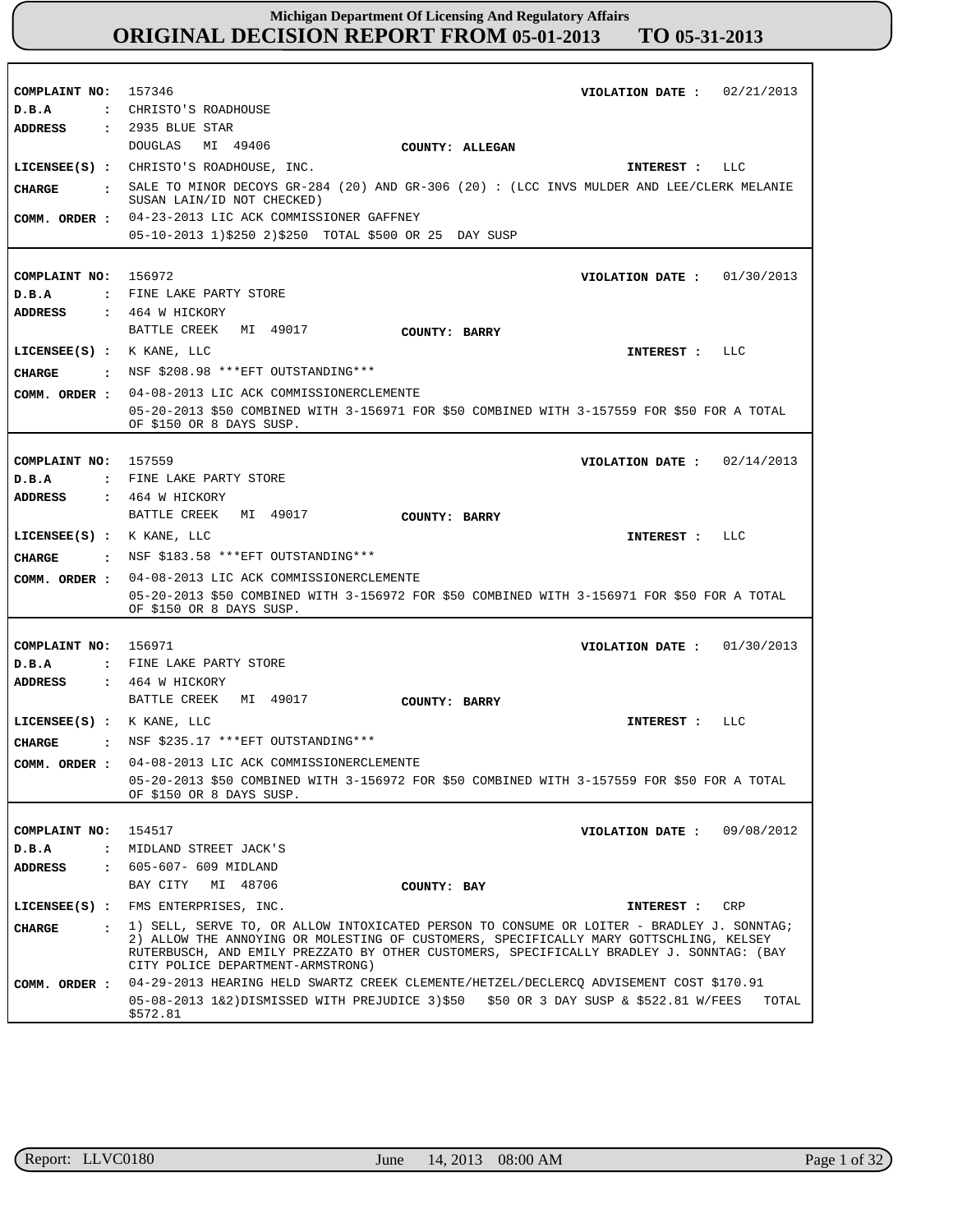**COMPLAINT NO:** 156098 **COMPLAINT NO:** 157921 **COMPLAINT NO:** 157942 **COMPLAINT NO:** 157941 **COMPLAINT NO:** 157944 **VIOLATION DATE : VIOLATION DATE :** 03/22/2013 **VIOLATION DATE :** 04/05/2013 **VIOLATION DATE : VIOLATION DATE :** 11/22/2012 04/05/2013 04/05/2013 **D.B.A : D.B.A : D.B.A : D.B.A : D.B.A :** MIDLAND STREET JACK'S EAST SHORE MARKET BUD & ELSIE'S BUD & ELSIE'S BUD & ELSIE'S **ADDRESS : ADDRESS : ADDRESS : ADDRESS : ADDRESS :** 605-607- 609 MIDLAND 276 S BENZIE : 19393 US 12 : 19393 US 12 102 W BUFFALO BAY CITY MI 48706 BEULAH MI 49617 NEW BUFFALO MI 49117 NEW BUFFALO MI 49117 NEW BUFFALO MI 49117 04-29-2013 HEARING HELD SWARTZ CREEK CLEMENTE/HETZEL/DECLERCQ ADVISEMENT COST \$139.82 **COMM. ORDER :** 05-08-2013 DISMISSED WITH PREJUDICE 05-08-2013 LIC ACK COMMISSIONERCLEMENTE **COMM. ORDER :** 05-20-2013 \$200 OR 10 DAY SUSP 05-08-2013 LIC ACK COMMISSIONER GAFFNEY **COMM. ORDER :** 05-28-2013 \$50 EACH COMB W/157941 TOTAL \$100 OR 5 DAY SUSP 05-08-2013 LIC ACK COMMISSIONER GAFFNEY **COMM. ORDER :** 05-28-2013 \$50 EACH COMB W/157942 TOTAL \$100 OR 5 DAY SUSP 05-08-2013 LIC ACK COMMISSIONERCLEMENTE **COMM. ORDER :** 05-20-2013 \$50 EACH COMB W/157943 TOTAL \$100 OR 5 DAY SUSP **LICENSEE(S) :** FMS ENTERPRISES, INC. **LICENSEE(S) :** NELSON, KAREN L **LICENSEE(S) :** BUD & ELSIE'S #5, L.L.C. **LICENSEE(S) :** BUD & ELSIE'S #5, L.L.C. **LICENSEE(S) :** BUD & ELSIE'S #7, L.L.C. NELSON, NELS J CRP GPI GPI LLC  $T.T.C$ LLC **CHARGE : CHARGE : CHARGE : CHARGE : CHARGE :** 1) ALLOWED FIGHTS/BRAWLS INSIDE LICENSED PREMISES; 2) ALLOWED THE ANNOYING AND/OR MOLESTING OF A CUSTOMER : (BAY CITY PD, OFCS B. PETER, N. KAMP) : NSF CHECK \$181.38 \*\*NSF PAID 4/25/13\*\* NSF \$1305.98 \*\*\*EFT OUTSTANDING\*\*\* NSF \$1069.29 PAID 4/24/13 NSF \$1474.37 PAID 4/24/13 **INTEREST : INTEREST : INTEREST : INTEREST : INTEREST : INTEREST : COUNTY: BAY COUNTY: BENZIE COUNTY: BERRIEN COUNTY: BERRIEN COUNTY: BERRIEN**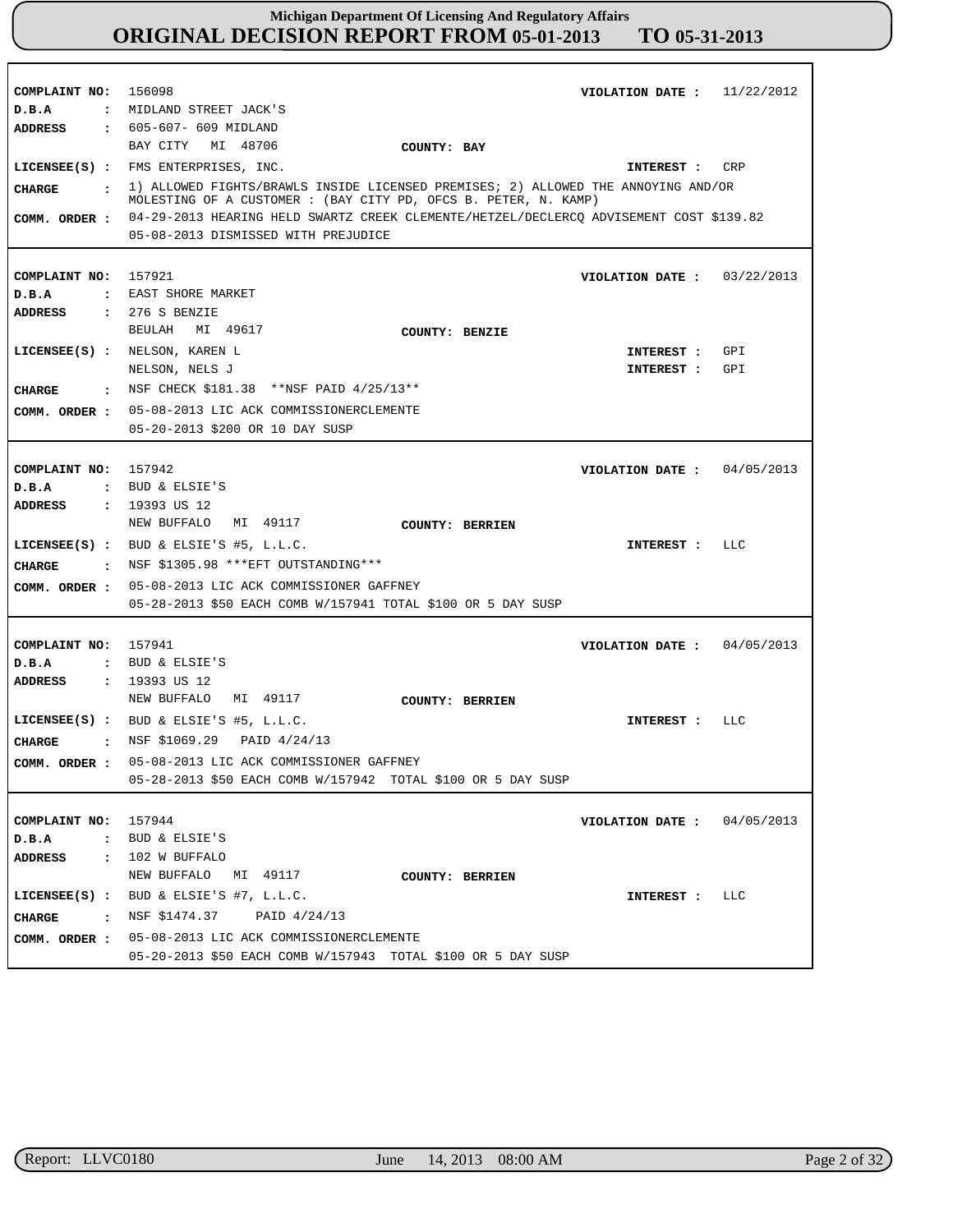**COMPLAINT NO:** 157943 **COMPLAINT NO:** 156004 **COMPLAINT NO:** 158101 **COMPLAINT NO:** 157394 **COMPLAINT NO:** 157940 **VIOLATION DATE : VIOLATION DATE :** 08/02/2012 **VIOLATION DATE :** 04/07/2013 **VIOLATION DATE :** 01/23/2013 **VIOLATION DATE :** 04/05/2013 04/05/2013 **D.B.A : D.B.A : D.B.A : D.B.A : D.B.A :** BUD & ELSIE'S AME GENERAL STORE EL COZUMEL EL COZUMEL BUD & ELSIE'S **ADDRESS : ADDRESS : ADDRESS : ADDRESS : ADDRESS :** 102 W BUFFALO 2310 N FIFTH 3029 LAKESHORE 3029 LAKESHORE 9805 TOWNLINE NEW BUFFALO MI 49117 NILES MI 49120 SAINT JOSEPH MI 49085 SAINT JOSEPH MI 49085 UNION PIER MI 49129 05-08-2013 LIC ACK COMMISSIONERCLEMENTE 05-20-2013 \$50 EACH COMB W/157944 TOTAL \$100 OR 5 DAY SUSP 05-02-2013 STIP FOR PROPOSED NEG SETTLEMENT COMM GAFFNEY-AG GEISSLER. LSS 05-15-2013 COMMISSIONER ORDERS ALL LICENSES AND PERMITS ISSUED BY THE MLCC TO THIS LICENSEE AT THE ABOVE NAMED ADDRESS , REVOKED IMMEDIATELY 05-08-2013 LIC ACK COMMISSIONER GAFFNEY **COMM. ORDER :** 05-28-2013 \$50 OR 3 DAYS SUSP. 04-22-2013 LIC ACK COMMISSIONER GAFFNEY 05-10-2013 200.00 CHARGE 1 AND 100.00 FOR CHARGE 2 TOTAL 300.00 OR 15 DAYS SUSP FINE TO BE PAID WITHIN 45 DAYS FROM THE MAILING DATE OF THIS ORDER. ADDTL PENALTY UNLESS THE LICENSEE OF THE SUBJECT ESTABLISHMENT EITHER ASSUMES PROPRIETARY CONTROL OR TRANSFERS OWNERSHIP TO A PERSON APPROVED BY THE MLCC PRIOR TO AUGUST 12, 2013, THIS COMMISSIONER ORDERS ALL LICENSES AND PERMITS ISSUED TO THIS LICENSEE AT THE ABOVE NAMED ADDRESS SUSPENDED. IF EFFECTUATED, THIS SUSPENSION SHALL REMAIN IN EFFECT UNTIL THE LICENSEE EITHER ASSUMES PROPRIETARY CONTROL, TRANSFERS OWNERSHIP TO AN MLCC APPROVED PERSON, OR UNTIL THE SUBJECT LICENSES AND PERMITS TERMINATE UNDER THE PROVISIONS OF ADMINITRATIVE RULE R 436.1107. 05-08-2013 LIC ACK COMMISSIONER GAFFNEY **COMM. ORDER :** 05-28-2013 \$100 EACH COMB W/157939 TOTAL \$200 OR 10 DAY SUSP **LICENSEE(S) :** BUD & ELSIE'S #7, L.L.C. **LICENSEE(S) :** HAZRA, NELIMA **LICENSEE(S) :** EL COZUMEL #2, LLC **LICENSEE(S) :** EL COZUMEL #2, LLC **LICENSEE(S) :** BUD & ELSIE'S LLC LLC IND LLC LLC LLC CHARGE : NSF \$1822.54 **CHARGE : CHARGE : CHARGE : CHARGE :** PAID 4/24/13 1-2) CLERK, SERVANT, AGENT OR EMPLOYEE, ALDRIN MAZUMDER, ENGAGED IN ILLEGAL OCCUPATION OR ACT, SPECIFICALLY: FOOD STAMP FRAUD AND RECEIVING AND CONCEALING STOLEN PROPERTY; 3) AS DISCOVERED ON 8/2/12, ALLOWED UNLAWFUL GAMBLING DEVICE 'POT O SILVER'; 4-7) SOLD, FURNISHED OR ALLOWED CONSUMPTION OF ALCOHOL OR POSSESSED ALCOHOL NOT PURCHASED FROM AN AUTHORIZED SOURCE, ON VARIOUS DATES, SPECIFICALLY: 4 BOTTLES OF JAGERMEISTER, 5 BOTTLES OF JAGERMEISTER, 1 BOTTLE OF JAGERMEISTER AND 2 BOTTLES OF JAGERMEISTER : (MLCC ENFORCEMENT-SCHMIDT AND BERRIEN COUNTY SHERIFF DEPARTMENT-JOHNSON) : NSF CHECK \$277.80 1) SOLD OR TRANSFERRED LICENSE OR INTEREST IN LICENSE TO EL COZUMEL MEXICAN RESTAURANT, LLC WITHOUT PRIOR APPROVAL OF MLCC; 2) ALLOWED EL COZUMEL MEXICAN RESTAURANT, LLC WHOSE NAME DOES NOT APPEAR ON LICENSE TO DERIVE USE OR BENEFIT : (MLCC ENFORCMENT-T. SCHMIDT) NSF \$1661.80 PAID 4/24/13 **INTEREST : INTEREST : INTEREST : INTEREST : INTEREST : COMM. ORDER : COMM. ORDER : COMM. ORDER : COUNTY: BERRIEN COUNTY: BERRIEN COUNTY: BERRIEN COUNTY: BERRIEN COUNTY: BERRIEN**

Report: LLVC0180 June 14, 2013 08:00 AM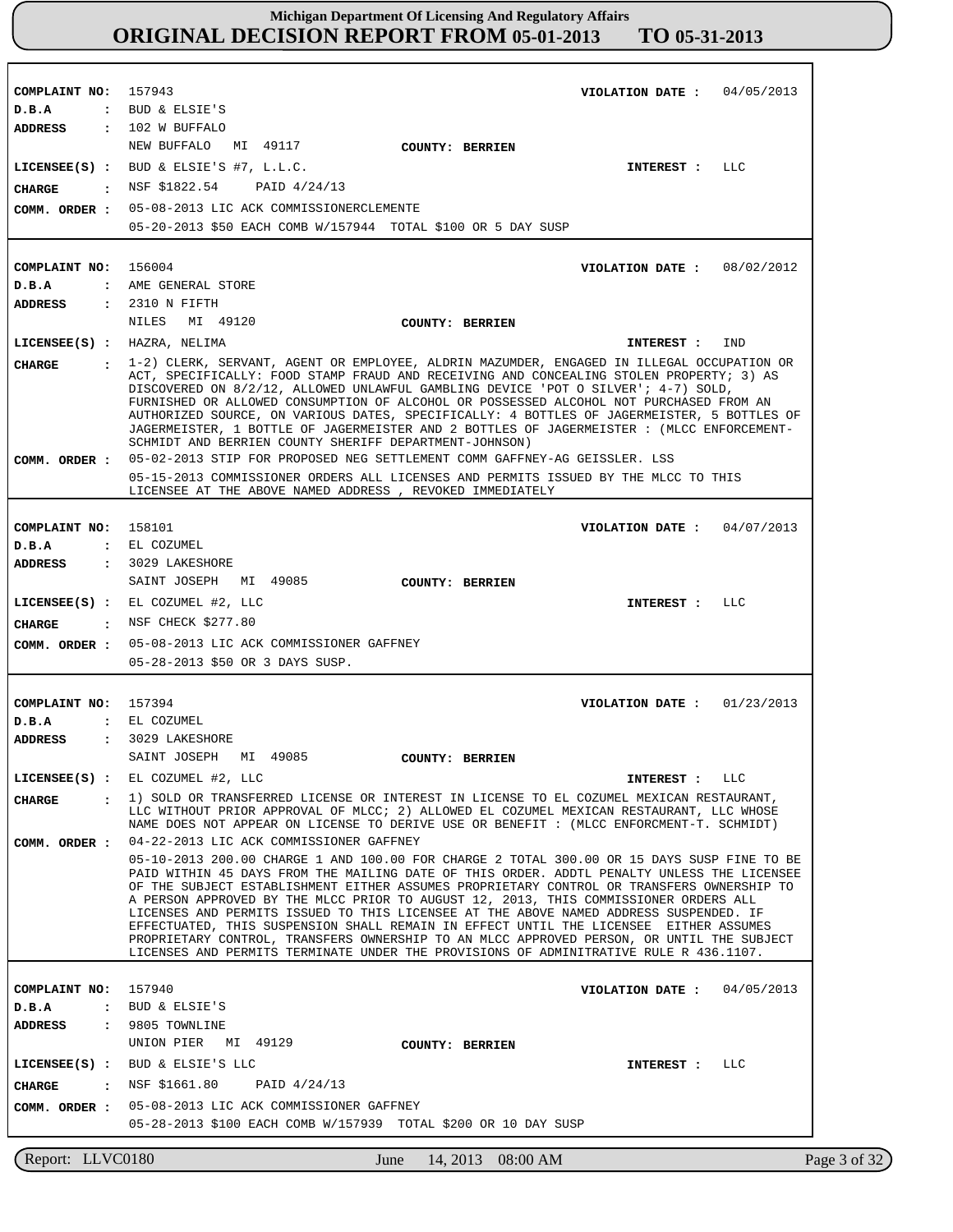| COMPLAINT NO: 157939<br>D.B.A<br>ADDRESS : 9805 TOWNLINE                           | 04/05/2013<br>VIOLATION DATE :<br>: BUD & ELSIE'S                                                                                                                                                                                                                                                                                                                                                                                                                                                                                                                                                                                                       |
|------------------------------------------------------------------------------------|---------------------------------------------------------------------------------------------------------------------------------------------------------------------------------------------------------------------------------------------------------------------------------------------------------------------------------------------------------------------------------------------------------------------------------------------------------------------------------------------------------------------------------------------------------------------------------------------------------------------------------------------------------|
| CHARGE                                                                             | UNION PIER MI 49129<br>COUNTY: BERRIEN<br>LICENSEE(S) : BUD & ELSIE'S LLC<br>LLC<br>INTEREST :<br>$\cdot$ NSF \$757.69 PAID 4/24/13<br>COMM. ORDER : 05-08-2013 LIC ACK COMMISSIONER GAFFNEY<br>05-28-2013 \$100 EACH COMB W/157940 TOTAL \$200 OR 10 DAY SUSP                                                                                                                                                                                                                                                                                                                                                                                          |
| COMPLAINT NO: 158137<br>D.B.A                                                      | 04/17/2013<br>VIOLATION DATE :<br>: WOODFIRE RESTAURANT                                                                                                                                                                                                                                                                                                                                                                                                                                                                                                                                                                                                 |
| ADDRESS<br>CHARGE                                                                  | : 134-136 S FRONT<br>DOWAGIAC MI 49047<br>COUNTY: CASS<br>LICENSEE(S) : WOOD FIRE, INC.<br><b>CRP</b><br>INTEREST :<br>$\,$ NSF \$338.28<br>COMM. ORDER : 05-22-2013 LIC ACK COMMISSIONERCLEMENTE<br>05-22-2013 \$100 OR 5 DAYS SUSP.                                                                                                                                                                                                                                                                                                                                                                                                                   |
| COMPLAINT NO: 156423<br>D.B.A<br><b>ADDRESS</b>                                    | 12/21/2012<br>VIOLATION DATE :<br>: THE VILLAGE MARKETT<br>: 16800 S CHANDLER SUITE 106<br>EAST LANSING MI 48823<br>COUNTY: CLINTON                                                                                                                                                                                                                                                                                                                                                                                                                                                                                                                     |
| LICENSEE $(S)$ : CM II, L.L.C.<br>CHARGE<br>$\sim$ $\sim$ $\sim$                   | LLC<br><b>INTEREST :</b><br>NSF CHECK \$5420.01 ***NSF PAID 2/26/13***                                                                                                                                                                                                                                                                                                                                                                                                                                                                                                                                                                                  |
| COMM. ORDER :                                                                      | 04-25-2013 HEARING HELD LANSING GAFFNEY/HETZEL/DECLERCQ RULE 15(E)<br>05-02-2013 \$100 COMBINED WITH 3-156446 FOR \$100, COMBINED WITH 3-156447 FOR \$100, COMBINED<br>WITH 3-156448 FOR \$100, COMBINED WITH 3-156457 FOR \$100, COMBINED WITH 3-156515 FOR \$100,<br>COMBINED WITH 3-156576 FOR \$100 FOR A TOTAL OF \$700 OR 35 DAYS SUSP. AS ADDITIONAL<br>PENALTY, THE COMMISSIONER ORDERS THAT THE LICENSEE PAY FOR PURCHASES OF ALCOHOLIC LIQUOR<br>FROM THE MLCC BY CERTIFIED CHECK, CASHIER'S CHECK OR MONEY ORDER FOR A PERIOD OF 24 MONTHS<br>FROM THE DATE THIS ORDER IS MAILED. RULE 15(E)                                                 |
| COMPLAINT NO: 156446                                                               | VIOLATION DATE: $12/27/2012$                                                                                                                                                                                                                                                                                                                                                                                                                                                                                                                                                                                                                            |
| D.B.A<br>$\mathbf{r}$<br><b>ADDRESS</b>                                            | THE VILLAGE MARKETT<br>: 16800 S CHANDLER SUITE 106<br>EAST LANSING MI 48823<br>COUNTY: CLINTON                                                                                                                                                                                                                                                                                                                                                                                                                                                                                                                                                         |
| LICENSEE $(S)$ : CM II, L.L.C.<br><b>CHARGE</b><br>$\ddot{\phantom{a}}$            | LLC<br><b>INTEREST :</b><br>NSF CHECK \$2301.19 ***NSF PAID 2/26/13***                                                                                                                                                                                                                                                                                                                                                                                                                                                                                                                                                                                  |
| COMM. ORDER :                                                                      | 04-25-2013 HEARING HELD LANSING GAFFNEY/HETZEL/DECLERCO RULE 15(E)<br>05-02-2013 \$100 COMBINED WITH 3-156423 FOR \$100, COMBINED WITH 3-156447 FOR \$100, COMBINED<br>WITH 3-156448 FOR \$100, COMBINED WITH 3-156457 FOR \$100, COMBINED WITH 3-156515 FOR \$100,<br>COMBINED WITH 3-156576 FOR \$100 FOR A TOTAL OF \$700 OR 35 DAYS SUSP. AS ADDITIONAL<br>PENALTY, THE COMMISSIONER ORDERS THAT THE LICENSEE PAY FOR PURCHASES OF ALCOHOLIC LIQUOR<br>FROM THE MLCC BY CERTIFIED CHECK, CASHIER'S CHECK OR MONEY ORDER FOR A PERIOD OF 24 MONTHS<br>FROM THE DATE THIS ORDER IS MAILED. RULE $15(E)$                                               |
| COMPLAINT NO:<br>D.B.A<br>$\ddot{\cdot}$<br><b>ADDRESS</b><br>$\ddot{\phantom{a}}$ | 156457<br>01/03/2013<br>VIOLATION DATE :<br>THE VILLAGE MARKETT<br>16800 S CHANDLER SUITE 106                                                                                                                                                                                                                                                                                                                                                                                                                                                                                                                                                           |
|                                                                                    | EAST LANSING MI 48823<br>COUNTY: CLINTON                                                                                                                                                                                                                                                                                                                                                                                                                                                                                                                                                                                                                |
| $LICENSEE(S)$ :                                                                    | CM II, L.L.C.<br><b>INTEREST :</b><br>LLC                                                                                                                                                                                                                                                                                                                                                                                                                                                                                                                                                                                                               |
| <b>CHARGE</b><br>$\ddot{\cdot}$<br>COMM. ORDER :                                   | NSF CHECK \$2959.63 ***NSF PAID 2/26/13***<br>04-25-2013 HEARING HELD LANSING GAFFNEY/HETZEL/DECLERCQ RULE 15(E)<br>05-02-2013 \$100 COMBINED WITH 3-156446 FOR \$100, COMBINED WITH 3-156447 FOR \$100, COMBINED<br>WITH 3-156448 FOR \$100, COMBINED WITH 3-156423 FOR \$100, COMBINED WITH 3-156515 FOR \$100,<br>COMBINED WITH 3-156576 FOR \$100 FOR A TOTAL OF \$700 OR 35 DAYS SUSP. AS ADDITIONAL<br>PENALTY, THE COMMISSIONER ORDERS THAT THE LICENSEE PAY FOR PURCHASES OF ALCOHOLIC LIQUOR<br>FROM THE MLCC BY CERTIFIED CHECK, CASHIER'S CHECK OR MONEY ORDER FOR A PERIOD OF 24 MONTHS<br>FROM THE DATE THIS ORDER IS MAILED. RULE $15(E)$ |

Report: LLVC0180 June 14, 2013 08:00 AM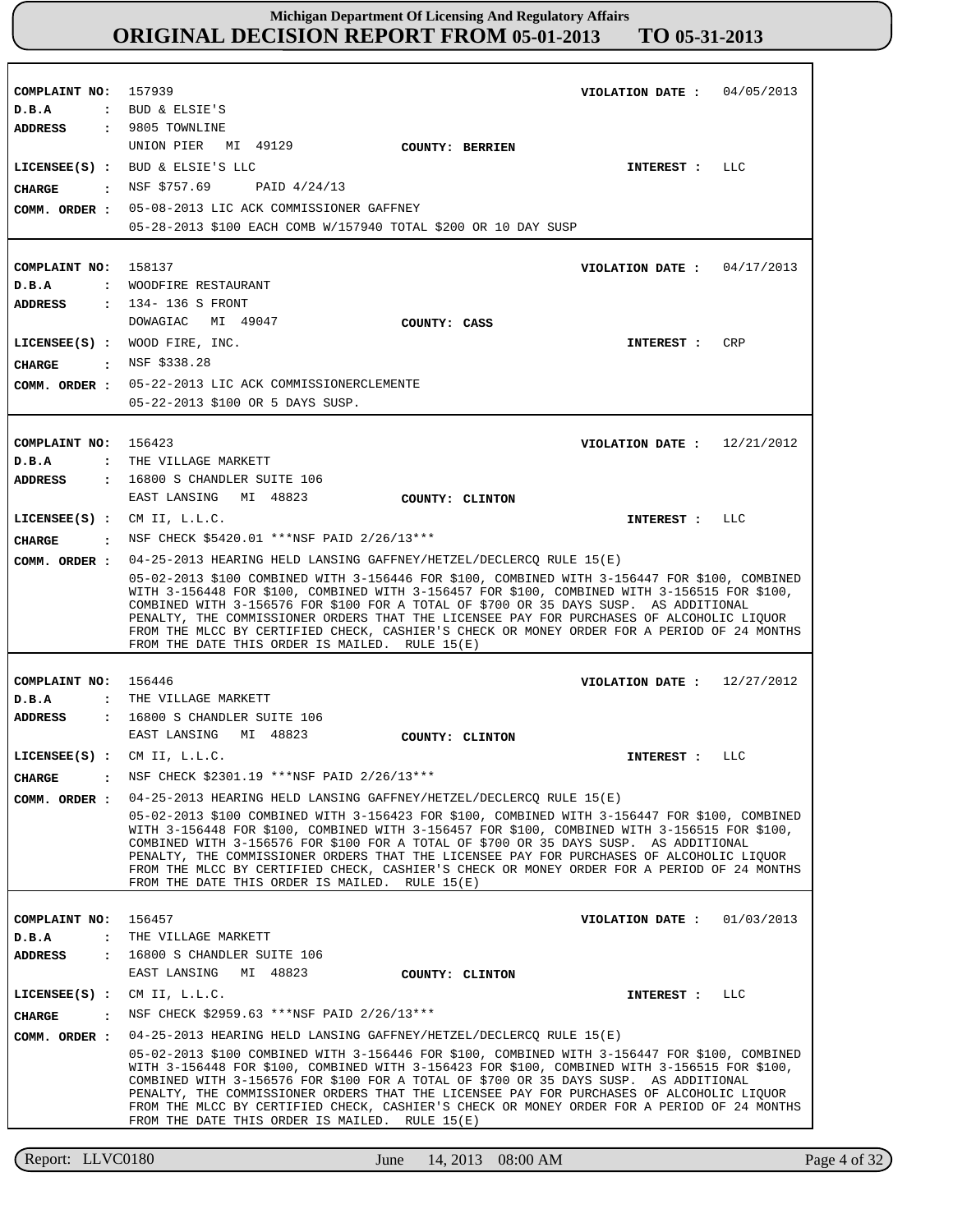| COMPLAINT NO:<br>D.B.A<br>$\ddot{\cdot}$                 | 156576<br>VIOLATION DATE :<br>01/11/2013<br>THE VILLAGE MARKETT                                                                                                                                                                                                                                                                                                                                                                                                                                                                                                                                         |
|----------------------------------------------------------|---------------------------------------------------------------------------------------------------------------------------------------------------------------------------------------------------------------------------------------------------------------------------------------------------------------------------------------------------------------------------------------------------------------------------------------------------------------------------------------------------------------------------------------------------------------------------------------------------------|
| <b>ADDRESS</b>                                           | : 16800 S CHANDLER SUITE 106                                                                                                                                                                                                                                                                                                                                                                                                                                                                                                                                                                            |
|                                                          | EAST LANSING MI 48823<br>COUNTY: CLINTON                                                                                                                                                                                                                                                                                                                                                                                                                                                                                                                                                                |
| $LICENSEE(S)$ :                                          | CM II, L.L.C.<br><b>INTEREST :</b><br>LLC                                                                                                                                                                                                                                                                                                                                                                                                                                                                                                                                                               |
| <b>CHARGE</b><br>$\cdot$                                 | NSF CHECK \$2554.40 ***NSF PAID 2/27/13***                                                                                                                                                                                                                                                                                                                                                                                                                                                                                                                                                              |
| COMM. ORDER :                                            | 04-25-2013 HEARING HELD LANSING GAFFNEY/HETZEL/DECLERCQ RULE 15(E)                                                                                                                                                                                                                                                                                                                                                                                                                                                                                                                                      |
|                                                          | 05-02-2013 \$100 COMBINED WITH 3-156446 FOR \$100, COMBINED WITH 3-156447 FOR \$100, COMBINED<br>WITH 3-156448 FOR \$100, COMBINED WITH 3-156457 FOR \$100, COMBINED WITH 3-156515 FOR \$100,<br>COMBINED WITH 3-156423 FOR \$100 FOR A TOTAL OF \$700 OR 35 DAYS SUSP. AS ADDITIONAL<br>PENALTY, THE COMMISSIONER ORDERS THAT THE LICENSEE PAY FOR PURCHASES OF ALCOHOLIC LIOUOR<br>FROM THE MLCC BY CERTIFIED CHECK, CASHIER'S CHECK OR MONEY ORDER FOR A PERIOD OF 24 MONTHS<br>FROM THE DATE THIS ORDER IS MAILED. RULE 15(E)                                                                       |
|                                                          |                                                                                                                                                                                                                                                                                                                                                                                                                                                                                                                                                                                                         |
| COMPLAINT NO:                                            | 156448<br>VIOLATION DATE: $12/29/2012$                                                                                                                                                                                                                                                                                                                                                                                                                                                                                                                                                                  |
| D.B.A<br>$\ddot{\cdot}$                                  | THE VILLAGE MARKETT                                                                                                                                                                                                                                                                                                                                                                                                                                                                                                                                                                                     |
| <b>ADDRESS</b><br>$\ddot{\phantom{a}}$                   | 16800 S CHANDLER SUITE 106<br>EAST LANSING<br>MI 48823                                                                                                                                                                                                                                                                                                                                                                                                                                                                                                                                                  |
|                                                          | COUNTY: CLINTON                                                                                                                                                                                                                                                                                                                                                                                                                                                                                                                                                                                         |
| $LICENSEE(S)$ :                                          | CM II, L.L.C.<br>INTEREST :<br>LLC                                                                                                                                                                                                                                                                                                                                                                                                                                                                                                                                                                      |
| <b>CHARGE</b><br>$\cdot$                                 | NSF CHECK \$4200.82 ***NSF PAID 2/26/13***                                                                                                                                                                                                                                                                                                                                                                                                                                                                                                                                                              |
| COMM. ORDER :                                            | 04-25-2013 HEARING HELD LANSING GAFFNEY/HETZEL/DECLERCQ RULE 15(E)                                                                                                                                                                                                                                                                                                                                                                                                                                                                                                                                      |
|                                                          | 05-02-2013 \$100 COMBINED WITH 3-156446 FOR \$100, COMBINED WITH 3-156447 FOR \$100, COMBINED<br>WITH 3-156423 FOR \$100, COMBINED WITH 3-156457 FOR \$100, COMBINED WITH 3-156515 FOR \$100,<br>COMBINED WITH 3-156576 FOR \$100 FOR A TOTAL OF \$700 OR 35 DAYS SUSP. AS ADDITIONAL<br>PENALTY, THE COMMISSIONER ORDERS THAT THE LICENSEE PAY FOR PURCHASES OF ALCOHOLIC LIQUOR<br>FROM THE MLCC BY CERTIFIED CHECK, CASHIER'S CHECK OR MONEY ORDER FOR A PERIOD OF 24 MONTHS<br>FROM THE DATE THIS ORDER IS MAILED. RULE $15(E)$                                                                     |
|                                                          |                                                                                                                                                                                                                                                                                                                                                                                                                                                                                                                                                                                                         |
| COMPLAINT NO:<br>D.B.A                                   | 156515<br>01/05/2013<br>VIOLATION DATE :<br>THE VILLAGE MARKETT                                                                                                                                                                                                                                                                                                                                                                                                                                                                                                                                         |
| $\ddot{\cdot}$<br><b>ADDRESS</b><br>$\ddot{\phantom{a}}$ | 16800 S CHANDLER SUITE 106                                                                                                                                                                                                                                                                                                                                                                                                                                                                                                                                                                              |
|                                                          | EAST LANSING<br>MI 48823<br>COUNTY: CLINTON                                                                                                                                                                                                                                                                                                                                                                                                                                                                                                                                                             |
| $LICENSEE(S)$ :                                          | CM II, L.L.C.<br><b>INTEREST :</b><br>LLC                                                                                                                                                                                                                                                                                                                                                                                                                                                                                                                                                               |
| $\cdot$                                                  | NSF CHECK \$2933.41 ***NSF PAID 2/26/13***                                                                                                                                                                                                                                                                                                                                                                                                                                                                                                                                                              |
| <b>CHARGE</b>                                            |                                                                                                                                                                                                                                                                                                                                                                                                                                                                                                                                                                                                         |
| COMM. ORDER :                                            | 04-25-2013 HEARING HELD LANSING GAFFNEY/HETZEL/DECLERCQ RULE 15(E)<br>05-02-2013 \$100 COMBINED WITH 3-156446 FOR \$100, COMBINED WITH 3-156447 FOR \$100, COMBINED<br>WITH 3-156448 FOR \$100, COMBINED WITH 3-156457 FOR \$100, COMBINED WITH 3-156423 FOR \$100,<br>COMBINED WITH 3-156576 FOR \$100 FOR A TOTAL OF \$700 OR 35 DAYS SUSP. AS ADDITIONAL<br>PENALTY, THE COMMISSIONER ORDERS THAT THE LICENSEE PAY FOR PURCHASES OF ALCOHOLIC LIQUOR<br>FROM THE MLCC BY CERTIFIED CHECK, CASHIER'S CHECK OR MONEY ORDER FOR A PERIOD OF 24 MONTHS<br>FROM THE DATE THIS ORDER IS MAILED. RULE 15(E) |
|                                                          |                                                                                                                                                                                                                                                                                                                                                                                                                                                                                                                                                                                                         |
| COMPLAINT NO:                                            | 156447<br>VIOLATION DATE: $12/31/2012$                                                                                                                                                                                                                                                                                                                                                                                                                                                                                                                                                                  |
| $D$ . B. A                                               | : THE VILLAGE MARKETT                                                                                                                                                                                                                                                                                                                                                                                                                                                                                                                                                                                   |
| $\mathbf{r}$<br><b>ADDRESS</b>                           | 16800 S CHANDLER SUITE 106                                                                                                                                                                                                                                                                                                                                                                                                                                                                                                                                                                              |
|                                                          | MI 48823<br>EAST LANSING<br>COUNTY: CLINTON                                                                                                                                                                                                                                                                                                                                                                                                                                                                                                                                                             |
| LICENSEE(S) :                                            | CM II, L.L.C.<br>INTEREST :<br>LLC                                                                                                                                                                                                                                                                                                                                                                                                                                                                                                                                                                      |
| CHARGE<br>$\mathbf{r}$                                   | NSF CHECK \$2021.12 ***NSF PAID 2/26/13***                                                                                                                                                                                                                                                                                                                                                                                                                                                                                                                                                              |
| COMM. ORDER :                                            | 04-25-2013 HEARING HELD LANSING GAFFNEY/HETZEL/DECLERCO RULE 15(E)                                                                                                                                                                                                                                                                                                                                                                                                                                                                                                                                      |
|                                                          | 05-02-2013 \$100 COMBINED WITH 3-156446 FOR \$100, COMBINED WITH 3-156423 FOR \$100, COMBINED<br>WITH 3-156448 FOR \$100, COMBINED WITH 3-156457 FOR \$100, COMBINED WITH 3-156515 FOR \$100,<br>COMBINED WITH 3-156576 FOR \$100 FOR A TOTAL OF \$700 OR 35 DAYS SUSP. AS ADDITIONAL<br>PENALTY, THE COMMISSIONER ORDERS THAT THE LICENSEE PAY FOR PURCHASES OF ALCOHOLIC LIQUOR<br>FROM THE MLCC BY CERTIFIED CHECK, CASHIER'S CHECK OR MONEY ORDER FOR A PERIOD OF 24 MONTHS<br>FROM THE DATE THIS ORDER IS MAILED. RULE $15(E)$                                                                     |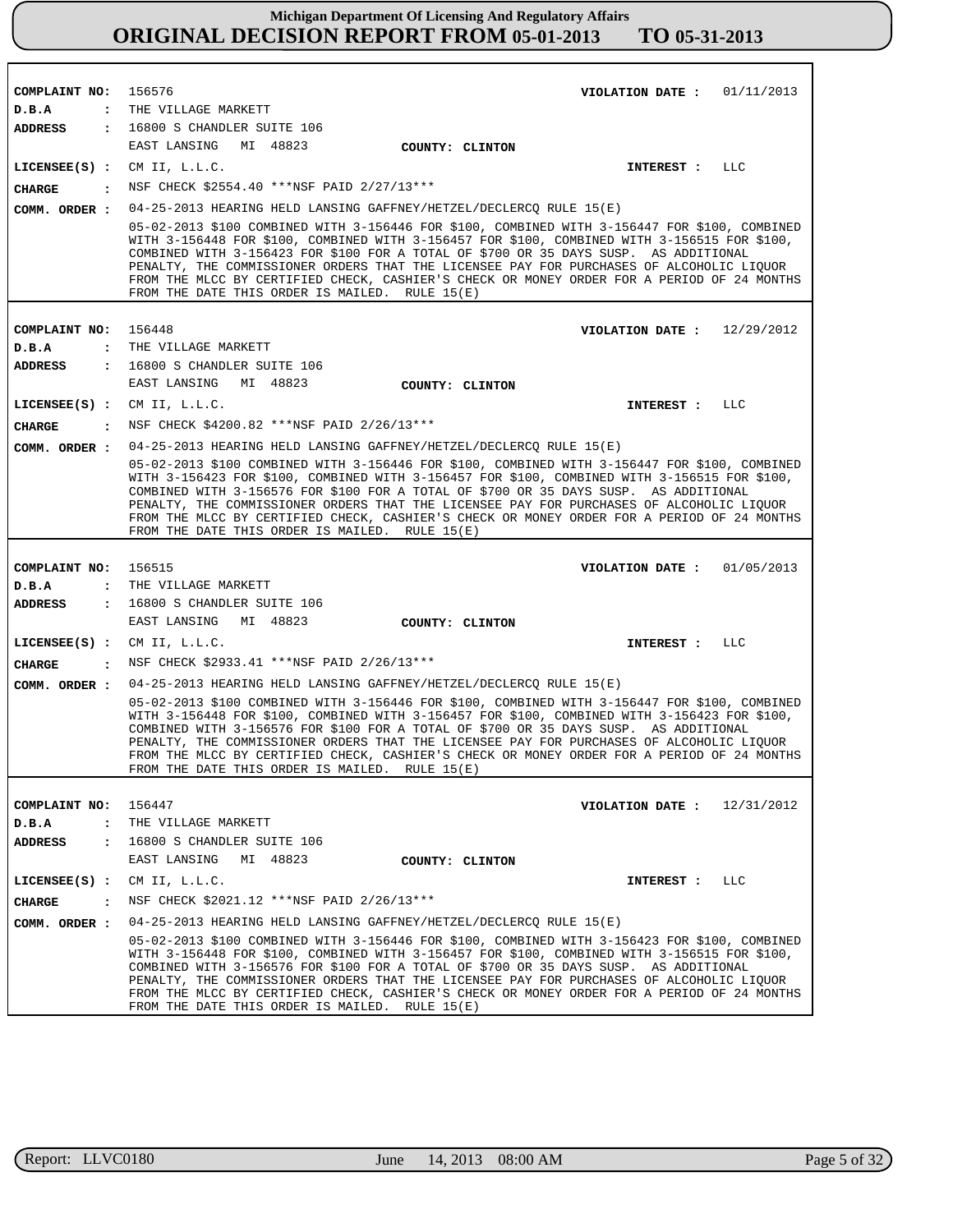| COMPLAINT NO:                    | 157423<br>VIOLATION DATE: $02/22/2013$                                                                                                                                                                                                                |
|----------------------------------|-------------------------------------------------------------------------------------------------------------------------------------------------------------------------------------------------------------------------------------------------------|
| D.B.A<br>$\ddot{\cdot}$          | HARBOR GENERAL STORE                                                                                                                                                                                                                                  |
| <b>ADDRESS</b>                   | : R 2 510 W CONWAY                                                                                                                                                                                                                                    |
|                                  | HARBOR SPRINGS<br>MI 49740<br>COUNTY: EMMET                                                                                                                                                                                                           |
|                                  | CRP<br>LICENSEE(S) : CARLETON ENTERPRISES, INC.<br>INTEREST :                                                                                                                                                                                         |
|                                  | NSF CHECK \$1042.02 ***NSF OUTSTANDING***                                                                                                                                                                                                             |
| <b>CHARGE</b><br>$\ddot{\cdot}$  |                                                                                                                                                                                                                                                       |
| COMM. ORDER :                    | 04-17-2013 HEARING HELD ST IGNACE GAFFNEY/HALL/NETWORK RULE 15(E)                                                                                                                                                                                     |
|                                  | 05-02-2013 \$150 OR 8 DAY SUSP<br>15(E)                                                                                                                                                                                                               |
|                                  |                                                                                                                                                                                                                                                       |
| COMPLAINT NO:                    | 158042<br>03/14/2013<br>VIOLATION DATE :                                                                                                                                                                                                              |
| D.B.A<br>$\ddot{\phantom{a}}$    | HIGH WINDS PARTY STORE                                                                                                                                                                                                                                |
| <b>ADDRESS</b><br>$\ddot{\cdot}$ | 2200 E MITCHELL SUITES B & E                                                                                                                                                                                                                          |
|                                  | MI 49770<br>PETOSKEY<br>COUNTY: EMMET                                                                                                                                                                                                                 |
|                                  | LICENSEE(S) : TRADEWINDS INVESTMENTS, LLC<br>LLC<br>INTEREST :                                                                                                                                                                                        |
|                                  |                                                                                                                                                                                                                                                       |
| <b>CHARGE</b>                    | : SALE TO MINOR DECOY ESC-295 (18) : (LCC INVS RANSHAW AND COMBER/CLERK STEVE HAMILTON<br>SMITH/ID CHECKED)                                                                                                                                           |
| COMM. ORDER :                    | 05-15-2013 LIC ACK COMMISSIONER GAFFNEY                                                                                                                                                                                                               |
|                                  | 05-28-2013 \$500 OR 25 DAY SUSP<br>801(2)                                                                                                                                                                                                             |
|                                  |                                                                                                                                                                                                                                                       |
| COMPLAINT NO:                    | 158041<br>03/14/2013<br>VIOLATION DATE :                                                                                                                                                                                                              |
| D.B.A<br>$\ddot{\phantom{a}}$    |                                                                                                                                                                                                                                                       |
| <b>ADDRESS</b><br>$\mathbf{r}$   | 2169 N US 31                                                                                                                                                                                                                                          |
|                                  | MI 49770<br>PETOSKEY<br>COUNTY: EMMET                                                                                                                                                                                                                 |
|                                  |                                                                                                                                                                                                                                                       |
|                                  | LICENSEE(S) : THE LITTLE TRAVERSE BAY BANDS OF ODAWA INDIANS<br>OTC.<br>INTEREST :                                                                                                                                                                    |
| <b>CHARGE</b><br>$\cdot$         | SALE TO MINOR DECOY ESC-295 (18) : (LCC INVS RANSHAW AND COMBER/CLERK CODY JAMES<br>WALTONEN/ID CHECKED)                                                                                                                                              |
| COMM. ORDER :                    | 05-15-2013 LIC ACK COMMISSIONER GAFFNEY                                                                                                                                                                                                               |
|                                  | 05-28-2013 \$700 OR 35 DAY SUSP 801(2)                                                                                                                                                                                                                |
|                                  |                                                                                                                                                                                                                                                       |
| COMPLAINT NO:                    | 05/05/2012<br>152492<br>VIOLATION DATE :                                                                                                                                                                                                              |
| D.B.A<br>$\cdot$                 | JULIANO'S C-STORE OF FLINT                                                                                                                                                                                                                            |
| <b>ADDRESS</b>                   | $: 3518$ CORUNNA                                                                                                                                                                                                                                      |
|                                  | MI 48503<br>FLINT<br>COUNTY: GENESEE                                                                                                                                                                                                                  |
| LICENSEE(S) : GHOTRA, INC.       | <b>CRP</b><br>INTEREST :                                                                                                                                                                                                                              |
|                                  | 1) PARAMJIT SINGH, CLERK, SERVANT, AGENT OR EMPLOYEE ENGAGED IN ILLEGAL OCCUPATION/ACT,                                                                                                                                                               |
| CIIARGE<br>$\mathbf{z}$          | SPECIFICALLY: SALE OF SINGLE CIGARETTE; 2-5) ALLOWED NARCOTIC PARAHERNAILA TO BE USED,<br>STORED, EXCHANGED OR SOLD ON PREMISES, SPECIFICALLY: 37 GLASS ROSE TUBES, 45 CHORE BOYS,<br>BOX OF RAZOR BLADES, 2 GRINDERS : (LCC INVS MCCRAY AND PEISERT) |
| COMM. ORDER :                    | 04-29-2013 HEARING HELD SWARTZ CREEK CLEMENTE/HETZEL/DECLERCQ NEG SETTLEMENT                                                                                                                                                                          |
|                                  | 05-08-2013 1)DISMISSED WITH PREJUDICE 2)\$300 3,4 & 5)MERGED WITH 2<br>TOTAL \$300 OR 15 DAY<br>SUSP                                                                                                                                                  |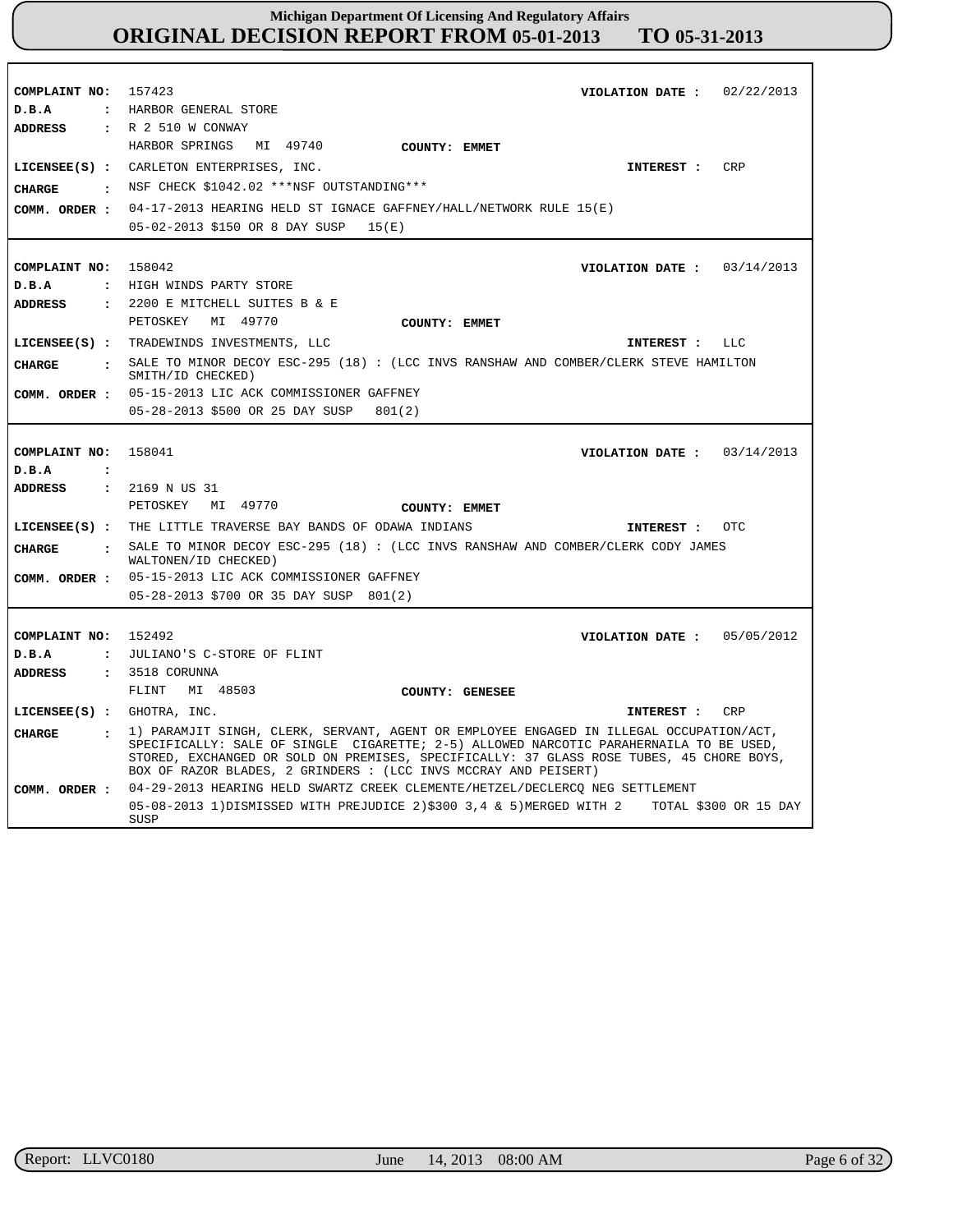| COMPLAINT NO: 158079  | VIOLATION DATE: $02/20/2013$                                                                                                                                                                                                                                                                                                                                                                                                                                                                                                                                                                                                                                                                                                                                                                                                                   |
|-----------------------|------------------------------------------------------------------------------------------------------------------------------------------------------------------------------------------------------------------------------------------------------------------------------------------------------------------------------------------------------------------------------------------------------------------------------------------------------------------------------------------------------------------------------------------------------------------------------------------------------------------------------------------------------------------------------------------------------------------------------------------------------------------------------------------------------------------------------------------------|
| D.B.A                 | : HEDDY'S MARKET                                                                                                                                                                                                                                                                                                                                                                                                                                                                                                                                                                                                                                                                                                                                                                                                                               |
| <b>ADDRESS</b>        | : 1101 N FRANKLIN                                                                                                                                                                                                                                                                                                                                                                                                                                                                                                                                                                                                                                                                                                                                                                                                                              |
|                       | MI 48506<br>FLINT<br>COUNTY: GENESEE                                                                                                                                                                                                                                                                                                                                                                                                                                                                                                                                                                                                                                                                                                                                                                                                           |
|                       | LICENSEE(S) : BEN'S MARKET, INC.<br>CRP<br><b>INTEREST :</b>                                                                                                                                                                                                                                                                                                                                                                                                                                                                                                                                                                                                                                                                                                                                                                                   |
| CHARGE                | : 1) MAGD MUSLEH ENGAGED IN ILLEGAL OCCUPATION/ACT, SPECIFICALLY: SELLING SINGLE CIGARETTE;<br>2) FAILED TO MAKE REQUIRED RECORDS AVAILABLE FOR INSPECTION; 3-4) ALLOWED NARCOTICS<br>PARAPHERNALIA TO BE USED, STORED, EXCHANGED OR SOLD ON PREMISES, SPECIFICALLY: CHORE BOYS<br>& GLASS TYPE TUBE PENS; 5) ALLOWED MAGD MUSLEH WHOSE NAME DOES NOT APPEAR ON LICENSE TO<br>DERIVE USE OR BENEFIT : (LCC INV PERILLOUX)                                                                                                                                                                                                                                                                                                                                                                                                                      |
| COMM. ORDER :         | 05-20-2013 LIC ACK COMMISSIONER GAFFNEY                                                                                                                                                                                                                                                                                                                                                                                                                                                                                                                                                                                                                                                                                                                                                                                                        |
|                       | 05-22-2013 100.00 FOR EACH CHARGE TOTAL 500.00 OR 25 DAY SUSP FINE TO BE PAID WITHIN 45<br>DAYS FROM THE MAILING DATE OF THIS ORDER. ADDTL PENALTY UNLESS THE LICENSEE OF THE SUBJECT<br>ESTABLISHMENT PROVIDES THE REQUIRED RECORDS TO THE MLCC ENFORCEMENT DIVISION AND EITHER<br>ASSUMES PROPRIETARY CONTROL OR TRANSFERS OWNERSHIP TO A PERSON APPROVED BY THE MLCC PRIOR<br>TO AUGUST 26, 2013, THIS COMMISSIONER ORDERS ALL LICENSES AND PERMITS ISSUED TO THIS<br>LICENSEE AT THE ABOVE NAMED LOCATION SUSPENDED. IF EFFECTUATED, THIS SUSPENSION SHALL<br>REMAIN IN EFFECT UNTIL THE LICENSEE PROVIDES THE REQUESTED RECORDS AND EITHER ASSUMES<br>PROPRIETARY CONTROL, TRANSFERS OWNERSHIP TO AN MLCC APPROVED PERSON, OR UNTIL THE SUBJECT<br>LICENSES AND PERMITS TERMINATE UNDER THE PROVISIONS OF ADMINISTRATIVE RULE R 436.1107. |
|                       |                                                                                                                                                                                                                                                                                                                                                                                                                                                                                                                                                                                                                                                                                                                                                                                                                                                |
| COMPLAINT NO: 157696  | VIOLATION DATE: $03/11/2013$                                                                                                                                                                                                                                                                                                                                                                                                                                                                                                                                                                                                                                                                                                                                                                                                                   |
| D.B.A                 | : FARAH'S FOOD MARKET                                                                                                                                                                                                                                                                                                                                                                                                                                                                                                                                                                                                                                                                                                                                                                                                                          |
| <b>ADDRESS</b>        | : 843 N STEVENSON                                                                                                                                                                                                                                                                                                                                                                                                                                                                                                                                                                                                                                                                                                                                                                                                                              |
|                       | FLINT MI 48504<br>COUNTY: GENESEE                                                                                                                                                                                                                                                                                                                                                                                                                                                                                                                                                                                                                                                                                                                                                                                                              |
|                       | LICENSEE(S) : ALKHOURI, INC.<br>CRP<br><b>INTEREST :</b>                                                                                                                                                                                                                                                                                                                                                                                                                                                                                                                                                                                                                                                                                                                                                                                       |
| <b>CHARGE</b>         | . NSF CHECK \$923.25                                                                                                                                                                                                                                                                                                                                                                                                                                                                                                                                                                                                                                                                                                                                                                                                                           |
| COMM. ORDER :         | 04-25-2013 LIC ACK COMMISSIONERCLEMENTE                                                                                                                                                                                                                                                                                                                                                                                                                                                                                                                                                                                                                                                                                                                                                                                                        |
|                       | 05-08-2013 \$250 OR 12 DAY SUSP LICENSEE IS TO PAY FOR PURCHASES OF ALCOHOL FROM MLCC<br>WITH A CASHIERS CHECK, CERTIFIED CHECK OR MONEY ORDER FOR 6 MONTHS FROM DATE OF ORDER                                                                                                                                                                                                                                                                                                                                                                                                                                                                                                                                                                                                                                                                 |
|                       |                                                                                                                                                                                                                                                                                                                                                                                                                                                                                                                                                                                                                                                                                                                                                                                                                                                |
| COMPLAINT NO: 158304  | VIOLATION DATE: $04/23/2013$                                                                                                                                                                                                                                                                                                                                                                                                                                                                                                                                                                                                                                                                                                                                                                                                                   |
| D.B.A                 | : SABA'S MINI MART                                                                                                                                                                                                                                                                                                                                                                                                                                                                                                                                                                                                                                                                                                                                                                                                                             |
| <b>ADDRESS</b>        | : 701 W STEWART                                                                                                                                                                                                                                                                                                                                                                                                                                                                                                                                                                                                                                                                                                                                                                                                                                |
|                       | FLINT<br>MI 48504<br>COUNTY: GENESEE                                                                                                                                                                                                                                                                                                                                                                                                                                                                                                                                                                                                                                                                                                                                                                                                           |
|                       | LICENSEE(S) : W.I. ABUFARHA, INC.<br>CRP<br><b>INTEREST :</b>                                                                                                                                                                                                                                                                                                                                                                                                                                                                                                                                                                                                                                                                                                                                                                                  |
| CHARGE                | : NSF CHECK \$1046.08 ** NSF PAID 5/10/13**                                                                                                                                                                                                                                                                                                                                                                                                                                                                                                                                                                                                                                                                                                                                                                                                    |
| COMM. ORDER :         | 05-13-2013 LIC ACK COMMISSIONER GAFFNEY                                                                                                                                                                                                                                                                                                                                                                                                                                                                                                                                                                                                                                                                                                                                                                                                        |
|                       | 05-28-2013 DISMISSED                                                                                                                                                                                                                                                                                                                                                                                                                                                                                                                                                                                                                                                                                                                                                                                                                           |
|                       |                                                                                                                                                                                                                                                                                                                                                                                                                                                                                                                                                                                                                                                                                                                                                                                                                                                |
| COMPLAINT NO: 156015  | 11/19/2012<br>VIOLATION DATE :                                                                                                                                                                                                                                                                                                                                                                                                                                                                                                                                                                                                                                                                                                                                                                                                                 |
| D.B.A<br>$\mathbf{r}$ | ENCORE SPORTS BAR & EVENT CENTER                                                                                                                                                                                                                                                                                                                                                                                                                                                                                                                                                                                                                                                                                                                                                                                                               |
| ADDRESS               | $\cdot$ G- 3503 BEECHER                                                                                                                                                                                                                                                                                                                                                                                                                                                                                                                                                                                                                                                                                                                                                                                                                        |
|                       | MI 48532<br>FLINT<br>COUNTY: GENESEE                                                                                                                                                                                                                                                                                                                                                                                                                                                                                                                                                                                                                                                                                                                                                                                                           |
|                       | LICENSEE(S) : STAFRA HOSPITALITY INC.<br>CRP<br>INTEREST :                                                                                                                                                                                                                                                                                                                                                                                                                                                                                                                                                                                                                                                                                                                                                                                     |
|                       | <b>CHARGE</b> : NSF CHECK \$1112.27 ***NSF PAID $2/20/13***$                                                                                                                                                                                                                                                                                                                                                                                                                                                                                                                                                                                                                                                                                                                                                                                   |
|                       | COMM. ORDER : 05-08-2013 STIP FOR PROPOSED NEG SETTLEMENT-COMM CLEMENTE-AG HETZEL                                                                                                                                                                                                                                                                                                                                                                                                                                                                                                                                                                                                                                                                                                                                                              |
|                       | 05-23-2013 \$50 EACH COMB W/156016 TOTAL \$100 OR 5 DAY SUSP                                                                                                                                                                                                                                                                                                                                                                                                                                                                                                                                                                                                                                                                                                                                                                                   |
|                       |                                                                                                                                                                                                                                                                                                                                                                                                                                                                                                                                                                                                                                                                                                                                                                                                                                                |
| COMPLAINT NO: 156016  | VIOLATION DATE : $11/20/2012$                                                                                                                                                                                                                                                                                                                                                                                                                                                                                                                                                                                                                                                                                                                                                                                                                  |
| D.B.A                 | : ENCORE SPORTS BAR & EVENT CENTER                                                                                                                                                                                                                                                                                                                                                                                                                                                                                                                                                                                                                                                                                                                                                                                                             |
|                       | ADDRESS : G- 3503 BEECHER                                                                                                                                                                                                                                                                                                                                                                                                                                                                                                                                                                                                                                                                                                                                                                                                                      |
|                       | MI 48532<br>FLINT<br>COUNTY: GENESEE                                                                                                                                                                                                                                                                                                                                                                                                                                                                                                                                                                                                                                                                                                                                                                                                           |
|                       | LICENSEE(S) : STAFRA HOSPITALITY INC.<br>CRP<br>INTEREST :                                                                                                                                                                                                                                                                                                                                                                                                                                                                                                                                                                                                                                                                                                                                                                                     |
|                       | CHARGE : NSF CHECK \$4307.23                                                                                                                                                                                                                                                                                                                                                                                                                                                                                                                                                                                                                                                                                                                                                                                                                   |
|                       | COMM. ORDER: 05-08-2013 STIP FOR PROPOSED NEG SETTLEMETN COMM CLEMENTE/AG HETZEL                                                                                                                                                                                                                                                                                                                                                                                                                                                                                                                                                                                                                                                                                                                                                               |
|                       | 05-23-2013 \$50 EACH COMB W/156015 TOTAL \$100 OR 5 DAY SUSP                                                                                                                                                                                                                                                                                                                                                                                                                                                                                                                                                                                                                                                                                                                                                                                   |

r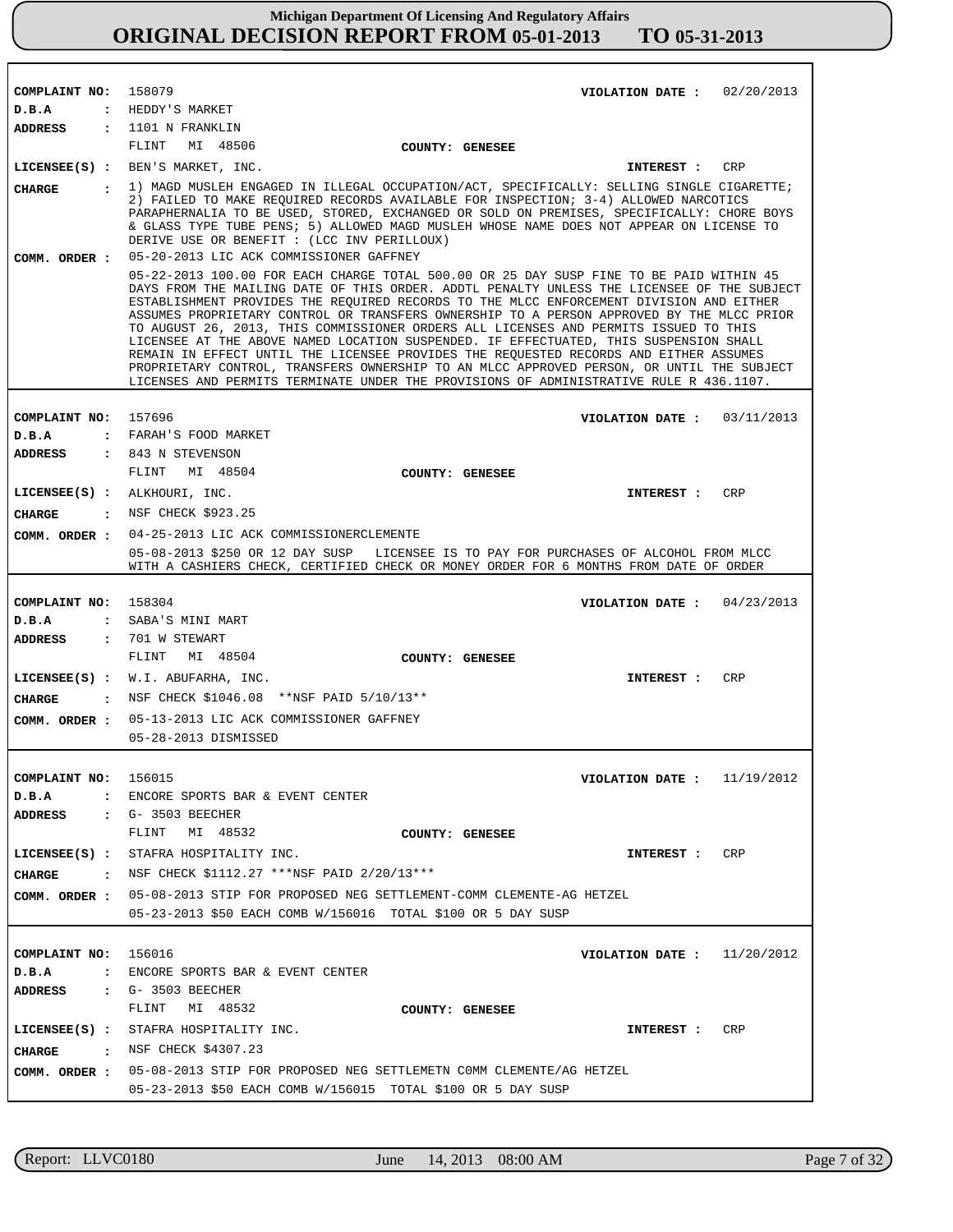| COMPLAINT NO:<br>D.B.A                                     | 157949<br>04/05/2013<br>VIOLATION DATE :<br>: JIFFY QUICK MART                                                                                                                                                                                                                                                                                                                                                                               |
|------------------------------------------------------------|----------------------------------------------------------------------------------------------------------------------------------------------------------------------------------------------------------------------------------------------------------------------------------------------------------------------------------------------------------------------------------------------------------------------------------------------|
| ADDRESS<br>CHARGE<br>$\sim$ $\sim$ $\sim$<br>COMM. ORDER : | : 3346 S M 18<br>BEAVERTON MI 48612<br>COUNTY: GLADWIN<br>LICENSEE(S) : TESSMER/WOODRUFF ENTERPRISES LLC<br>LLC<br>INTEREST :<br>NSF CHECK \$357.32 **NSF PAID 4/22/13**<br>05-08-2013 LIC ACK COMMISSIONER GAFFNEY<br>05-28-2013 \$50 OR 3 DAYS SUSP.                                                                                                                                                                                       |
| COMPLAINT NO: 157819<br>D.B.A                              | VIOLATION DATE: $03/20/2013$<br>: SORELLINA                                                                                                                                                                                                                                                                                                                                                                                                  |
| ADDRESS<br>COMM. ORDER :                                   | : 120 PARK<br>TRAVERSE CITY MI 49684<br>COUNTY: GR TRAVERSE<br>LICENSEE(S) : MC GEE DOWNTOWN, LLC<br>LLC<br>INTEREST :<br>04-24-2013 LIC ACK COMMISSIONER CLEMENTE<br>05-09-2013 \$50 OR 3 DAYS SUSP.                                                                                                                                                                                                                                        |
| COMPLAINT NO:<br>D.B.A<br>ADDRESS                          | 157740<br>VIOLATION DATE: $03/19/2013$<br>: FALLEN EIGHT ENTERTAINMENT<br>$: 229$ GARLAND                                                                                                                                                                                                                                                                                                                                                    |
| CHARGE<br>COMM. ORDER :                                    | TRAVERSE CITY MI 49684<br>COUNTY: GR TRAVERSE<br>LICENSEE(S) : FALLEN EIGHT ENTERTAINMENT, LLC<br>LLC<br>INTEREST :<br>. NSF CHECK \$176.14<br>04-25-2013 LIC ACK COMMISSIONERCLEMENTE<br>05-08-2013 \$100 OR 5 DAY SUSP                                                                                                                                                                                                                     |
| COMPLAINT NO:<br>D.B.A<br>$\mathbf{z}$<br><b>ADDRESS</b>   | 156974<br>01/28/2013<br>VIOLATION DATE :<br>CALVIN'S MARKET<br>: 805 S VAN DYKE                                                                                                                                                                                                                                                                                                                                                              |
| <b>CHARGE</b><br>$\sim$ $\sim$ $\sim$ $\sim$               | BAD AXE<br>MI 48413<br>COUNTY: HURON<br><b>CRP</b><br>LICENSEE(S) : CALVIN'S OF COLFAX, INC.<br>INTEREST :<br>NSF CHECK \$1773.07 ***NSF PAID 2/21/13***                                                                                                                                                                                                                                                                                     |
| COMM. ORDER :                                              | 04-15-2013 HEARING HELD PORT HURON MOURNING/MOODY-FREEZA/GIBSON RULE 15(E)<br>05-13-2013 \$300 COMBINED WITH 3-156974 FOR \$300, COMBINED WITH 3-157204 FOR \$300 FOR A<br>TOTAL OF \$900 OR 45 DAYS SUSP. FURTHER, THE ALJ ORDERS THAT THE LICNESEE PAY FOR<br>PURCHASES OF ALCOHOLIC LIQUOR FROM THE COMMISSION BY CERTIFIED CHECK, CASHIERS CHECK, OR<br>MONEY ORDER FOR A PERIOD OF 36 MONTHS FROM THE MAILING OF THIS ORDER. RULE 15(E) |
| COMPLAINT NO:<br>D.B.A<br>ADDRESS                          | 157204<br>VIOLATION DATE: $02/04/2013$<br>: CALVIN'S MARKET<br>: 805 S VAN DYKE<br>BAD AXE<br>MI 48413<br>COUNTY: HURON                                                                                                                                                                                                                                                                                                                      |
| <b>CHARGE</b><br>$\mathbf{r}$<br>COMM. ORDER :             | CRP<br>LICENSEE(S) : CALVIN'S OF COLFAX, INC.<br>INTEREST :<br>NSF CHECK (797.55) *** NSF CHECK NOT PAID ***<br>04-15-2013 HEARING HELD PORT HURON MOURNING/MOODY-FREEZA/GIBSON RULE 15(E)                                                                                                                                                                                                                                                   |
|                                                            | 05-13-2013 \$300 COMBINED WITH 3-156974 FOR \$300, COMBINED WITH 3-157204 FOR \$300 FOR A<br>TOTAL OF \$900 OR 45 DAYS SUSP. FURTHER, THE ALJ ORDERS THAT THE LICNESEE PAY FOR<br>PURCHASES OF ALCOHOLIC LIQUOR FROM THE COMMISSION BY CERTIFIED CHECK, CASHIERS CHECK, OR<br>MONEY ORDER FOR A PERIOD OF 36 MONTHS FROM THE MAILING OF THIS ORDER. RULE 15(E)                                                                               |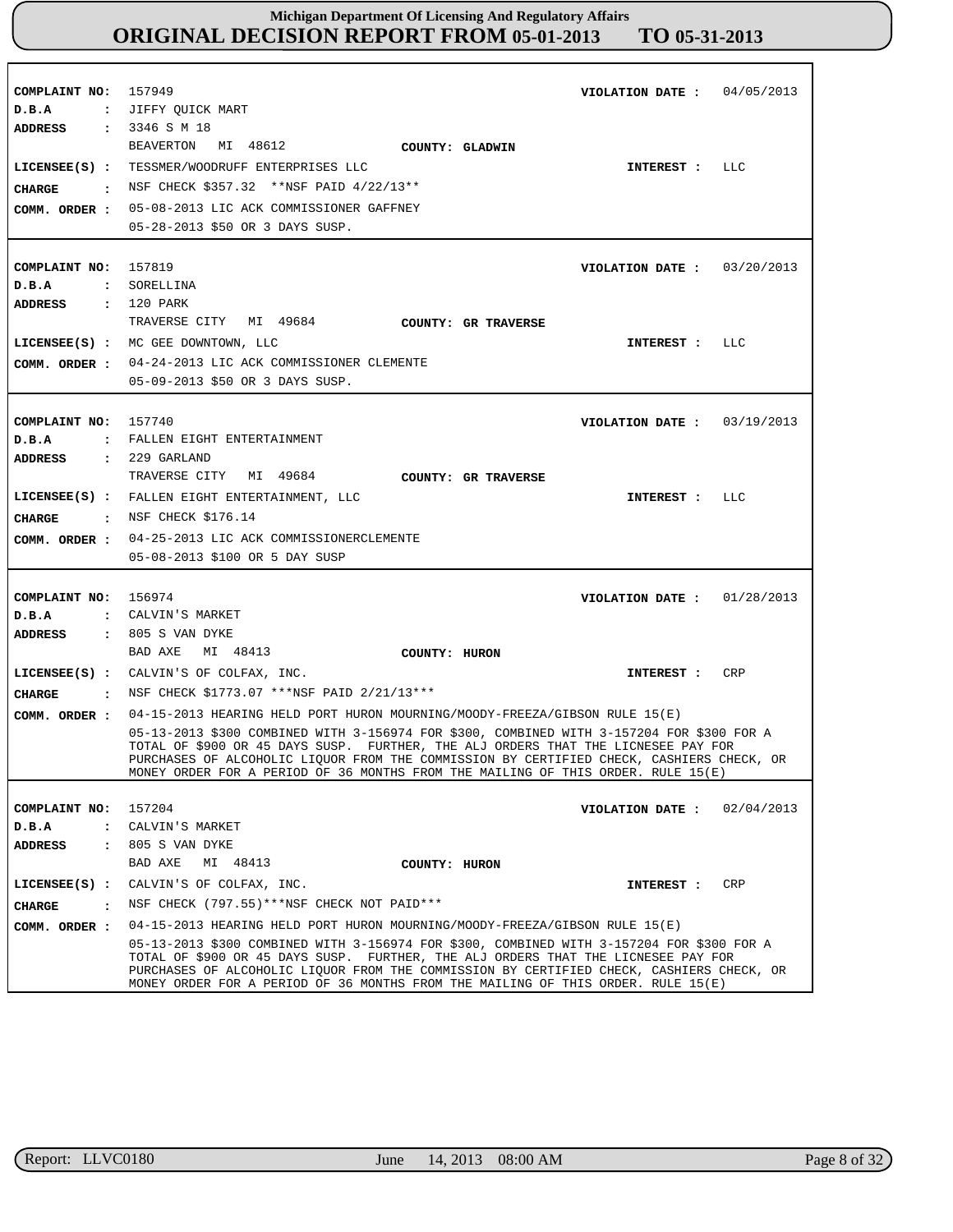| COMPLAINT NO: 157101                  | VIOLATION DATE: $01/25/2013$                                                                                                                                                                                                                                                                                                                                    |
|---------------------------------------|-----------------------------------------------------------------------------------------------------------------------------------------------------------------------------------------------------------------------------------------------------------------------------------------------------------------------------------------------------------------|
| D.B.A                                 | : CALVIN'S MARKET<br>: 805 S VAN DYKE                                                                                                                                                                                                                                                                                                                           |
| <b>ADDRESS</b>                        | BAD AXE<br>MI 48413                                                                                                                                                                                                                                                                                                                                             |
|                                       | COUNTY: HURON<br>LICENSEE(S) : CALVIN'S OF COLFAX, INC.<br>CRP<br>INTEREST :                                                                                                                                                                                                                                                                                    |
|                                       | : NSF CHECK \$1102.00 ***NSF PAID 2/21/13***                                                                                                                                                                                                                                                                                                                    |
| CHARGE                                |                                                                                                                                                                                                                                                                                                                                                                 |
| COMM. ORDER :                         | 04-15-2013 HEARING HELD PORT HURON MOURNING/MOODY-FREEZA/GIBSON RULE 15(E)                                                                                                                                                                                                                                                                                      |
|                                       | 05-13-2013 \$300 COMBINED WITH 3-156974 FOR \$300, COMBINED WITH 3-157204 FOR \$300 FOR A<br>TOTAL OF \$900 OR 45 DAYS SUSP. FURTHER, THE ALJ ORDERS THAT THE LICNESEE PAY FOR<br>PURCHASES OF ALCOHOLIC LIQUOR FROM THE COMMISSION BY CERTIFIED CHECK, CASHIERS CHECK, OR<br>MONEY ORDER FOR A PERIOD OF 36 MONTHS FROM THE MAILING OF THIS ORDER. RULE 15(E)  |
| COMPLAINT NO: 153665                  | VIOLATION DATE : $06/30/2012$                                                                                                                                                                                                                                                                                                                                   |
| D.B.A                                 | : ST. CASIMIR KNIGHTS OF COLUMBUS COUNCIL #9711                                                                                                                                                                                                                                                                                                                 |
| <b>ADDRESS</b>                        | : 815 SPARROW                                                                                                                                                                                                                                                                                                                                                   |
|                                       | LANSING<br>MI 48910<br>COUNTY: INGHAM                                                                                                                                                                                                                                                                                                                           |
| <b>CHARGE</b>                         | : 1,4) SOLD OR FURNISHED ALCOHOL TO INTOX PERSONS, TRAVIS M BISHOP, NICHOLAS B VANDERMOLEN;                                                                                                                                                                                                                                                                     |
|                                       | 2,5) ALLOWED INTOX PERSONS TO CONSUME; 3,6) ALLOWED INTOX PERSONS TO FREQUENT OR LOITER;<br>7-9) ALLOWED AN AGENT, CLERK, OR EMPLOYEE TO BE ON PREMISES IN AN INTOX CONDITION, TRAVIS<br>BISHOP, NICHOLAS VANDERMOLEN AND LAURA MARIE VAUGHAN; 10) ALLOWED FIGHTS/BRAWLS ON<br>PREMISES : (TUSACRORA TOWNSHIP PD SGT TEMPLE, OFC BLUMKE/CLERK-KATIE M. POLLARD) |
|                                       | COMM. ORDER : 04-30-2013 STIP FOR PROPOSED NEG SETTLEMENT COMM GAFFNEY-AG HALL                                                                                                                                                                                                                                                                                  |
|                                       | 05-02-2013 1)\$600 2)\$300 3)\$300 4-9)DISMISSED WITH PREJUDICE 10)\$300 TOTAL \$1500 OR 75<br>DAY SUSP<br>NEG SET                                                                                                                                                                                                                                              |
|                                       |                                                                                                                                                                                                                                                                                                                                                                 |
| COMPLAINT NO:                         | 156838<br>VIOLATION DATE: $01/22/2013$                                                                                                                                                                                                                                                                                                                          |
| D.B.A                                 | : CEDAR PARTY STORE                                                                                                                                                                                                                                                                                                                                             |
| <b>ADDRESS</b>                        | : 3135 S PENNSYLVANIA                                                                                                                                                                                                                                                                                                                                           |
|                                       | LANSING MI 48910<br>COUNTY: INGHAM                                                                                                                                                                                                                                                                                                                              |
|                                       |                                                                                                                                                                                                                                                                                                                                                                 |
|                                       | LICENSEE(S) : A&C BROTHERS INC.<br>CRP<br>INTEREST :                                                                                                                                                                                                                                                                                                            |
| CHARGE                                | : NSF CHECK \$1419.04 ***NSF PAID 2/13/13***                                                                                                                                                                                                                                                                                                                    |
| COMM. ORDER :                         | 04-15-2013 LIC ACK COMMISSIONERCLEMENTE                                                                                                                                                                                                                                                                                                                         |
|                                       | 05-08-2013 \$100 COMBINED WITH 156377 FOR \$100 FOR A TOTAL OF \$200 OR 10 DAYS SUSP.                                                                                                                                                                                                                                                                           |
|                                       |                                                                                                                                                                                                                                                                                                                                                                 |
| COMPLAINT NO: 155856                  | VIOLATION DATE: $11/08/2012$                                                                                                                                                                                                                                                                                                                                    |
| D.B.A                                 | : MICHIGAN MART                                                                                                                                                                                                                                                                                                                                                 |
| <b>ADDRESS</b>                        | $: 1825$ E MICHIGAN                                                                                                                                                                                                                                                                                                                                             |
|                                       | LANSING<br>MI 48912<br>COUNTY: INGHAM                                                                                                                                                                                                                                                                                                                           |
| LICENSEE(S) : ELIBOUN, INC.           | INTEREST : CRP                                                                                                                                                                                                                                                                                                                                                  |
| <b>CHARGE</b><br>$\mathbf{r}$         | SELL, FURNISH TO PERSON UNDER 21 - DECOY LESLIE (19): (LANSING POLICE DEPARTMENT-                                                                                                                                                                                                                                                                               |
| COMM. ORDER :                         | JONES/SUKOVICH/DEVLIN; CLERK-SIMON PETER ZEINEH/NO ID CHECKED)<br>04-25-2013 HEARING HELD LANSING GAFFNEY/HETZEL/DECLERCQ ADVISEMENT COST \$17.30                                                                                                                                                                                                               |
|                                       | 02-11-2013 LANSING MOURNING, HETZEL, DECLERCQ. HEARING ADJORNED ON RECORD FOR LICENSEE TO                                                                                                                                                                                                                                                                       |
|                                       | OBTAIN AN ATTORNEY. LSS COSTS \$11.65<br>05-02-2013 \$700 OR 35 DAYS SUSP - SEC 801(2)                                                                                                                                                                                                                                                                          |
|                                       |                                                                                                                                                                                                                                                                                                                                                                 |
| COMPLAINT NO:                         | 156377<br>VIOLATION DATE : $12/17/2012$                                                                                                                                                                                                                                                                                                                         |
| D.B.A<br>$\ddot{\phantom{a}}$         | CEDAR PARTY STORE                                                                                                                                                                                                                                                                                                                                               |
| <b>ADDRESS</b><br>$\mathbf{r}$        | 3135 S PENNSYLVANIA                                                                                                                                                                                                                                                                                                                                             |
|                                       | LANSING<br>MI 48910<br>COUNTY: INGHAM                                                                                                                                                                                                                                                                                                                           |
| $LICENSEE(S)$ :                       | A&C BROTHERS INC.<br><b>CRP</b><br>INTEREST :                                                                                                                                                                                                                                                                                                                   |
| <b>CHARGE</b><br>$\sim$ $\sim$ $\sim$ | NSF CHECK \$1362.07 ***NSF PAID 1/10/13***                                                                                                                                                                                                                                                                                                                      |
| COMM. ORDER :                         | 04-15-2013 LIC ACK COMMISSIONERCLEMENTE<br>05-08-2013 \$100 COMBINED WITH 156838 FOR \$100 FOR A TOTAL OF \$200 OR 10 DAYS SUSP.                                                                                                                                                                                                                                |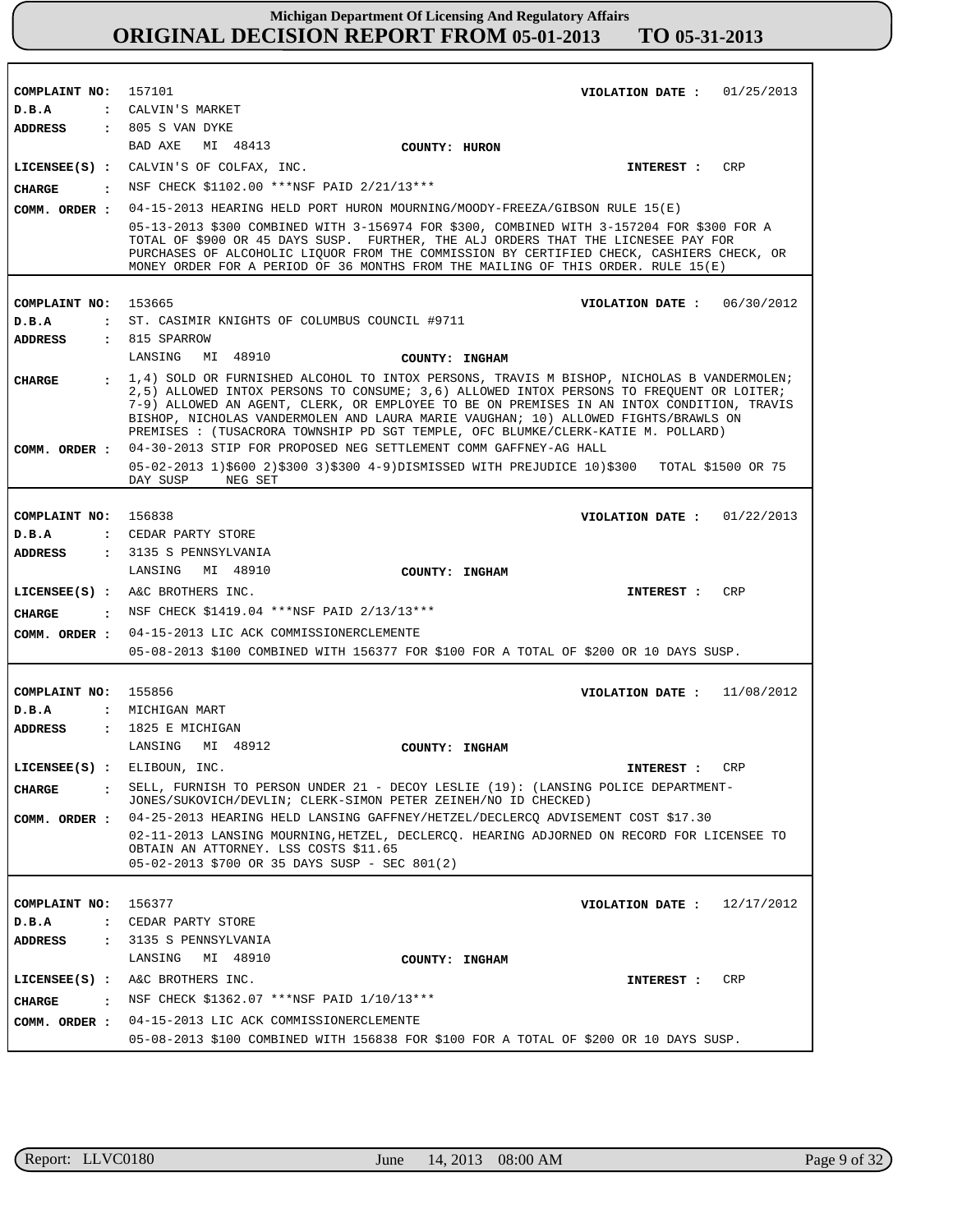| COMPLAINT NO: 156551        | VIOLATION DATE: $12/14/2012$<br>: CANCUN MEXICAN GRILL                                                                                                                                                                                                                                                                 |
|-----------------------------|------------------------------------------------------------------------------------------------------------------------------------------------------------------------------------------------------------------------------------------------------------------------------------------------------------------------|
| D.B.A<br>ADDRESS            | : 1754 CENTRAL PARK SUITES A & B                                                                                                                                                                                                                                                                                       |
|                             | OKEMOS MI 48864<br>COUNTY: INGHAM                                                                                                                                                                                                                                                                                      |
|                             | LICENSEE(S) : IACM, INC. (A KENTUCKY CORPORATION)<br>CRP                                                                                                                                                                                                                                                               |
|                             | INTEREST :<br>SALE TO MINOR DECOYS CADETS O'HARA (20) AND TRIPPLET (20) : (MERIDAN TOWNSHIP PD-DET                                                                                                                                                                                                                     |
| CHARGE                      | REED/CLERK ERNESTO MARTINEZ-RIZO/ID CHECKED)                                                                                                                                                                                                                                                                           |
|                             | COMM. ORDER : 04-25-2013 HEARING HELD LANSING GAFFNEY/HETZEL/DECLERCQ NEG SETTLEMENT                                                                                                                                                                                                                                   |
|                             | 05-02-2013 \$600 OR 30 DAYS SUSP - SEC 801(2) NEGOTIATED SETTLEMENT                                                                                                                                                                                                                                                    |
|                             |                                                                                                                                                                                                                                                                                                                        |
| COMPLAINT NO: 157558        | VIOLATION DATE: $03/01/2013$                                                                                                                                                                                                                                                                                           |
| D.B.A                       | : EVERYBODY'S MARKET                                                                                                                                                                                                                                                                                                   |
| ADDRESS                     | $: 1039$ W LINCOLN                                                                                                                                                                                                                                                                                                     |
|                             | IONIA MI 48846<br>COUNTY: IONIA                                                                                                                                                                                                                                                                                        |
| LICENSEE(S) : FRANCIE CORP. | CRP<br>INTEREST :                                                                                                                                                                                                                                                                                                      |
| CIIARGE                     | : NSF CHECK \$1754.06 ***NSF PAID 4-8-13***                                                                                                                                                                                                                                                                            |
| COMM. ORDER :               | 05-02-2013 LIC ACK COMMISSIONERCLEMENTE                                                                                                                                                                                                                                                                                |
|                             | 05-20-2013 \$150 OR 8 DAY SUSP                                                                                                                                                                                                                                                                                         |
|                             |                                                                                                                                                                                                                                                                                                                        |
| COMPLAINT NO: 157945        | VIOLATION DATE : $04/04/2013$                                                                                                                                                                                                                                                                                          |
| D.B.A                       | : LIQUOR 1                                                                                                                                                                                                                                                                                                             |
| ADDRESS                     | : 1707 S MISSION                                                                                                                                                                                                                                                                                                       |
|                             | MI 48858<br>MOUNT PLEASANT<br>COUNTY: ISABELLA                                                                                                                                                                                                                                                                         |
| LICENSEE(S) : LIQUOR 1 INC  | CRP<br>INTEREST :                                                                                                                                                                                                                                                                                                      |
| CHARGE                      | : NSF \$4907.69 **NSF PAID $4/23/13**$                                                                                                                                                                                                                                                                                 |
| COMM. ORDER :               | 05-10-2013 LIC ACK COMMISSIONERCLEMENTE                                                                                                                                                                                                                                                                                |
|                             | 05-20-2013 \$100 OR 5 DAY SUSP                                                                                                                                                                                                                                                                                         |
|                             |                                                                                                                                                                                                                                                                                                                        |
| COMPLAINT NO: 157567        | VIOLATION DATE: $03/16/2013$                                                                                                                                                                                                                                                                                           |
| D.B.A                       | : BEACON & BRIDGE MARKET                                                                                                                                                                                                                                                                                               |
| ADDRESS                     | $\,$ : 365 W WRIGHT                                                                                                                                                                                                                                                                                                    |
|                             | SHEPHERD MI 48883<br>COUNTY: ISABELLA                                                                                                                                                                                                                                                                                  |
|                             | LICENSEE(S) : QUICK-SAV FOOD STORES, LTD.<br>CRP<br>INTEREST :                                                                                                                                                                                                                                                         |
| CHARGE                      | : SALE TO MINOR DECOY RICHARDS (19) : (ISABELLA COUNTY SD DEPS HOSKING AND DIEDRICH/CLERK<br>LAURENCE WARREN WARREN / ID NOT CHECKED)                                                                                                                                                                                  |
|                             | COMM. ORDER : 05-10-2013 LIC ACK COMMISSIONER GAFFNEY                                                                                                                                                                                                                                                                  |
|                             | 05-28-2013 \$400 OR 20 DAY SUSP 801(2)                                                                                                                                                                                                                                                                                 |
|                             |                                                                                                                                                                                                                                                                                                                        |
| COMPLAINT NO: 156368        | 12/21/2012<br>VIOLATION DATE :                                                                                                                                                                                                                                                                                         |
| $D$ . B. A                  | : POINTE BAR & GRILL                                                                                                                                                                                                                                                                                                   |
| ADDRESS                     | : 1200 EAGLE POINT                                                                                                                                                                                                                                                                                                     |
|                             | CLARKLAKE<br>MI 49234<br>COUNTY: JACKSON                                                                                                                                                                                                                                                                               |
|                             | LICENSEE(S) : POINTE BAR & GRILL, LLC<br>INTEREST :<br>LLC                                                                                                                                                                                                                                                             |
| CIIARGE                     | FAILED, REFUSED OR NEGLECTED TO OBEY A WRITTEN ORDER OF THE COMMISSION DATED 06-15-2012<br>BY FAILING TO PROVIDE PROOF OF SUCCESSFUL COMPLETION OF AN ALCOHOL SERVER TRAINING PROGRAM<br>APPROVED BY THE COMMISSION WITHIN 180 DAYS OF THE ISSUANCE OF THE LICENSE: 06-20-2012 :<br>(MLCC SERVER TRAINING COORDINATOR) |
| COMM. ORDER :               | 04-25-2013 HEARING HELD LANSING GAFFNEY/HETZEL/DECLERCQ RULE 15(D)                                                                                                                                                                                                                                                     |
|                             | 05-02-2013 \$100 OR 5 DAYS SUSP. RULE 15(D)                                                                                                                                                                                                                                                                            |

r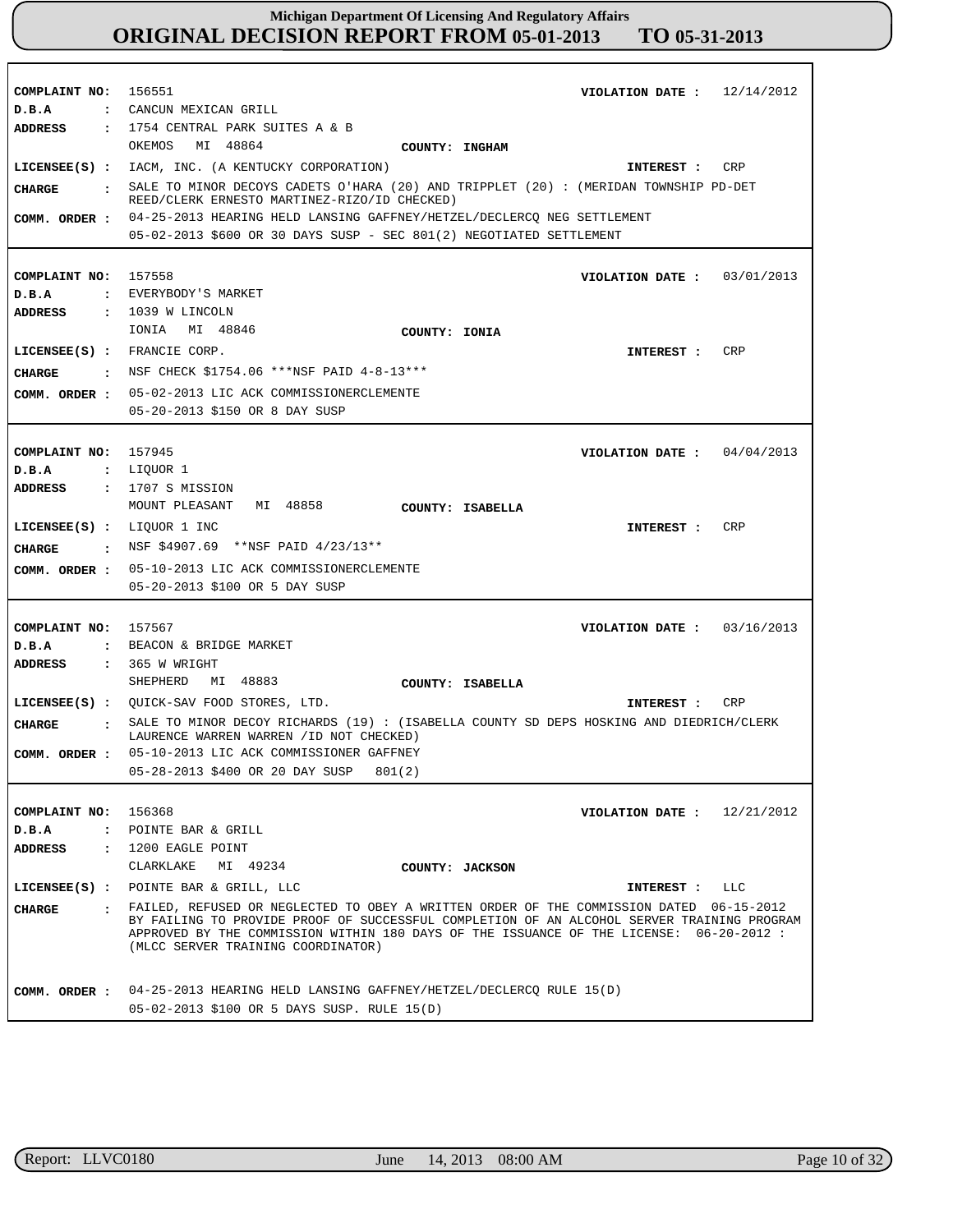| COMPLAINT NO: 157655       | VIOLATION DATE: $03/20/2013$                                                                                            |
|----------------------------|-------------------------------------------------------------------------------------------------------------------------|
| D.B.A                      | : CLEAR LAKE SERVICE                                                                                                    |
| <b>ADDRESS</b>             | $\,$ : 4400 CLEAR LAKE                                                                                                  |
|                            | GRASS LAKE MI 49240<br>COUNTY: JACKSON                                                                                  |
|                            | LICENSEE(S) : CLEAR LAKE OIL, INC.<br>INTEREST : CRP                                                                    |
| CIIARGE                    | : SALE TO MINOR DECOY LAN 298 (19) : (LCC INVS O'FARRELL, MCRAY AND COSTELLO/CLERK SHARON<br>LYNN RADKA/ID NOT CHECKED) |
|                            | COMM. ORDER : 05-01-2013 LIC ACK COMMISSIONERCLEMENTE                                                                   |
|                            | 05-20-2013 \$700 OR 35 DAYS SUSP - SEC 801(2)                                                                           |
|                            |                                                                                                                         |
| COMPLAINT NO: 157734       | VIOLATION DATE : $03/20/2013$                                                                                           |
| D.B.A                      | $:$ MEIJER #30                                                                                                          |
| ADDRESS                    | $: 2777$ AIRPORT                                                                                                        |
|                            | JACKSON MI 49202<br>COUNTY: JACKSON                                                                                     |
| LICENSEE(S) : MEIJER, INC. | INTEREST : CRP                                                                                                          |
|                            |                                                                                                                         |
| <b>CHARGE</b>              | : SALE TO MINOR DECOY LAN-298 (19): (LCC INVS MCCRAY, O'FARRELL, COSTELLO/CLERK AMY DIANN<br>LAWS/ID CHECKED)           |
|                            | COMM. ORDER : 04-22-2013 LIC ACK COMMISSIONER GAFFNEY                                                                   |
|                            | 05-10-2013 \$500, \$100 WAIVED FOR A TOTAL OF \$400 OR 20 DAYS SUSP - SEC 801(2).                                       |
|                            |                                                                                                                         |
| COMPLAINT NO: 157431       | VIOLATION DATE: $02/24/2013$                                                                                            |
| D.B.A                      | : TIME OUT LOUNGE                                                                                                       |
| ADDRESS                    | $\div$ 400 E MICHIGAN                                                                                                   |
|                            | GALESBURG MI 49053<br>COUNTY: KALAMAZOO                                                                                 |
|                            | LICENSEE $(S)$ : J-M LOUNGE, L.L.C.<br>INTEREST : LLC                                                                   |
| <b>CHARGE</b>              | : 1) FAIL TO OBEY A WRITTEN ORDER OF THE COMMISSION DATED 1/7/03 - FAILED TO HAVE A SERVER                              |
|                            | TRAINED EMPLOYEE ON THE PREMISES DURING THE HOURS ALCOHOLIC LIOUOR ARE SERVED: (MLCC                                    |
|                            | ENFORCEMENT-J. REEDER OR K. COX)<br>COMM. ORDER : 04-24-2013 LIC ACK COMMISSIONER GAFFNEY                               |
|                            | 05-10-2013 \$100 OR 5 DAY SUSP                                                                                          |
|                            |                                                                                                                         |
|                            |                                                                                                                         |
| COMPLAINT NO: 157742       | VIOLATION DATE: $03/21/2013$                                                                                            |
| D.B.A                      | : CHARLESTON LIQUOR<br>: R 1 12001 E MICHIGAN                                                                           |
| ADDRESS                    | GALESBURG MI 49053                                                                                                      |
|                            | COUNTY: KALAMAZOO                                                                                                       |
| LICENSEE(S) : ROOKMAN INC  | INTEREST :<br>CRP                                                                                                       |
| <b>CHARGE</b>              | : NSF CHECK \$956.24 ** NSF PAID 4/15/13**                                                                              |
| COMM. ORDER :              | 05-10-2013 LIC ACK COMMISSIONERCLEMENTE                                                                                 |
|                            | 05-20-2013 \$100 OR 5 DAY SUSP                                                                                          |
|                            |                                                                                                                         |
| COMPLAINT NO:              | 157717<br>VIOLATION DATE : $03/12/2013$                                                                                 |
| D.B.A                      | : BUD & ELSIE'S                                                                                                         |
| ADDRESS                    | $: 3112$ OAKLAND                                                                                                        |
|                            | KALAMAZOO MI 49008<br>COUNTY: KALAMAZOO                                                                                 |
|                            | LICENSEE(S) : BUD & ELSIE'S #8, L.L.C.<br>LLC<br>INTEREST :                                                             |
| CHARGE                     | . NSF \$1407.96 **NSF PAID 4/24/13**                                                                                    |
| COMM. ORDER :              | 05-08-2013 LIC ACK COMMISSIONERCLEMENTE                                                                                 |
|                            | 05-20-2013 \$50 COMBINED WITH 3-157714 FOR \$50 COMBINED WITH 3-157716 FOR \$50 FOR A TOTAL<br>OF \$150 OR 8 DAYS SUSP. |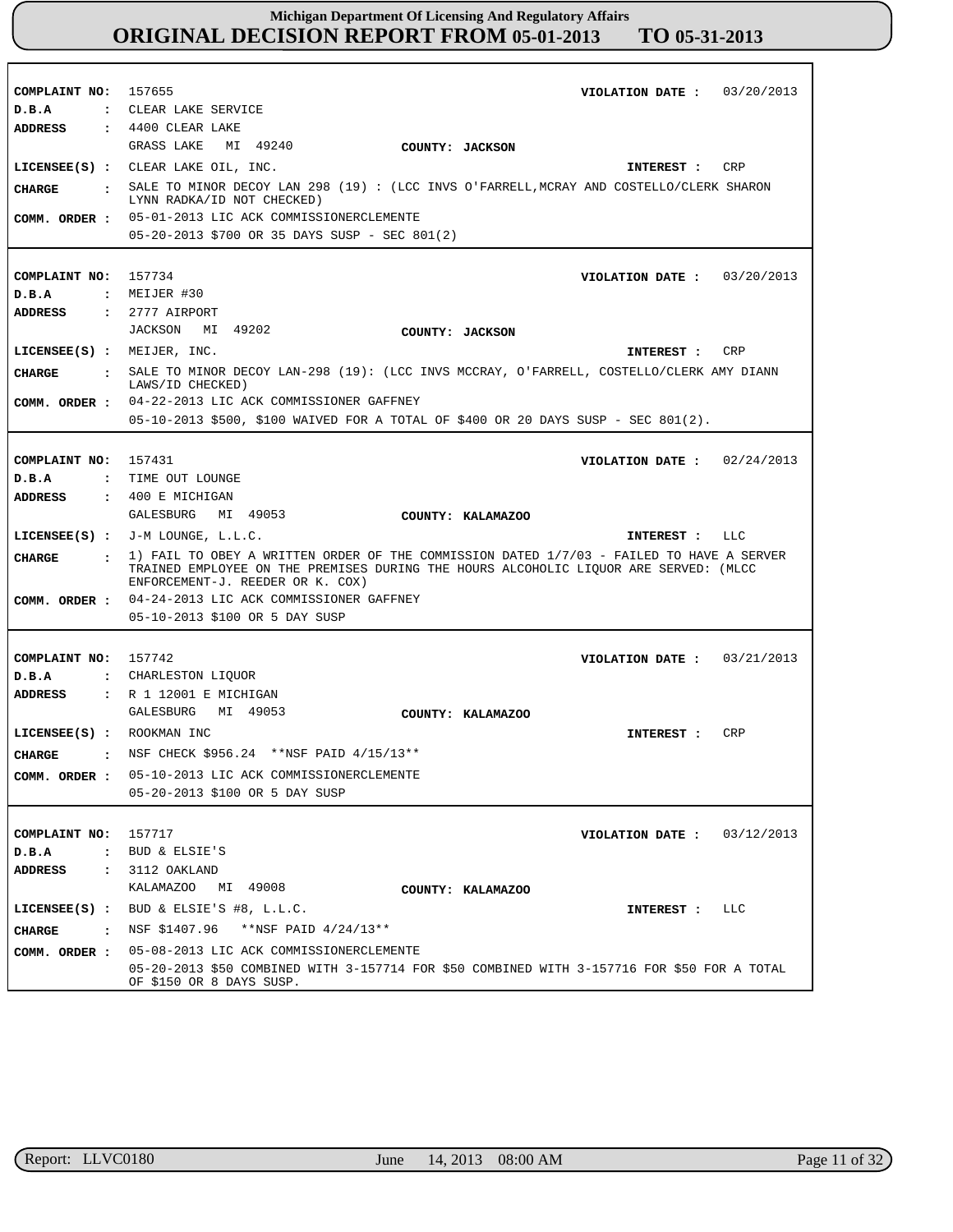| COMPLAINT NO: 157714 | VIOLATION DATE: $03/12/2013$                                                                     |
|----------------------|--------------------------------------------------------------------------------------------------|
| D.B.A                | : BUD & ELSIE'S                                                                                  |
| <b>ADDRESS</b>       | $: 3112$ OAKLAND                                                                                 |
|                      | KALAMAZOO MI 49008<br>COUNTY: KALAMAZOO                                                          |
|                      | LICENSEE $(S)$ : BUD & ELSIE'S #8, L.L.C.<br>INTEREST : LLC                                      |
|                      | CHARGE : NSF \$7524.17 ** NSF PAID 4/24/13**                                                     |
|                      | COMM. ORDER : 05-08-2013 LIC ACK COMMISSIONERCLEMENTE                                            |
|                      | 05-20-2013 \$50 COMBINED WITH 3-157717 FOR \$50 COMBINED WITH 3-157716 FOR \$50 FOR A TOTAL      |
|                      | OF \$150 OR 8 DAYS SUSP.                                                                         |
|                      |                                                                                                  |
| COMPLAINT NO: 157716 | VIOLATION DATE: $03/12/2013$                                                                     |
| D.B.A                | : BUD & ELSIE'S                                                                                  |
| ADDRESS              | $: 3112$ OAKLAND                                                                                 |
|                      | KALAMAZOO MI 49008<br>COUNTY: KALAMAZOO                                                          |
|                      | LICENSEE $(S)$ : BUD & ELSIE'S #8, L.L.C.<br>INTEREST : LLC                                      |
| <b>CHARGE</b>        | : NSF \$2921.38 ** NSF PAID 4/24/13**                                                            |
|                      | COMM. ORDER : 05-08-2013 LIC ACK COMMISSIONERCLEMENTE                                            |
|                      | 05-20-2013 \$50 COMBINED WITH 3-157714 FOR \$50 COMBINED WITH 3-157717 FOR \$50 FOR A TOTAL      |
|                      | OF \$150 OR 8 DAYS SUSP.                                                                         |
|                      |                                                                                                  |
| COMPLAINT NO: 157429 | VIOLATION DATE: $03/02/2013$                                                                     |
| D.B.A                | : PLAY TIME BILLIARDS                                                                            |
| ADDRESS              | : 7141 S WESTNEDGE                                                                               |
|                      | PORTAGE MI 49002<br>COUNTY: KALAMAZOO                                                            |
|                      | LICENSEE(S) : PLAYTIME BILLIARDS, INC.<br>CRP<br>INTEREST :                                      |
| CIIARGE              | : 1) SELL, FURNISH, OR GIVE AWAY ALCOHOLIC LIQUOR TO NICOLE DEBAULT BETWEEN THE HOURS OF         |
|                      | 2:00 A.M. AND 7:00 A.M.; 2) SELL, FURNISH, OR GIVE AWAY ALCOHOLIC LIQUOR BETWEEN THE HOURS       |
|                      | OF 2:00 A.M. AND 7:00 A.M. TO ZACHARY WILSON: (PORTAGE DEPARTMENT OF PUBLIC SAFETY-D.<br>BARKER) |
|                      | COMM. ORDER : 04-25-2013 LIC ACK COMMISSIONERCLEMENTE                                            |
|                      | 05-08-2013 1)\$100, 2)\$100 FOR A TOTAL OF \$200 OR 10 DAYS SUSP.                                |
|                      |                                                                                                  |
|                      |                                                                                                  |
|                      |                                                                                                  |
| COMPLAINT NO: 157715 | VIOLATION DATE: $03/12/2013$                                                                     |
| D.B.A                | : BUD & ELSIE'S                                                                                  |
| ADDRESS              | : 10055-10059 SHAVER                                                                             |
|                      | PORTAGE MI 49008<br>COUNTY: KALAMAZOO                                                            |
|                      | LICENSEE $(s)$ : BUD & ELSIE'S #4, LLC<br>INTEREST : LLC                                         |
| CHARGE               | NSF \$2006.17 **NSF PAID 4/24/13**                                                               |
|                      | COMM. ORDER : 05-08-2013 LIC ACK COMMISSIONERCLEMENTE                                            |
|                      | 05-20-2013 \$50 OR 3 DAY SUSP                                                                    |
|                      |                                                                                                  |
| COMPLAINT NO: 157960 | VIOLATION DATE: $04/03/2013$                                                                     |
| D.B.A                | : 84TH STREET MARKET                                                                             |
| ADDRESS              | : 2592 SW EIGHTY FOURTH                                                                          |
|                      | BYRON CENTER MI 49315<br>COUNTY: KENT                                                            |
|                      | LICENSEE(S) : ZACCANELLI, TODD B<br><b>INTEREST :</b><br>IND                                     |
|                      |                                                                                                  |
| CHARGE               | SALE TO MINOR DECOY GR-306 (20): (LCC INVS LEE AND MANN/CLERK JENNIFER GATENS/ID NOT<br>CHECKED) |
|                      | COMM. ORDER : 05-03-2013 LIC ACK COMMISSIONER GAFFNEY                                            |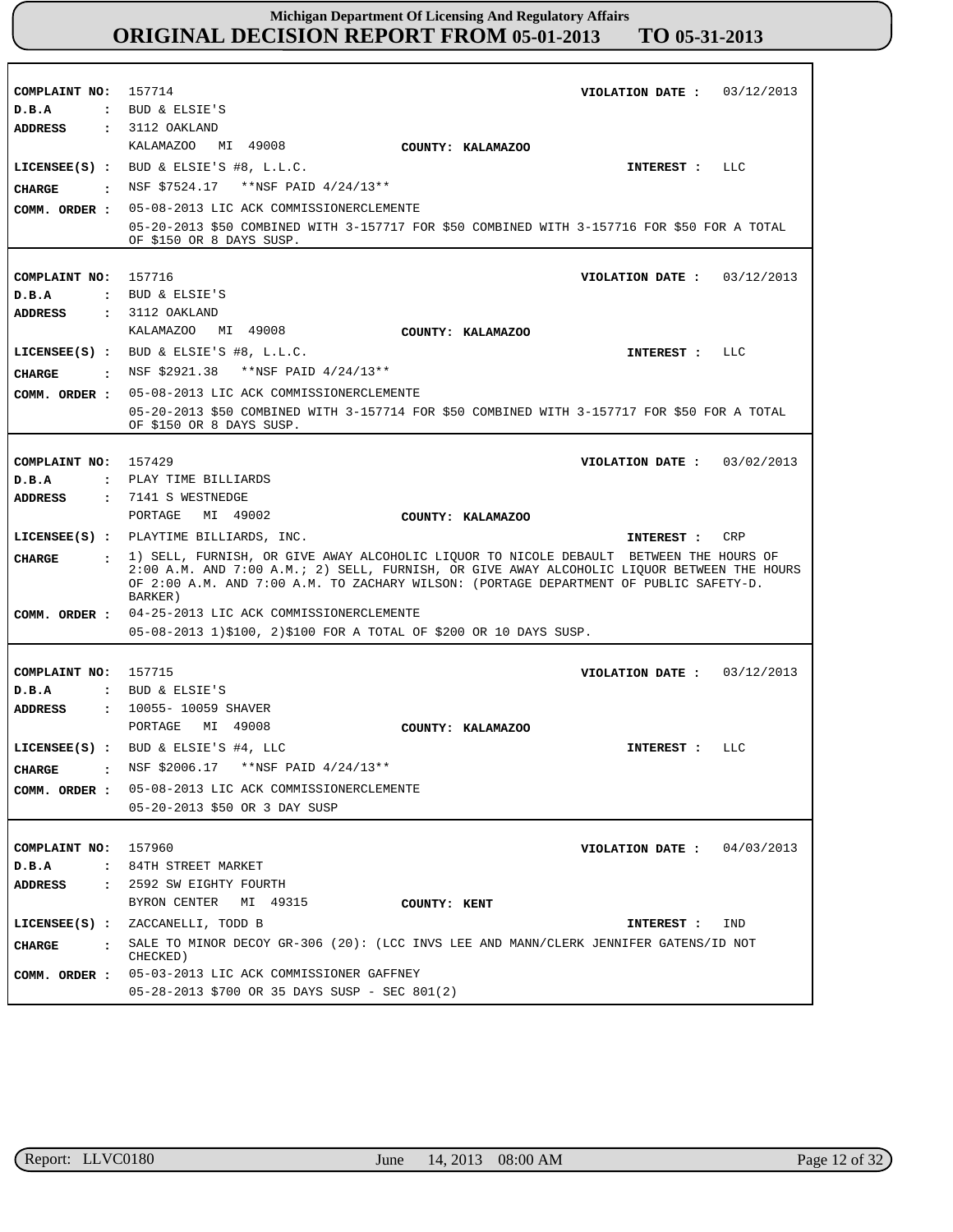| COMPLAINT NO: 158263           | VIOLATION DATE : $04/26/2013$                                                                                                                                                                                                                                                                                          |
|--------------------------------|------------------------------------------------------------------------------------------------------------------------------------------------------------------------------------------------------------------------------------------------------------------------------------------------------------------------|
| D.B.A<br><b>ADDRESS</b>        | : ZELLER PARTY STORE<br>: 168 LOUIS CAMPAU PROMENADE BASEMENT                                                                                                                                                                                                                                                          |
|                                | GRAND RAPIDS MI 49503<br>COUNTY: KENT                                                                                                                                                                                                                                                                                  |
|                                | LICENSE (S) : DUE NORTH, INC.<br>CRP<br>INTEREST :                                                                                                                                                                                                                                                                     |
|                                | SALE TO MINOR - DECOY NAWROCKI W/DOB 7/31/93 (19): (GRAND RAPIDS PD-OFC'S CUTRIGHT &                                                                                                                                                                                                                                   |
| CHARGE<br>$\ddot{\phantom{a}}$ | NOWACK/DECOY/CK STANLEY LYNDEN STINE/NO ID)                                                                                                                                                                                                                                                                            |
| COMM. ORDER :                  | 05-13-2013 LIC ACK COMMISSIONERCLEMENTE                                                                                                                                                                                                                                                                                |
|                                | 05-20-2013 \$600 OR 30 DAY SUSP 801(2)                                                                                                                                                                                                                                                                                 |
|                                |                                                                                                                                                                                                                                                                                                                        |
| COMPLAINT NO:                  | 158260<br>VIOLATION DATE: $04/26/2013$                                                                                                                                                                                                                                                                                 |
| D.B.A                          | : BALL PARK PARTY STORE                                                                                                                                                                                                                                                                                                |
| <b>ADDRESS</b>                 | $: 1157$ W FULTON                                                                                                                                                                                                                                                                                                      |
|                                | GRAND RAPIDS<br>MI 49504<br>COUNTY: KENT                                                                                                                                                                                                                                                                               |
|                                | LICENSEE $(s)$ : BARNO'S, LLC<br>LLC<br>INTEREST :                                                                                                                                                                                                                                                                     |
| <b>CHARGE</b>                  | : SALE TO MINOR DECOY NAWROCKI W/DOB 7/31/93 (19): (GRAND RAPIDS PD-BRADLEY CUTRIGHT &                                                                                                                                                                                                                                 |
|                                | ANDREW NAWACK/DECOY/CK IDEN BARNO/ID)                                                                                                                                                                                                                                                                                  |
| COMM. ORDER :                  | 05-14-2013 LIC ACK COMMISSIONERCLEMENTE                                                                                                                                                                                                                                                                                |
|                                | 05-20-2013 \$500 OR 25 DAY SUSP<br>801(2)                                                                                                                                                                                                                                                                              |
|                                |                                                                                                                                                                                                                                                                                                                        |
| COMPLAINT NO: 157818           | VIOLATION DATE: $03/26/2013$                                                                                                                                                                                                                                                                                           |
| D.B.A                          | : OSAKA SUSHI AND STEAK HOUSE<br>: 4977 SE TWENTY EIGHTH                                                                                                                                                                                                                                                               |
| <b>ADDRESS</b>                 | GRAND RAPIDS<br>MI 49512                                                                                                                                                                                                                                                                                               |
|                                | COUNTY: KENT                                                                                                                                                                                                                                                                                                           |
|                                | LICENSEE(S) : OSAKA SUSHI AND STEAK HOUSE, LLC<br>LLC<br>INTEREST :                                                                                                                                                                                                                                                    |
| <b>CHARGE</b>                  | FAILED, REFUSED OR NEGLECTED TO OBEY A WRITTEN ORDER OF THE COMMISSION DATED 08-29-2012<br>BY FAILING TO PROVIDE PROOF OF SUCCESSFUL COMPLETION OF AN ALCOHOL SERVER TRAINING PROGRAM<br>APPROVED BY THE COMMISSION WITHIN 180 DAYS OF THE ISSUANCE OF THE LICENSE: 09-24-2012 :<br>(MLCC SERVER TRAINING COORDINATOR) |
| COMM. ORDER :                  | 04-23-2013 LIC ACK COMMISSIONER CLEMENTE                                                                                                                                                                                                                                                                               |
|                                | 05-09-2013 \$100 OR 5 DAYS SUSP.                                                                                                                                                                                                                                                                                       |
|                                |                                                                                                                                                                                                                                                                                                                        |
| COMPLAINT NO:                  | 158295<br>VIOLATION DATE: $04/30/2013$                                                                                                                                                                                                                                                                                 |
| D.B.A                          | : THE CHEESE LADY                                                                                                                                                                                                                                                                                                      |
| ADDRESS                        | $: 315$ NE FULLER                                                                                                                                                                                                                                                                                                      |
|                                | GRAND RAPIDS MI 49503<br>COUNTY: KENT                                                                                                                                                                                                                                                                                  |
|                                | LICENSEE(S) : CHZ ENTERPRISES, LLC<br>LLC<br>INTEREST :                                                                                                                                                                                                                                                                |
| <b>CHARGE</b>                  | $\,$ . SALE TO MINOR DECOY IOCOVANNI (19) : (GRAND RAPIDS PD DET WATSON/CLERK JILL DOSTER<br>MARCUSSE/ID NOT CHECKED)                                                                                                                                                                                                  |
|                                | COMM. ORDER : 05-10-2013 LIC ACK COMMISSIONERCLEMENTE                                                                                                                                                                                                                                                                  |
|                                | 05-20-2013 \$500 OR 25 DAY SUSP 801(2)                                                                                                                                                                                                                                                                                 |
|                                |                                                                                                                                                                                                                                                                                                                        |
| COMPLAINT NO:                  | 157935<br>VIOLATION DATE: $03/30/2013$                                                                                                                                                                                                                                                                                 |
| D.B.A                          | : CHEERS                                                                                                                                                                                                                                                                                                               |
| <b>ADDRESS</b>                 | : 3994 NE PLAINFIELD                                                                                                                                                                                                                                                                                                   |
|                                | GRAND RAPIDS MI 49505<br>COUNTY: KENT                                                                                                                                                                                                                                                                                  |
|                                | LICENSEE(S) : CHEERS RESTAURANT LLC<br>INTEREST : LLC                                                                                                                                                                                                                                                                  |
| CHARGE                         | SALE TO MINOR DECOYS GR-300 (20) AND GR-306 (20) : ((LCC INVS REEDER AND MULDER/CLERK<br>NICOLE MARIE KARNOWSKI/ID CHECKED)                                                                                                                                                                                            |
|                                | COMM. ORDER : 04-29-2013 LIC ACK COMMISSIONERCLEMENTE                                                                                                                                                                                                                                                                  |
|                                | 05-08-2013 1-2)\$250 EACH WITH \$100 WAIVED FOR A TOTAL OF \$400 OR 20 DAYS SUSP.                                                                                                                                                                                                                                      |

r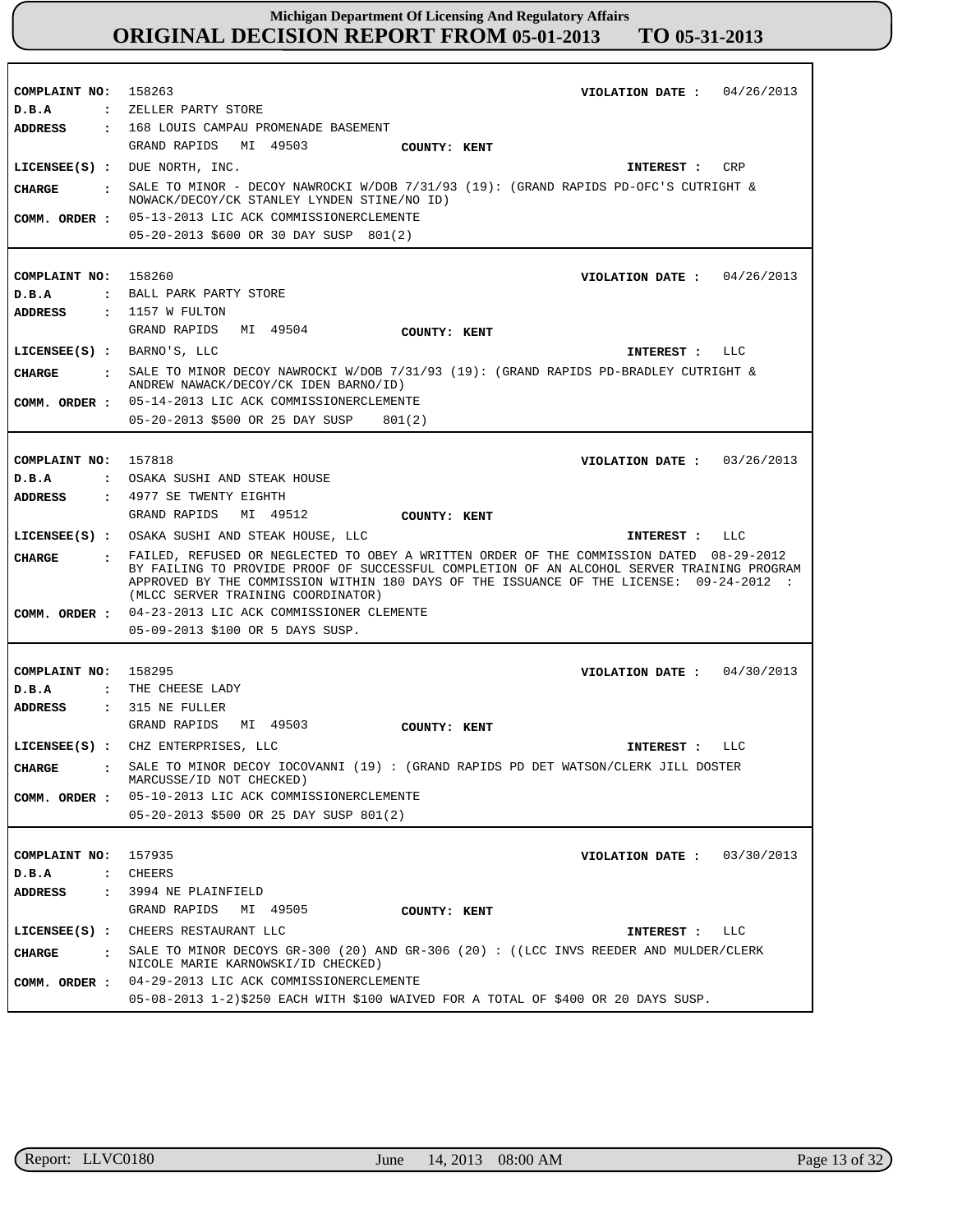| COMPLAINT NO: 158261           | VIOLATION DATE: $04/26/2013$                                                                                                                                                                                                                                                                                                                                                                                                                                                                                                                                                                                                                                                                                         |
|--------------------------------|----------------------------------------------------------------------------------------------------------------------------------------------------------------------------------------------------------------------------------------------------------------------------------------------------------------------------------------------------------------------------------------------------------------------------------------------------------------------------------------------------------------------------------------------------------------------------------------------------------------------------------------------------------------------------------------------------------------------|
| D.B.A                          | : POINT TAVERN                                                                                                                                                                                                                                                                                                                                                                                                                                                                                                                                                                                                                                                                                                       |
| ADDRESS                        | : 1720 NW HAMILTON                                                                                                                                                                                                                                                                                                                                                                                                                                                                                                                                                                                                                                                                                                   |
|                                | GRAND RAPIDS<br>MI 49504 COUNTY: KENT                                                                                                                                                                                                                                                                                                                                                                                                                                                                                                                                                                                                                                                                                |
|                                | LICENSEE(S) : HAMILTON POINT, INC.<br>CRP<br>INTEREST :                                                                                                                                                                                                                                                                                                                                                                                                                                                                                                                                                                                                                                                              |
| <b>CHARGE</b>                  | : 1-2) SALE TO MINOR DECOYS NAWROCKI W/DOB 7/31/93 (19) AND DECOY IACOVONI W/DOB 8/10/93<br>(19): (GRAND RAPIDS PD-JOSEPH BERACY/DECOY/CK TRISHA ROSE HIKADE/NO ID)                                                                                                                                                                                                                                                                                                                                                                                                                                                                                                                                                  |
| COMM. ORDER :                  | 05-14-2013 LIC ACK COMMISSIONER GAFFNEY                                                                                                                                                                                                                                                                                                                                                                                                                                                                                                                                                                                                                                                                              |
|                                | 05-28-2013 1)\$300 2)\$300 TOTAL \$600 OR 30 DAY SUSP 801(2)                                                                                                                                                                                                                                                                                                                                                                                                                                                                                                                                                                                                                                                         |
|                                |                                                                                                                                                                                                                                                                                                                                                                                                                                                                                                                                                                                                                                                                                                                      |
| COMPLAINT NO: 157854           | VIOLATION DATE: $03/30/2013$                                                                                                                                                                                                                                                                                                                                                                                                                                                                                                                                                                                                                                                                                         |
| D.B.A                          | $:$ MEIJER #312                                                                                                                                                                                                                                                                                                                                                                                                                                                                                                                                                                                                                                                                                                      |
| <b>ADDRESS</b>                 | : 3757 NE PLAINFIELD                                                                                                                                                                                                                                                                                                                                                                                                                                                                                                                                                                                                                                                                                                 |
|                                | GRAND RAPIDS<br>MI 49505<br><b>COUNTY: KENT</b>                                                                                                                                                                                                                                                                                                                                                                                                                                                                                                                                                                                                                                                                      |
|                                |                                                                                                                                                                                                                                                                                                                                                                                                                                                                                                                                                                                                                                                                                                                      |
| LICENSEE(S) : MEIJER, INC.     | <b>CRP</b><br>INTEREST :                                                                                                                                                                                                                                                                                                                                                                                                                                                                                                                                                                                                                                                                                             |
| <b>CHARGE</b>                  | : SALE TO MINOR DECOY GR-300 (20): (LCC INVS REEDER & MULDER/CLERK CHRISTOPHER GLEN<br>BELANGER/ID CHECKED)                                                                                                                                                                                                                                                                                                                                                                                                                                                                                                                                                                                                          |
| COMM. ORDER :                  | 05-07-2013 LIC ACK COMMISSIONER GAFFNEY                                                                                                                                                                                                                                                                                                                                                                                                                                                                                                                                                                                                                                                                              |
|                                | 05-28-2013 \$400, \$100 WAIVED FOR A TOTAL OF \$300 OR 15 DAYS SUSP - SEC 801(2)                                                                                                                                                                                                                                                                                                                                                                                                                                                                                                                                                                                                                                     |
|                                |                                                                                                                                                                                                                                                                                                                                                                                                                                                                                                                                                                                                                                                                                                                      |
| COMPLAINT NO: 158337           | VIOLATION DATE: $02/13/2012$                                                                                                                                                                                                                                                                                                                                                                                                                                                                                                                                                                                                                                                                                         |
| D.B.A                          | : LEXA'S GROCERIES                                                                                                                                                                                                                                                                                                                                                                                                                                                                                                                                                                                                                                                                                                   |
| <b>ADDRESS</b>                 | : 1603 NE DIAMOND                                                                                                                                                                                                                                                                                                                                                                                                                                                                                                                                                                                                                                                                                                    |
|                                | GRAND RAPIDS<br>MI 49505<br>COUNTY: KENT                                                                                                                                                                                                                                                                                                                                                                                                                                                                                                                                                                                                                                                                             |
|                                | LICENSEE(S) : LEXA'S GROCERY, LLC<br>INTEREST :<br>LLC                                                                                                                                                                                                                                                                                                                                                                                                                                                                                                                                                                                                                                                               |
| <b>CHARGE</b>                  | : 1) SOLD OR TRANSFERRED IN THE AGGREGATE MORE THAN 10% MEMBER INTEREST OF LLC TO SGNJ, LLC;<br>2) ALLOWED SGNJ, LLC WHOSE NAME DOES NOT APPEAR ON THE LICENSE TO DERIVE USE OR BENEFIT:<br>(LCC INV HAYWOOD)                                                                                                                                                                                                                                                                                                                                                                                                                                                                                                        |
| COMM. ORDER :                  | 05-20-2013 LIC ACK COMMISSIONERCLEMENTE                                                                                                                                                                                                                                                                                                                                                                                                                                                                                                                                                                                                                                                                              |
|                                | 05-22-2013 150.00 FOR EACH CHARGE TOTAL 300.00 OR 15 DAY SUSP. FINE TO BE PAID WITHIN 45<br>DAYS FROM THE MAILING DATE OF THIS ORDER. ADDTL PENALTY COMM ORDERS UNLESS THE LICENSEE<br>EITHER ASSUMES PROPRIETARY CONTROL OR TRANSFERS OWNERSHIP TO A PERSON APPROVED BY THE MLCC<br>PRIOR TO AUGUST 26, 2013, THIS COMMISSIONER ORDERS ALL LICENSES AND PERMITS ISSUED TO THIS<br>LICENSEE AT THE ABOVE-NAMED ADDRESS SUSPENDED. IF EFFECTUATED, THIS SUSPENSION SHALL<br>REMAIN IN EFFECT UNTIL THE LICENSEE WITHER ASSUMES PROPRIETARY CONTROL, TRANSFERS<br>OWNERSHIP TO AN MLCC APPROVED PERSON, OR UNTIL THE SUBJECT LICENSES AND PERMITS TERMINATE<br>UNDER THE PROVISIONS OF ADMINISTRATIVE RULE R 436.1107. |
|                                |                                                                                                                                                                                                                                                                                                                                                                                                                                                                                                                                                                                                                                                                                                                      |
| COMPLAINT NO: 158298           | VIOLATION DATE: $04/30/2013$                                                                                                                                                                                                                                                                                                                                                                                                                                                                                                                                                                                                                                                                                         |
| D.B.A<br>$\ddot{\cdot}$        |                                                                                                                                                                                                                                                                                                                                                                                                                                                                                                                                                                                                                                                                                                                      |
| <b>ADDRESS</b><br>$\mathbf{r}$ | 2355 NE FULLER                                                                                                                                                                                                                                                                                                                                                                                                                                                                                                                                                                                                                                                                                                       |
|                                |                                                                                                                                                                                                                                                                                                                                                                                                                                                                                                                                                                                                                                                                                                                      |
|                                | GRAND RAPIDS<br>MI 49505<br>COUNTY: KENT                                                                                                                                                                                                                                                                                                                                                                                                                                                                                                                                                                                                                                                                             |
|                                | LICENSEE(S) : PARVINDER, LLC<br><b>INTEREST :</b><br>LLC                                                                                                                                                                                                                                                                                                                                                                                                                                                                                                                                                                                                                                                             |
| CHARGE<br>$\cdot$              | SALE TO MINOR DECOY NAWROCKI (19) : (GRAND RAPIDS PD OFC MESMAN/CLERK RANGMEET SINGH/ID<br>CHECKED)                                                                                                                                                                                                                                                                                                                                                                                                                                                                                                                                                                                                                  |
| COMM. ORDER :                  | 05-21-2013 LIC ACK COMMISSIONER GAFFNEY                                                                                                                                                                                                                                                                                                                                                                                                                                                                                                                                                                                                                                                                              |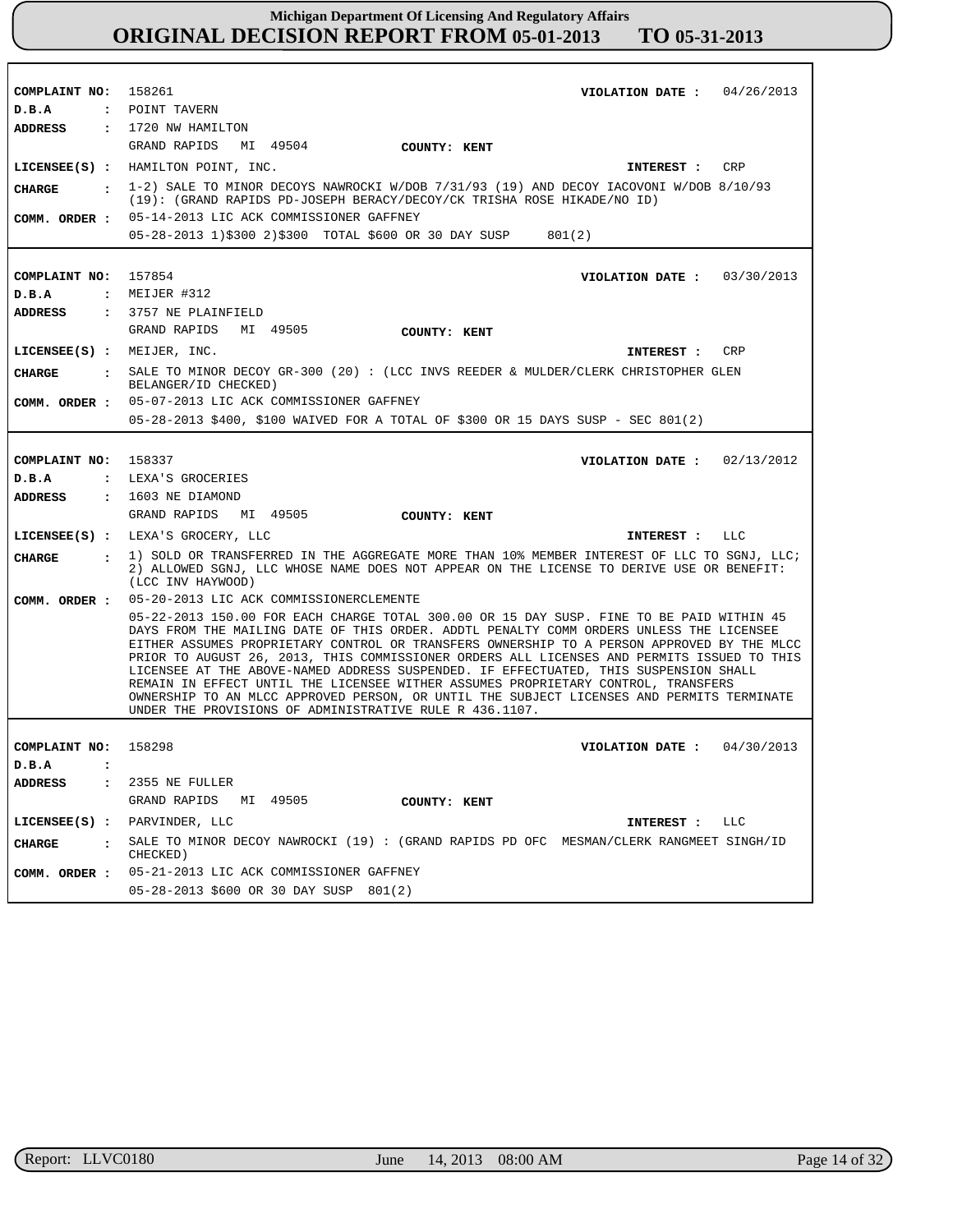| COMPLAINT NO:        |              | 157582                                                                                                                                                                                                                                                                                                                                                                                                                                                                                                                                                                                                                                                                                                    | VIOLATION DATE: $10/30/2012$ |            |
|----------------------|--------------|-----------------------------------------------------------------------------------------------------------------------------------------------------------------------------------------------------------------------------------------------------------------------------------------------------------------------------------------------------------------------------------------------------------------------------------------------------------------------------------------------------------------------------------------------------------------------------------------------------------------------------------------------------------------------------------------------------------|------------------------------|------------|
| D.B.A                |              | : RAMADA HOTEL AND OLD CHICAGO RESTAURANT                                                                                                                                                                                                                                                                                                                                                                                                                                                                                                                                                                                                                                                                 |                              |            |
| ADDRESS              |              | : 3333 SE TWENTY EIGHTH                                                                                                                                                                                                                                                                                                                                                                                                                                                                                                                                                                                                                                                                                   |                              |            |
|                      |              | KENTWOOD<br>MI 49508<br>COUNTY: KENT                                                                                                                                                                                                                                                                                                                                                                                                                                                                                                                                                                                                                                                                      |                              |            |
|                      |              | LICENSEE(S) : GRAND RAPIDS EAST, LLC                                                                                                                                                                                                                                                                                                                                                                                                                                                                                                                                                                                                                                                                      | INTEREST :                   | CLLC       |
|                      |              | O.C. OF KENTWOOD, INC.                                                                                                                                                                                                                                                                                                                                                                                                                                                                                                                                                                                                                                                                                    | INTEREST :                   | CLC        |
|                      |              | RNAGALA GRAND RAPIDS, LLC (A WISCONSIN LIMITED LIABILITY COMPANY) INTEREST :                                                                                                                                                                                                                                                                                                                                                                                                                                                                                                                                                                                                                              |                              | CLLC       |
|                      |              | VNAGALA GRAND RAPIDS, LLC (A WISCONSIN LIMITED LIABILITY COMPANY) INTEREST :                                                                                                                                                                                                                                                                                                                                                                                                                                                                                                                                                                                                                              |                              | CLLC       |
| <b>CHARGE</b>        |              | 1) SOLD OR TRANSFERRED IN THE AGGREGATE MORE THAN 10% MEMBER INTEREST TO LOF GRAND RAPIDS,<br>LLC WITHOUT PRIOR APPROVAL OF MLCC; 2) ALLOWED LOF GRAND RAPIDS, LLC WHOSE NAME DOES NOT<br>APPEAR ON THE LICENSE, TO DERIVE USE OR BENEFIT; 3) DROPPED SPACE FROM PHYSICAL STRUCTURE<br>WITHOUT PRIOR WRITTEN APPROVAL OF MLCC: : (MLCC ENFORCEMENT-D. MULDER)<br>05-01-2013 LIC ACK COMMISSIONER GAFFNEY                                                                                                                                                                                                                                                                                                  |                              |            |
| COMM. ORDER :        |              | 05-02-2013 300.00 FOR CHARGE 1 100 EACH FOR CHARGES 2 AND 3 TOTAL 500.00 OR 25 DAY SUSP.                                                                                                                                                                                                                                                                                                                                                                                                                                                                                                                                                                                                                  |                              |            |
|                      |              | FINE TO BE PAID WITHIN 45 DAYS FROM THE MAILING DATE OF THIS ORDER. ADDTL PENALTY UNLESS<br>THE LICENSEE EITHER ASSUMES PROPRIETARY CONTROL OR TRANSFERS TO A PERSON APPROVED BY THE<br>MLCC AND COMPLETES THE DROP SPACE PRIOR TO AUGUST 12, 2013, THIS COMM ORDERS ALL LICENSES<br>AND PERMITS ISSUED TO THE LICENSEE AT THE ABOVE NAMED ADDRESS SUSPENDED. IF EFFECTUATED,<br>THIS SUSPENSION SHALL REMAIN IN EFFECT UNTIL THE LICENSEE EITHER ASSUMES PROPRIETARY<br>CONTROL OR TRANSFERS TO AN APPROVED PERSON OR UNTIL THE SUBJECT LICENSES AND PERMITS<br>TERMINATE UNDER THE PROVISIONS OF ADMINISTRATIVE RULE R 436.1107.                                                                        |                              |            |
|                      |              |                                                                                                                                                                                                                                                                                                                                                                                                                                                                                                                                                                                                                                                                                                           |                              |            |
| COMPLAINT NO:        |              | 156440                                                                                                                                                                                                                                                                                                                                                                                                                                                                                                                                                                                                                                                                                                    | VIOLATION DATE: $12/27/2012$ |            |
| D.B.A                |              | : BLUE LAKE INN                                                                                                                                                                                                                                                                                                                                                                                                                                                                                                                                                                                                                                                                                           |                              |            |
| ADDRESS              |              | : 12587 MASTON LAKE                                                                                                                                                                                                                                                                                                                                                                                                                                                                                                                                                                                                                                                                                       |                              |            |
|                      |              | SAND LAKE<br>MI 49343<br>COUNTY: KENT                                                                                                                                                                                                                                                                                                                                                                                                                                                                                                                                                                                                                                                                     |                              |            |
|                      |              | LICENSEE(S) : ROBERT BEUKEMA ENTERPRISE INC.                                                                                                                                                                                                                                                                                                                                                                                                                                                                                                                                                                                                                                                              | INTEREST :                   | <b>CRP</b> |
| <b>CHARGE</b>        |              | : NSF CHECK \$243.29                                                                                                                                                                                                                                                                                                                                                                                                                                                                                                                                                                                                                                                                                      |                              |            |
| COMM. ORDER :        |              | 04-17-2013 HEARING HELD GRAND RAPIDS CLEMENTE/GEISSLER/DECLERCQ RULE 15(D)                                                                                                                                                                                                                                                                                                                                                                                                                                                                                                                                                                                                                                |                              |            |
|                      |              | 05-03-2013 COMBINED W/ 156439 200.00 FOR EACH CHARGE TOTAL 400.00 FINE TO BE PAID WITHIN<br>45 DAYS FROM THE MAILING DATE OF THIS ORDER. COMM ALSO ORDERS THE LICENSES AND PERMITS FOR<br>THIS LICENSEE AT THE ABOVE NAMED LOCATION TO REMAIN IN ESCROW UNTIL ALL OUTSTANDING FINES<br>AND FEES ARE PAID IN FULL OR THE LICENSES ARE PERMITS ARE TERMINATED PURSUANT TO THE<br>PROVISIONS OF ADMINISTRATIVE RULE R 436.1107. THE COMM FURTHER WARNS THE LICENSEE THAT<br>FAILURE TO MAKE PAYMENT WITHIN THE TIME ALLOTTED MAY RESULT IN AN ADDITIONAL VIOLATION<br>UNDER ADMINISTRATIVE RULE R 436.1029, WHICH MAY SUBJECT THE LICENSEE TO ADDITIONAL<br>PENALTIES, INCLUDING REVOCATION OF THE LICENSES. |                              |            |
|                      |              |                                                                                                                                                                                                                                                                                                                                                                                                                                                                                                                                                                                                                                                                                                           |                              |            |
| COMPLAINT NO:        |              | 156439                                                                                                                                                                                                                                                                                                                                                                                                                                                                                                                                                                                                                                                                                                    | VIOLATION DATE: $12/28/2012$ |            |
| D.B.A                |              | : BLUE LAKE INN                                                                                                                                                                                                                                                                                                                                                                                                                                                                                                                                                                                                                                                                                           |                              |            |
| <b>ADDRESS</b>       | $\mathbf{r}$ | 12587 MASTON LAKE                                                                                                                                                                                                                                                                                                                                                                                                                                                                                                                                                                                                                                                                                         |                              |            |
|                      |              | SAND LAKE<br>MI 49343<br>COUNTY: KENT                                                                                                                                                                                                                                                                                                                                                                                                                                                                                                                                                                                                                                                                     |                              |            |
|                      |              | LICENSEE(S) : ROBERT BEUKEMA ENTERPRISE INC.                                                                                                                                                                                                                                                                                                                                                                                                                                                                                                                                                                                                                                                              | INTEREST : CRP               |            |
|                      |              | CHARGE : NSF CHECK \$330.54                                                                                                                                                                                                                                                                                                                                                                                                                                                                                                                                                                                                                                                                               |                              |            |
|                      |              | COMM. ORDER: 04-17-2013 HEARING HELD GRAND RAPIDS CLEMENTE/GEISSLER/DECLERCO RULE 15(D)                                                                                                                                                                                                                                                                                                                                                                                                                                                                                                                                                                                                                   |                              |            |
|                      |              | 05-03-2013 COMBINED W/ 156440 200.00 FOR EACH CHARGE TOTAL 400.00 FINE TO BE PAID WITHIN<br>45 DAYS FROM THE MAILING DATE OF THIS ORDER. COMM ALSO ORDERS THE LICENSES AND PERMITS FOR<br>THIS LICENSEE AT THE ABOVE NAMED LOCATION TO REMAIN IN ESCROW UNTIL ALL OUTSTANDING FINES<br>AND FEES ARE PAID IN FULL OR THE LICENSES ARE PERMITS ARE TERMINATED PURSUANT TO THE<br>PROVISIONS OF ADMINISTRATIVE RULE R 436.1107. THE COMM FURTHER WARNS THE LICENSEE THAT<br>FAILURE TO MAKE PAYMENT WITHIN THE TIME ALLOTTED MAY RESULT IN AN ADDITIONAL VIOLATION<br>UNDER ADMINISTRATIVE RULE R 436.1029, WHICH MAY SUBJECT THE LICENSEE TO ADDITIONAL<br>PENALTIES, INCLUDING REVOCATION OF THE LICENSES. |                              |            |
|                      |              |                                                                                                                                                                                                                                                                                                                                                                                                                                                                                                                                                                                                                                                                                                           |                              |            |
| COMPLAINT NO: 157116 |              |                                                                                                                                                                                                                                                                                                                                                                                                                                                                                                                                                                                                                                                                                                           | VIOLATION DATE: $02/06/2013$ |            |
| D.B.A                |              | : JEWEL'S LIQUOR                                                                                                                                                                                                                                                                                                                                                                                                                                                                                                                                                                                                                                                                                          |                              |            |
| ADDRESS              |              | : 1633 SW TWENTY EIGHTH SUITE A                                                                                                                                                                                                                                                                                                                                                                                                                                                                                                                                                                                                                                                                           |                              |            |
|                      |              | WYOMING MI 49509<br>COUNTY: KENT                                                                                                                                                                                                                                                                                                                                                                                                                                                                                                                                                                                                                                                                          |                              |            |
|                      |              | LICENSEE(S) : WYOMING LIQUOR, INC.                                                                                                                                                                                                                                                                                                                                                                                                                                                                                                                                                                                                                                                                        | INTEREST : CRP               |            |
| <b>CHARGE</b>        |              | SALE TO MINOR DECOY BYLSMA (19): (WYOMING POLICE DEPARTMENT SGT HUNT, DET BYLSMA/CLERK<br>RACHAEL MARIE SLINGERLAND/ID NOT CHECKED)                                                                                                                                                                                                                                                                                                                                                                                                                                                                                                                                                                       |                              |            |
| COMM. ORDER :        |              | 04-29-2013 STIP FOR PROPOSED NEG SETTLEMENT COMM GAFFNEY-AG GEISSLER.                                                                                                                                                                                                                                                                                                                                                                                                                                                                                                                                                                                                                                     |                              |            |
|                      |              |                                                                                                                                                                                                                                                                                                                                                                                                                                                                                                                                                                                                                                                                                                           |                              |            |
|                      |              | 05-02-2013 \$500 OR 25 DAYS SUSP - SEC 801(2)                                                                                                                                                                                                                                                                                                                                                                                                                                                                                                                                                                                                                                                             |                              |            |

Report: LLVC0180 June 14, 2013 08:00 AM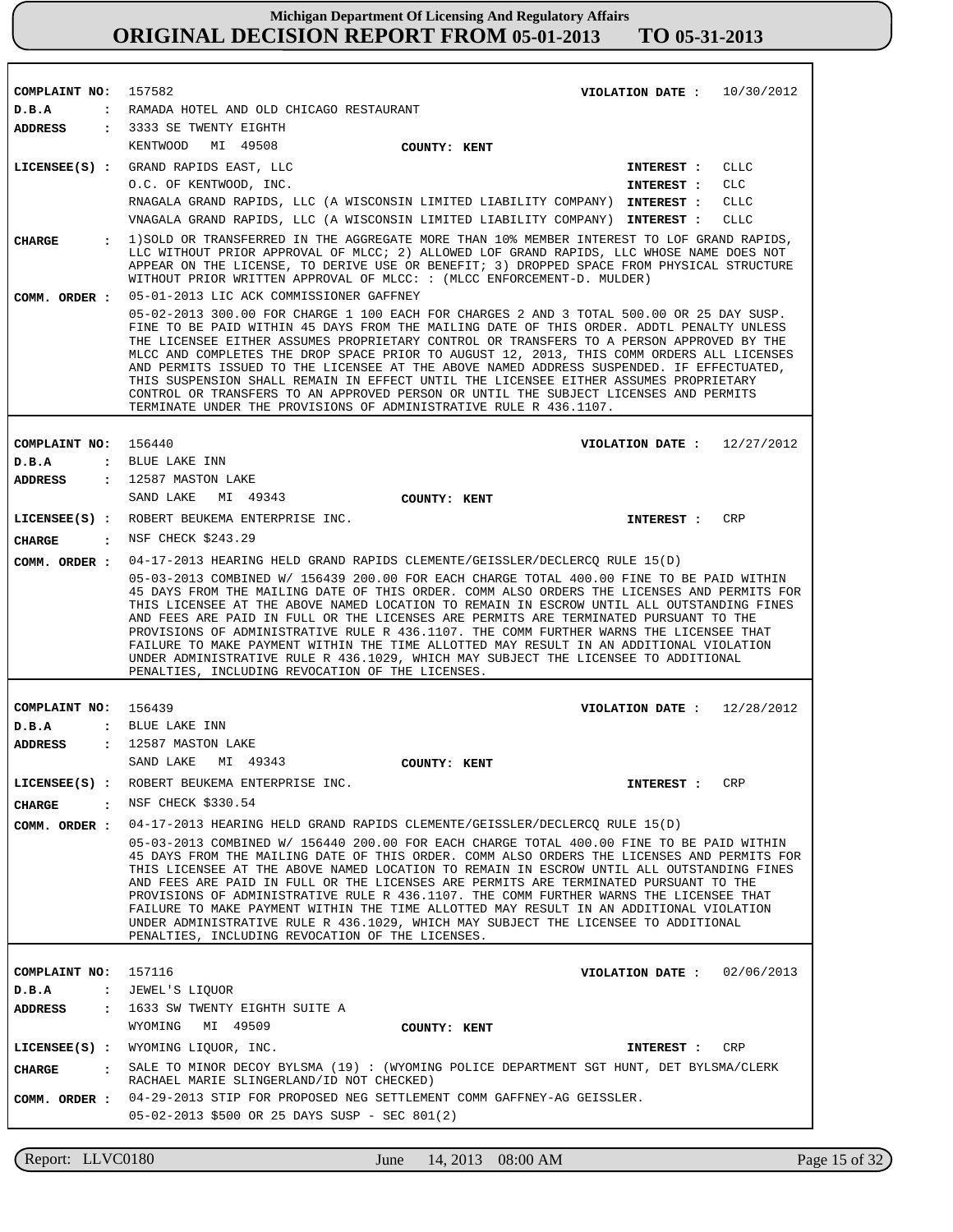| COMPLAINT NO: 156466                           | 01/03/2013<br>VIOLATION DATE :                                                                                                                                                                                                                                                                                                                                                                                                                                                                                                                                                                                                                                               |
|------------------------------------------------|------------------------------------------------------------------------------------------------------------------------------------------------------------------------------------------------------------------------------------------------------------------------------------------------------------------------------------------------------------------------------------------------------------------------------------------------------------------------------------------------------------------------------------------------------------------------------------------------------------------------------------------------------------------------------|
| D.B.A<br>ADDRESS                               | : LITTLE TRAVERSE INN<br>: R 1 149 E HARBOR M 22                                                                                                                                                                                                                                                                                                                                                                                                                                                                                                                                                                                                                             |
|                                                | MAPLE CITY MI 49664<br>COUNTY: LEELANAU                                                                                                                                                                                                                                                                                                                                                                                                                                                                                                                                                                                                                                      |
|                                                | LICENSEE(S) : LITTLE TRAVERSE INN, LLC<br>INTEREST : LLC                                                                                                                                                                                                                                                                                                                                                                                                                                                                                                                                                                                                                     |
|                                                | . FAILED, REFUSED OR NEGLECTED TO OBEY A WRITTEN ORDER OF THE COMMISSION DATED 06-13-2012                                                                                                                                                                                                                                                                                                                                                                                                                                                                                                                                                                                    |
| <b>CHARGE</b>                                  | BY FAILING TO PROVIDE PROOF OF SUCCESSFUL COMPLETION OF AN ALCOHOL SERVER TRAINING PROGRAM<br>APPROVED BY THE COMMISSION WITHIN 180 DAYS OF THE ISSUANCE OF THE LICENSE: 06-29-2012 :<br>(MLCC SERVER TRAINING COORDINATOR)<br>04-09-2013 LIC ACK COMMISSIONER GAFFNEY                                                                                                                                                                                                                                                                                                                                                                                                       |
| COMM. ORDER :                                  | 05-10-2013 150.00 OR 7 DAY SUSP FINE TO BE PAID WITHIN 45 DAYS FROM THE MAILING DATE OF                                                                                                                                                                                                                                                                                                                                                                                                                                                                                                                                                                                      |
|                                                | THIS ORDER. ADDTL PENALTY COMM ORDERS ALL LICENSES AND PERMITS ISSUED BY THE MLCC TO THIS<br>LICENSEE AT THE ABOVE NAMED ADDRESS BE SUSPENDED AS OF JULY 1, 2013, WITH SAID SUSPENSION<br>BEING WAIVED IF DOCUMENTARY PROOF OF SERVER TRAINING IS PROVIDED IN ACCORDANCE WITH THE<br>PROVISIONS OF THE ADMINISTRATIVE COMMISSIONERS' JUNE 13, 2013 ORDER. THIS SUPENSION SHALL<br>REMAIN IN EFFECT UNTIL SUCH TIME AS SATISFACTORY DOCUMENTARY PROOF OF SERVER TRAINING IS<br>RECEIVED BY THE MLCC, OR THE LICENSES AND PERMTIS ARE TERMINATED PURSUANT TO THE<br>PROVISIONS OF ADMINISTRATIVE RULE R 436.1107.                                                              |
|                                                | 156467                                                                                                                                                                                                                                                                                                                                                                                                                                                                                                                                                                                                                                                                       |
| COMPLAINT NO:<br>D.B.A<br>$\ddot{\phantom{a}}$ | 01/11/2013<br>VIOLATION DATE :<br>THE VINEYARD INN ON SUTTONS BAY                                                                                                                                                                                                                                                                                                                                                                                                                                                                                                                                                                                                            |
| ADDRESS                                        | : 1338 N PEBBLE BEACH                                                                                                                                                                                                                                                                                                                                                                                                                                                                                                                                                                                                                                                        |
|                                                | SUTTONS BAY<br>MI 49682<br>COUNTY: LEELANAU                                                                                                                                                                                                                                                                                                                                                                                                                                                                                                                                                                                                                                  |
|                                                | LICENSEE(S) : THE VINEYARD INN ON SUTTONS BAY, LLC<br>INTEREST :<br>LLC                                                                                                                                                                                                                                                                                                                                                                                                                                                                                                                                                                                                      |
| <b>CHARGE</b>                                  | : FAILED, REFUSED OR NEGLECTED TO OBEY A WRITTEN ORDER OF THE COMMISSION DATED 05-16-2012<br>BY FAILING TO PROVIDE PROOF OF SUCCESSFUL COMPLETION OF AN ALCOHOL SERVER TRAINING PROGRAM<br>APPROVED BY THE COMMISSION WITHIN 180 DAYS OF THE ISSUANCE OF THE LICENSE: 07-10-2012 :<br>(MLCC SERVER TRAINING COORDINATOR)                                                                                                                                                                                                                                                                                                                                                     |
|                                                | COMM. ORDER : 04-01-2013 LIC ACK COMMISSIONER CLEMENTE                                                                                                                                                                                                                                                                                                                                                                                                                                                                                                                                                                                                                       |
|                                                | 05-07-2013 \$50 OR 3 DAYS SUSP.                                                                                                                                                                                                                                                                                                                                                                                                                                                                                                                                                                                                                                              |
|                                                |                                                                                                                                                                                                                                                                                                                                                                                                                                                                                                                                                                                                                                                                              |
| COMPLAINT NO: 158224                           | VIOLATION DATE: $04/18/2013$                                                                                                                                                                                                                                                                                                                                                                                                                                                                                                                                                                                                                                                 |
| D.B.A                                          | : BUSCEMI'S                                                                                                                                                                                                                                                                                                                                                                                                                                                                                                                                                                                                                                                                  |
| ADDRESS                                        | : 42990 GARFIELD                                                                                                                                                                                                                                                                                                                                                                                                                                                                                                                                                                                                                                                             |
|                                                | CLINTON TOWNSHIP<br>MI 48038<br>COUNTY: MACOMB                                                                                                                                                                                                                                                                                                                                                                                                                                                                                                                                                                                                                               |
|                                                | $LICENSEE(S)$ : JARBO & ABRO, INC.<br>CRP<br>INTEREST :                                                                                                                                                                                                                                                                                                                                                                                                                                                                                                                                                                                                                      |
| CHARGE                                         | : SALE TO MINOR - DECOY X-205 W/DOB $6/11/93$ (19): (MLCC-INVS HAMPTON & BRANER/DECOY/CK<br>JEFFERY ABRO/ID)                                                                                                                                                                                                                                                                                                                                                                                                                                                                                                                                                                 |
|                                                | COMM. ORDER : 05-20-2013 LIC ACK COMMISSIONER GAFFNEY                                                                                                                                                                                                                                                                                                                                                                                                                                                                                                                                                                                                                        |
|                                                | 05-28-2013 \$500 WAIVE \$100 TOTAL \$400 OR 20 DAY SUSP<br>801(2)                                                                                                                                                                                                                                                                                                                                                                                                                                                                                                                                                                                                            |
|                                                |                                                                                                                                                                                                                                                                                                                                                                                                                                                                                                                                                                                                                                                                              |
| COMPLAINT NO: 156856<br>D.B.A                  | VIOLATION DATE : $01/25/2013$<br>: DIMITRI'S STEAKHOUSE                                                                                                                                                                                                                                                                                                                                                                                                                                                                                                                                                                                                                      |
| ADDRESS<br>$\ddot{\phantom{a}}$                | 71332 VAN DYKE                                                                                                                                                                                                                                                                                                                                                                                                                                                                                                                                                                                                                                                               |
|                                                | ROMEO<br>MI 48065<br>COUNTY: MACOMB                                                                                                                                                                                                                                                                                                                                                                                                                                                                                                                                                                                                                                          |
| $LICENSEE(S)$ :                                | BRUCE TOWNSHIP RESTAURANT, LLC<br>INTEREST : LLC                                                                                                                                                                                                                                                                                                                                                                                                                                                                                                                                                                                                                             |
| <b>CHARGE</b><br>$\mathbf{r}$                  | FAILED, REFUSED OR NEGLECTED TO OBEY A WRITTEN ORDER OF THE COMMISSION DATED 05-30-2012                                                                                                                                                                                                                                                                                                                                                                                                                                                                                                                                                                                      |
|                                                | BY FAILING TO PROVIDE PROOF OF SUCCESSFUL COMPLETION OF AN ALCOHOL SERVER TRAINING PROGRAM<br>APPROVED BY THE COMMISSION WITHIN 180 DAYS OF THE ISSUANCE OF THE LICENSE: 07-24-2012 :<br>(MLCC SERVER TRAINING COORDINATOR)                                                                                                                                                                                                                                                                                                                                                                                                                                                  |
| COMM. ORDER :                                  | 05-21-2013 HEARING HELD STERLING HEIGHTS GAFFNEY/MOODY-FREEZA/GIBSON RULE 15(E)                                                                                                                                                                                                                                                                                                                                                                                                                                                                                                                                                                                              |
|                                                | 05-28-2013 300.00 OR 15 DAY SUSPENSION FINE TO BE PAID WITHIN 45 DAYS FROM THE MAILING<br>DATE OF THIS ORDER. ADDTL PENALTY COMMISSIONER ORDERS ALL LICENESES AND PERMITS ISSUED BY<br>THE COMMISSION TO THIS LICENSEE AT THE ABOVE NAMED ADDRESS SUSPENDED AS OF AUGUST 31,<br>2013, THIS SUSPENSION IS WAIVED IF WRITTEN PROOF OF SERVER TRAINING, ACCEPTABLE TO THE<br>COMMISSION, IS PROVIDED TO THE COMMISSION IN ACCORDANCE WITH COMMISSION'S LICENSING ORDER<br>OF MAY 30, 2012. THIS SUSPENSION SHALL REMAIN IN EFFECT UNTIL THIS PROOF OF SERVER<br>TRAINING IS RECEIVED BY THE COMMISSION OF THE LICENSES AND PERMITS ARE TERMINATED PURSUANT<br>TO RULE 436.1107. |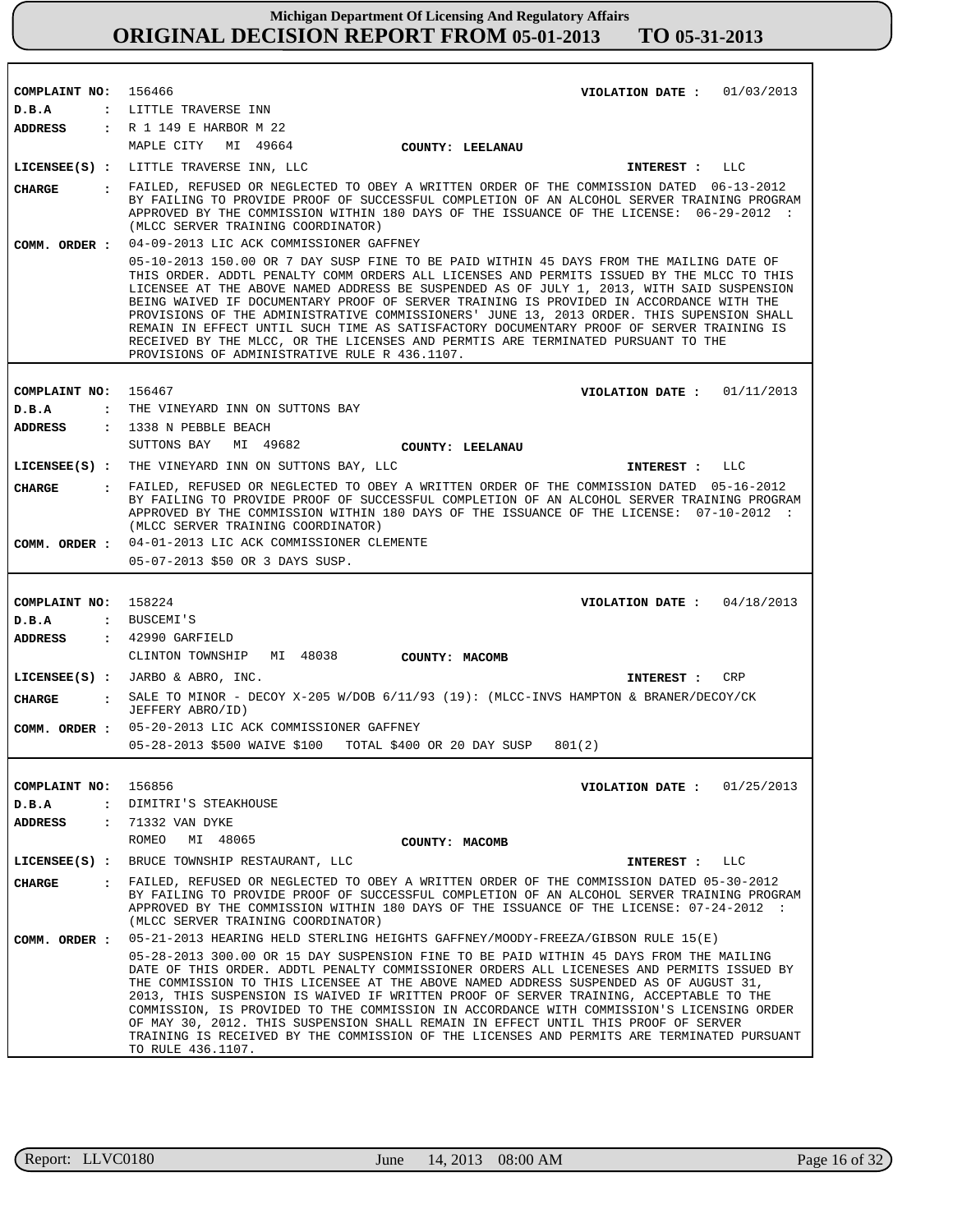| COMPLAINT NO:                         | 157237<br>02/07/2013<br>VIOLATION DATE :                                                                       |
|---------------------------------------|----------------------------------------------------------------------------------------------------------------|
| D.B.A<br>$\ddot{\phantom{a}}$         | 7-ELEVEN STORE                                                                                                 |
| <b>ADDRESS</b>                        | $\,$ : 4191 FIFTEEN MILE                                                                                       |
|                                       | STERLING HEIGHTS MI 48310<br>COUNTY: MACOMB                                                                    |
| $LICENSEE(S)$ :                       | <b>CLC</b><br>7-ELEVEN, INC. (A TEXAS CORPORATION)<br>INTEREST :                                               |
|                                       | CLI<br>CHRISTOPHER, CECELIA C<br>INTEREST :                                                                    |
|                                       | CHRISTOPHER, JOHN H<br>CLI<br>INTEREST :                                                                       |
|                                       | FOUR PARTNERS, INCORPORATED<br><b>CLC</b><br>INTEREST :                                                        |
|                                       | GENNARI, BARBARA JEAN<br>CLI<br>INTEREST:                                                                      |
|                                       | GENNARI, JOSEPH M<br>CLI<br>INTEREST :                                                                         |
|                                       | PANTHEON GROUP INC.<br>CLC<br>INTEREST :                                                                       |
|                                       | RTS FAMILY, INC.<br>CLC<br>INTEREST :                                                                          |
| CHARGE                                | SALE TO MINOR DECOY CI 01-13 (19) : (STERLING HEIGHTS PD - BELMONTE/CLERK JOSEPH ALAN                          |
|                                       | GUBLER/ID NOT CHECKED)                                                                                         |
| COMM. ORDER :                         | 05-08-2013 HEARING HELD STERLING HEIGHTS GAFFNEY/MOODY-FREEZA/GIBSON NEG SETTLEMENT COST<br>\$6.85             |
|                                       | 05-10-2013 \$500 OR 25 DAY SUSP & \$6.85 W/FEES TOTAL \$506.85 801(2) NEG SET                                  |
|                                       |                                                                                                                |
| COMPLAINT NO:                         | 157236<br>VIOLATION DATE :<br>02/07/2013                                                                       |
| D.B.A<br>$\ddot{\cdot}$               | 7-ELEVEN                                                                                                       |
| ADDRESS                               | : 38301 DODGE PARK                                                                                             |
|                                       | STERLING HEIGHTS MI 48312<br>COUNTY: MACOMB                                                                    |
|                                       | LICENSEE(S) : 7-ELEVEN, INC. (A TEXAS CORPORATION)<br><b>CLC</b><br>INTEREST :                                 |
|                                       | 786 SSS INC.<br><b>CLC</b><br>INTEREST :                                                                       |
|                                       | CHISHTI, SHUJAUDDIN<br>CLI<br>INTEREST :                                                                       |
|                                       | DARR, FORD W<br>CLI<br>INTEREST :                                                                              |
|                                       | DARR, HENRIETTA M<br>INTEREST :<br>CLI                                                                         |
|                                       | F & H DARR, INC.<br><b>CLC</b><br>INTEREST :                                                                   |
|                                       | PRUETT, MICHAEL D<br>CLI<br>INTEREST :                                                                         |
|                                       | WUJEK, GORDON<br>CLI<br>INTEREST :                                                                             |
|                                       | WUJEK, RENA<br>CLI<br>INTEREST :                                                                               |
| <b>CHARGE</b>                         | SALE TO MINOR DECOY CI 01-13 (19) : (STERLING HEIGHTS PD - BELMONTE/CLERK AHMED MUHAMMAD<br>/ID NOT CHECKED)   |
| COMM. ORDER :                         | 05-08-2013 HEARING HELD STERLING HEIGHTS GAFFNEY/MOODY-FREEZA/GIBSON NEG SETTLEMENT COST                       |
|                                       | \$6.85<br>05-10-2013 \$500 OR 25 DAY SUSP & \$6.85 W/FEES TOTAL \$506.85 801(2) NEG SET                        |
|                                       |                                                                                                                |
| COMPLAINT NO:                         | 02/14/2013<br>157239<br>VIOLATION DATE :                                                                       |
| D.B.A                                 | OAKCREST<br>$\mathbf{r}$                                                                                       |
| <b>ADDRESS</b><br>$\ddot{\cdot}$      | 1955 OAKCREST                                                                                                  |
|                                       | STERLING HEIGHTS MI 48310<br>COUNTY: MACOMB                                                                    |
|                                       | LICENSEE(S) : HMAR ALKATIB, INC.<br><b>CRP</b><br>INTEREST :                                                   |
| <b>CHARGE</b><br>$\ddot{\phantom{a}}$ | SALE TO MINOR DECOY CI $01-13$ (19) : (STERLING HEIGHTS PD - BELMONTE/CLERK NASEEM THOMAS                      |
|                                       | MAIRI/ID NOT CHECKED)                                                                                          |
| COMM. ORDER :                         | 05-08-2013 HEARING HELD STERLING HEIGHTS GAFFNEY/MOODY-FREEZA/GIBSON NEG SETTLEMENT COST                       |
|                                       | \$6.85<br>05-10-2013 \$500 OR 25 DAY SUSP & \$6.85 W/FEES TOTAL \$506.85<br>801(2)<br>NEG SET                  |
|                                       |                                                                                                                |
| COMPLAINT NO:                         | 157238<br>02/14/2013<br>VIOLATION DATE :                                                                       |
| D.B.A<br>$\ddot{\cdot}$               | SMOKERS DISCOUNT                                                                                               |
| <b>ADDRESS</b><br>$\ddot{\cdot}$      | 33126 DEQUINDRE                                                                                                |
|                                       | STERLING HEIGHTS<br>MI 48310<br>COUNTY: MACOMB                                                                 |
|                                       |                                                                                                                |
| $LICENSEE(S)$ :                       | BAN SMOKER'S DISCOUNT, INC.<br>CRP<br>INTEREST :                                                               |
| <b>CHARGE</b><br>$\ddot{\phantom{a}}$ | SALE TO MINOR DECOY CI 01-13 (19): (STERLING HEIGHTS PD - BELMONTE/CLERK ADEL SAMHIRI<br>HANNA/ID NOT CHECKED) |
| COMM. ORDER :                         | 05-08-2013 HEARING HELD STERLING HEIGHTS GAFFNEY/MOODY-FREEZA/GIBSON NEG SETTLEMENT COST<br>\$6.84             |
|                                       | 05-10-2013 \$500 OR 25 DAY SUSP & \$6.84 W/FEES<br>TOTAL \$506.84<br>801(2)<br>NEG SET                         |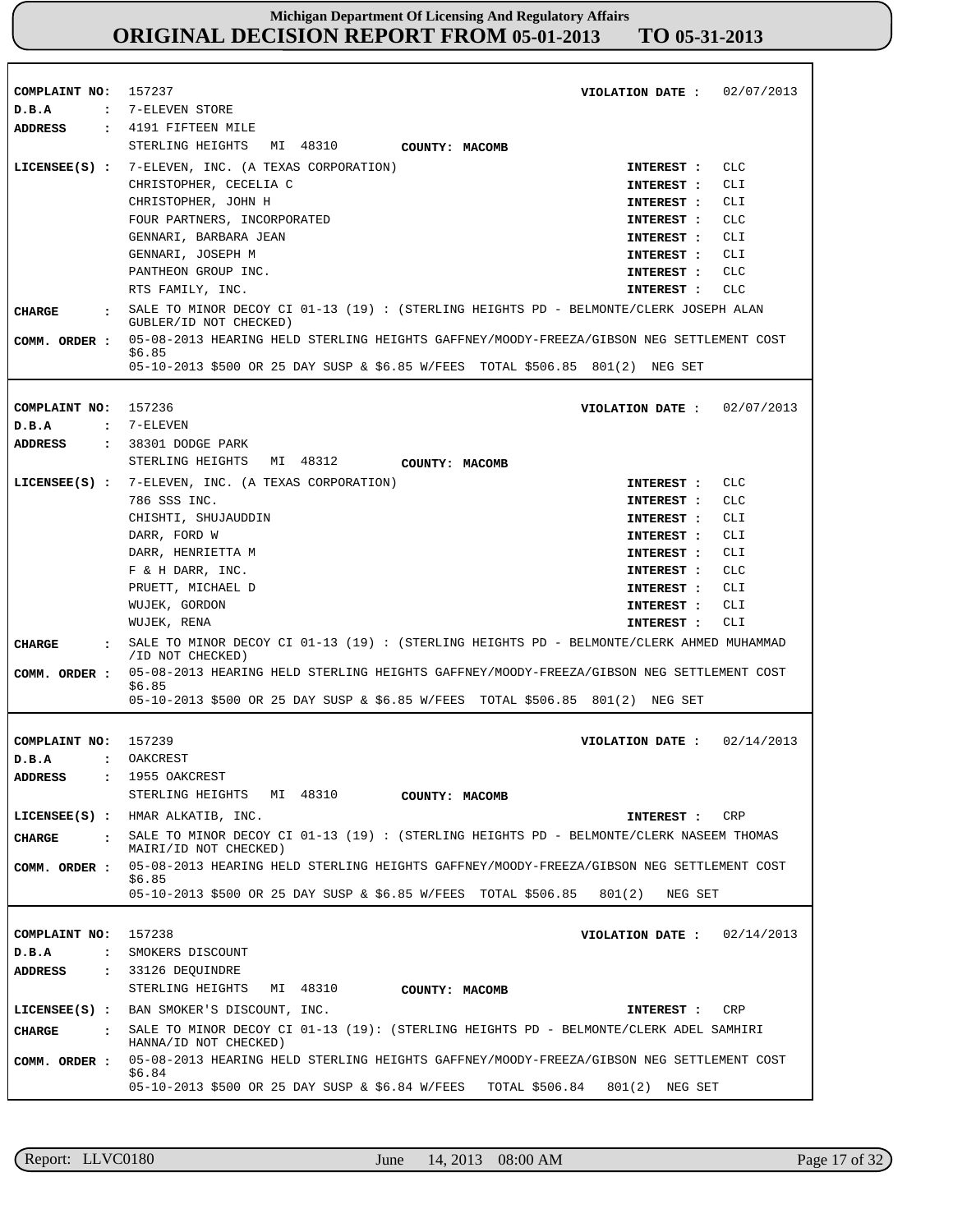| COMPLAINT NO: 153866                                       |                                                                                                                                                                                        |
|------------------------------------------------------------|----------------------------------------------------------------------------------------------------------------------------------------------------------------------------------------|
|                                                            | VIOLATION DATE: $07/22/2012$                                                                                                                                                           |
| D.B.A                                                      | : CASS BAR & GRILL                                                                                                                                                                     |
| <b>ADDRESS</b>                                             | : 45108 & 45112 CASS                                                                                                                                                                   |
|                                                            | UTICA MI 48317<br>COUNTY: MACOMB                                                                                                                                                       |
| $LICENSEE(S)$ :                                            | THE CASS BAR AND GRILL LLC<br>LLC<br>INTEREST :                                                                                                                                        |
| CIIARGE                                                    | 1,4) SOLD OR FURNISHED ALCOHOL TO INTOX PERSONS JAMES DELBENE, JACOB WULBRECHT; 2,5)                                                                                                   |
|                                                            | ALLOWED INTOX PERSONS TO CONSUME; 3,6) ALLOWED INTOX PERSONS TO FREQUENT OR LOITER :<br>(UTICA POLICE DEPARTMENT-WATHEN/ORLOWSKI/MORABITO)                                             |
| COMM. ORDER :                                              | 05-08-2013 HEARING HELD STERLING HEIGHTS GAFFNEY/MOODY-FREEZA/GIBSON NEG SETTLEMENT COST                                                                                               |
|                                                            | \$17.30                                                                                                                                                                                |
|                                                            | 05-10-2013 1-2)DISMISSED WITH PREJUDICE 3)\$300 4-6)DISMISSED WITH PREJUDICE<br>\$300 OR 15<br>DAY SUSP & \$17.30 W/FEES TOTAL \$317.30 NEG SET                                        |
|                                                            |                                                                                                                                                                                        |
| COMPLAINT NO: 157221                                       | VIOLATION DATE :<br>02/06/2013                                                                                                                                                         |
| D.B.A                                                      | : ANDREW'S LIQUOR SHOPPE                                                                                                                                                               |
| <b>ADDRESS</b>                                             | : 63160 VAN DYKE                                                                                                                                                                       |
|                                                            | MI 48095<br>WASHINGTON<br>COUNTY: MACOMB                                                                                                                                               |
|                                                            | LICENSEE(S) : ANDREW'S LIQUOR SHOPPE, INC.<br><b>CRP</b><br>INTEREST :                                                                                                                 |
|                                                            | NSF CHECK (1,022.46)***NSF PAID 3/4/13***                                                                                                                                              |
| <b>CHARGE</b><br>$\sim$ $\sim$ $\sim$ $\sim$ $\sim$ $\sim$ |                                                                                                                                                                                        |
| COMM. ORDER :                                              | 05-08-2013 HEARING HELD STERLING HEIGHTS GAFFNEY/MOODY-FREEZA/GIBSON RULE 15(E)                                                                                                        |
|                                                            | 05-10-2013 \$50 OR 3 DAY SUSP<br>15(E)                                                                                                                                                 |
|                                                            |                                                                                                                                                                                        |
| COMPLAINT NO:                                              | 156559<br>01/12/2013<br>VIOLATION DATE :                                                                                                                                               |
| D.B.A                                                      | : OSCARS                                                                                                                                                                               |
| ADDRESS                                                    | : 140 E MAIN                                                                                                                                                                           |
|                                                            | MIDLAND<br>MI 48642<br>COUNTY: MIDLAND                                                                                                                                                 |
|                                                            | LICENSEE(S) : OSCARS RESTAURANT & ENTERTAINMENT, LLC<br>LLC<br>INTEREST :                                                                                                              |
| <b>CHARGE</b><br>$\sim$ $\sim$                             | SALE TO MINOR DECOY LAN-277 (19) : (LCC INVS BLANCHARD AND SMITH/CLERK SARAH MARIE<br>WALDIE/ID NOT CHECKED)                                                                           |
| COMM. ORDER :                                              | 04-29-2013 HEARING HELD SWARTZ CREEK CLEMENTE/HETZEL/DECLERCQ ACK                                                                                                                      |
|                                                            | 05-20-2013 \$600 OR 30 DAY SUSP<br>801(2)                                                                                                                                              |
|                                                            |                                                                                                                                                                                        |
|                                                            |                                                                                                                                                                                        |
|                                                            |                                                                                                                                                                                        |
| COMPLAINT NO: 157456                                       | 12/20/2012<br>VIOLATION DATE :                                                                                                                                                         |
| D.B.A                                                      | : THE BOOK NOOK & JAVA SHOP/BEST CELLARS WINE BAR                                                                                                                                      |
| ADDRESS                                                    | $: 8744$ FERRY<br>MI 49437<br>MONTAGUE                                                                                                                                                 |
|                                                            | COUNTY: MUSKEGON                                                                                                                                                                       |
|                                                            | LICENSEE(S) : VINO E LAGO, LLC<br>LLC<br>INTEREST :                                                                                                                                    |
| <b>CHARGE</b><br>$\ddot{\cdot}$                            | 1) SOLD OR TRANSFERRED LICENSE OR AN INTEREST IN LICENSE TO ZWILLING VENTURES, LP,<br>WITHOUTH PRIOR APPROVAL OF MLCC; 2) ALLOWED ZWILLING VENTURES, LP, WHOSE NAME DOES NOT           |
|                                                            | APPEAR ON LICENSE TO DERIVE USE OR BENEFIT : (LCC INV P. BRANDT)                                                                                                                       |
| COMM. ORDER :                                              | 04-09-2013 LIC ACK COMMISSIONERCLEMENTE                                                                                                                                                |
|                                                            | 05-20-2013 50.00 FOR EACH CHARGE TOTAL 100.00 OR 5 DAY SUSP FINE TO BE PAID WITHIN 45 DAYS                                                                                             |
|                                                            | FROM THE MAILING DATE OF THIS ORDER. ADDTL PENALTY UNLESS THE LICENSEE OF THE SUBJECT<br>ESTABLISHMENT EITHER ASSUMES PROPRIETARY CONTROL OR TRANSFERS OWNERSHIP TO A PERSON           |
|                                                            | APPROVED BY THE MLCC PRIOR TO AUGUST 12, 2013, THIS COMMISSIONER ORDERS ALL LICENSES AND                                                                                               |
|                                                            | PERMITS ISSUED TO THIS LICENSEE AT THE ABOVE NAMED ADDRESS SUSPENDED. IF EFFECTUATED, THIS<br>SUSPENSION SHALL REMAIN IN EFFECT UNTIL THE LICENSEE EITHER ASSUMES PROPRIETARY CONTROL, |
|                                                            | TRANSFERS OWNERSHIP TO AN MLCC APPROVED PERSON, OR UNTIL THE SUBJECT LICENSES AND PERMITS                                                                                              |
|                                                            | TERMINATE UNDER THE PROVISIONS OF ADMINISTRATIVE RULE R 436.1107.                                                                                                                      |
|                                                            |                                                                                                                                                                                        |
| COMPLAINT NO:<br>$\ddot{\cdot}$                            | 158046<br>VIOLATION DATE :<br>04/20/2013                                                                                                                                               |
| D.B.A<br>$\ddot{\cdot}$                                    | LAKETON MARATHON                                                                                                                                                                       |
| <b>ADDRESS</b>                                             | 1121 E LAKETON<br>MUSKEGON<br>MI 49442                                                                                                                                                 |
|                                                            | COUNTY: MUSKEGON                                                                                                                                                                       |
| $LICENSEE(S)$ :                                            | AJIT CORPORATION<br>CRP<br>INTEREST :                                                                                                                                                  |
| CHARGE<br>$\sim$ 1.                                        | SALE TO MINOR DECOY BUSKARD (19) : (MUSKEGON PD OFC WILSON AND LAMSMA/CLERK CHRISTINA<br>STPETER/ID CHECKED)                                                                           |
| COMM. ORDER :                                              | 05-02-2013 LIC ACK COMMISSIONERCLEMENTE                                                                                                                                                |

Report: LLVC0180 June 14, 2013 08:00 AM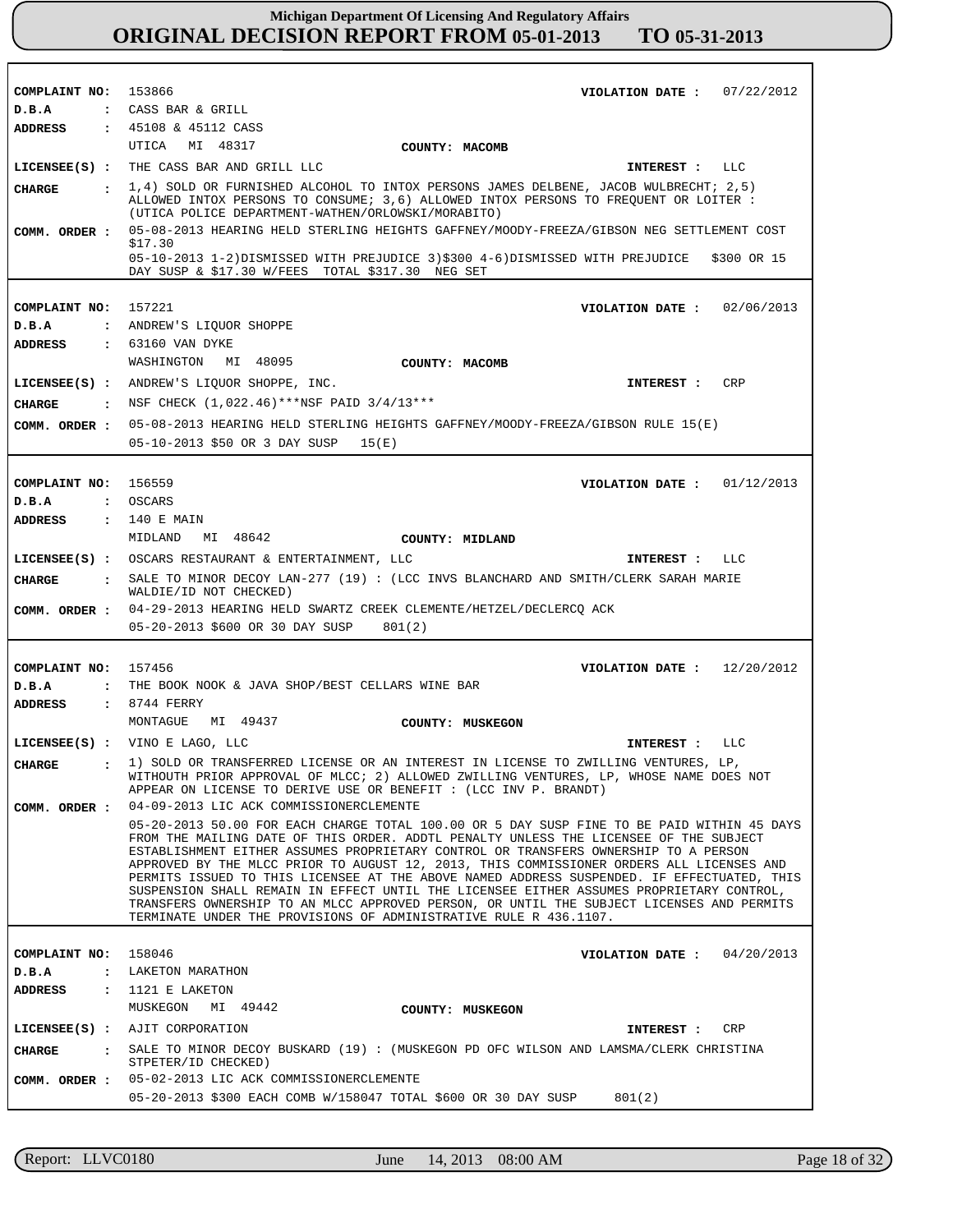| COMPLAINT NO: 158043          | VIOLATION DATE: $04/19/2013$                                                               |
|-------------------------------|--------------------------------------------------------------------------------------------|
| D.B.A                         | : LATITUDES MARKET                                                                         |
| ADDRESS                       | : 3200 LAKESHORE                                                                           |
|                               |                                                                                            |
|                               | MUSKEGON<br>MI 49441<br>COUNTY: MUSKEGON                                                   |
|                               | LICENSEE(S) : TYLER ENTERPRISES, LLC<br>INTEREST : LLC                                     |
| <b>CHARGE</b>                 | : SALE TO MINOR DECOY TRIPP (18) : (MUSKEGON PD OFC WILSON AND DEHOAG/CLERK JACQUELINE     |
|                               | VILCA/ID CHECKED)                                                                          |
|                               | COMM. ORDER : 05-20-2013 LIC ACK COMMISSIONER GAFFNEY                                      |
|                               | 05-28-2013 \$700 OR 35 DAY SUSP 801(2)                                                     |
|                               |                                                                                            |
|                               |                                                                                            |
| COMPLAINT NO: 158045          | VIOLATION DATE: $04/19/2013$                                                               |
| D.B.A                         | : DJ'S PUB                                                                                 |
| ADDRESS                       | : 2064 HENRY                                                                               |
|                               | MUSKEGON<br>MI 49441<br>COUNTY: MUSKEGON                                                   |
|                               |                                                                                            |
| LICENSEE $(S)$ : STAR 8, INC. | INTEREST : CRP                                                                             |
| <b>CHARGE</b>                 | . SALE TO MINOR DECOY BUSKARD (19): (MUSKEGON PD OFC DEHOAG/CLERK JODI HENDRIE/ID CHECKED) |
| COMM. ORDER :                 | 05-02-2013 LIC ACK COMMISSIONERCLEMENTE                                                    |
|                               |                                                                                            |
|                               | 05-20-2013 \$400, \$100 WAIVED FOR A TOTAL OF \$300 OR 15 DAYS SUSP.                       |
|                               |                                                                                            |
| COMPLAINT NO:                 | 158044<br>VIOLATION DATE: $04/19/2013$                                                     |
| D.B.A                         | : SUNNY MART                                                                               |
| <b>ADDRESS</b>                | $: 1100$ HACKLEY                                                                           |
|                               | MUSKEGON MI 49441                                                                          |
|                               | COUNTY: MUSKEGON                                                                           |
|                               | LICENSEE(S) : MULTANI MART, INC.<br>CRP<br>INTEREST :                                      |
|                               |                                                                                            |
| CIIARGE<br>$\mathbf{r}$       | SALE TO MINOR DECOY BUSKARD (19) : (MUSKEGON PD OFC WILSON/CLERK KASHMIR SINGH/ID NOT      |
|                               | CHECKED)                                                                                   |
|                               | COMM. ORDER : 05-07-2013 LIC ACK COMMISSIONER GAFFNEY                                      |
|                               | 05-28-2013 \$500 OR 25 DAYS SUSP - SEC 801(2)                                              |
|                               |                                                                                            |
|                               |                                                                                            |
| COMPLAINT NO: 158048          | VIOLATION DATE: $04/20/2013$                                                               |
| D.B.A                         | $:$ $K.B.$ $S$ MARKET                                                                      |
| <b>ADDRESS</b>                | $: 1431$ GETTY                                                                             |
|                               | MUSKEGON<br>MI 49442<br>COUNTY: MUSKEGON                                                   |
|                               | LICENSEE(S) : GETTY STREET MARKET, INC.<br>CRP<br>INTEREST :                               |
|                               |                                                                                            |
| <b>CHARGE</b>                 | SALE TO MINOR DECOY BUSKARD (19) : (MUSKEGON PD OFCS LAMSMA AND WILSON/CLERK BECKY         |
|                               | PERRY/ID CHECKED)                                                                          |
| COMM. ORDER :                 | 05-06-2013 LIC ACK COMMISSIONER GAFFNEY                                                    |
|                               | 05-28-2013 \$700 OR 35 DAYS SUSP.                                                          |
|                               |                                                                                            |
| COMPLAINT NO:                 | 158047<br>04/19/2013<br>VIOLATION DATE :                                                   |
| D.B.A                         | : LAKETON MARATHON                                                                         |
| ADDRESS                       |                                                                                            |
|                               | $: 1121 E$ LAKETON                                                                         |
|                               | MUSKEGON<br>MI 49442<br>COUNTY: MUSKEGON                                                   |
|                               | LICENSEE(S) : AJIT CORPORATION<br>CRP<br>INTEREST :                                        |
| CHARGE                        | : SALE TO MINOR DECOY PARKINSON (18): (MUSKEGON PD OFCS SUNDAY AND LAMSMA/CLERK JILIAN     |
|                               | MENDIOLA/ID CHECKED)                                                                       |
| COMM. ORDER :                 | 05-02-2013 LIC ACK COMMISSIONERCLEMENTE                                                    |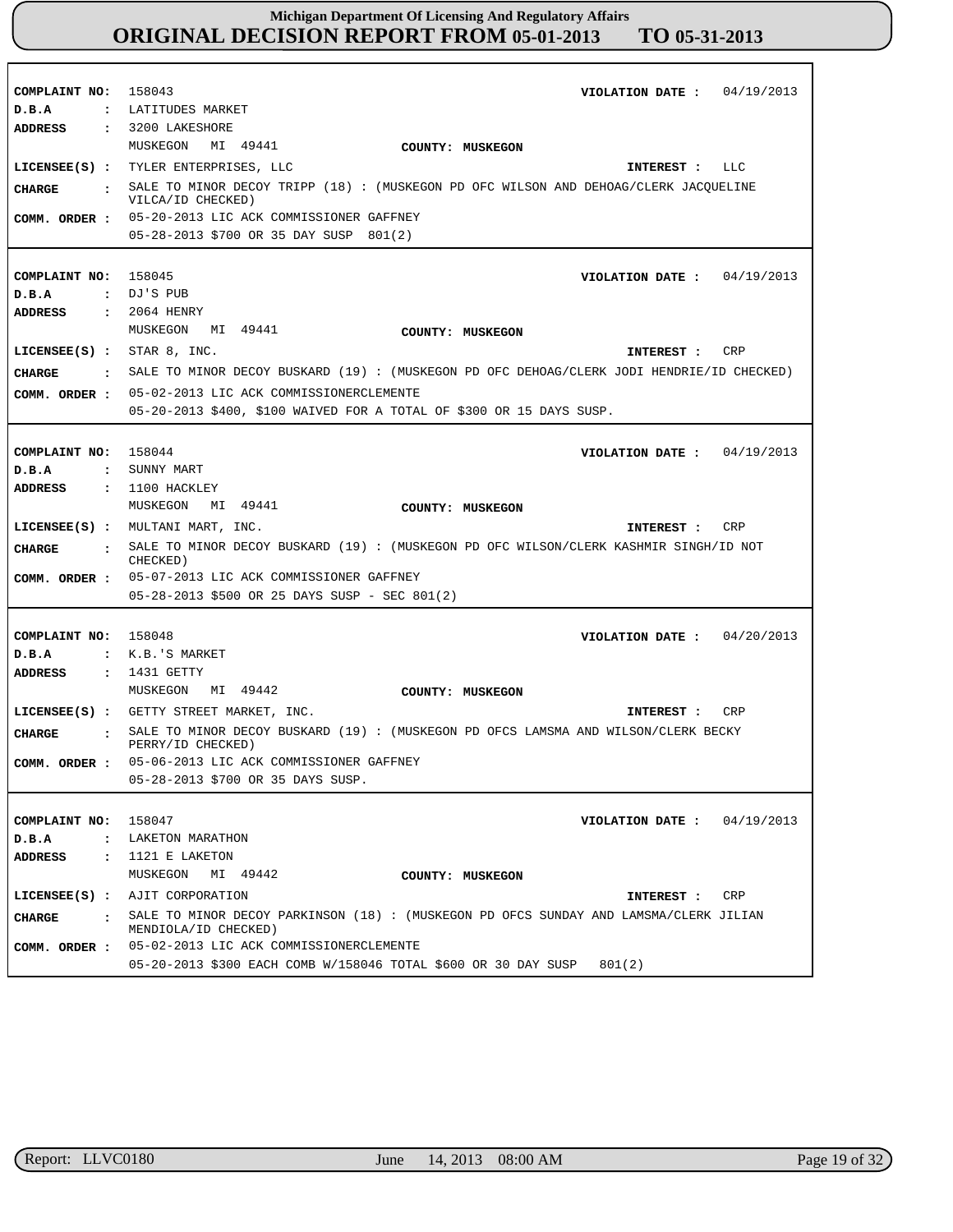| COMPLAINT NO:<br>D.B.A<br><b>ADDRESS</b>                                       | 157457<br>02/06/2013<br>VIOLATION DATE :<br>: NUBBY'S LOUNGE<br>$: 604$ E SHERMAN                                                                                                                                                                                                                      |
|--------------------------------------------------------------------------------|--------------------------------------------------------------------------------------------------------------------------------------------------------------------------------------------------------------------------------------------------------------------------------------------------------|
| LICENSEE(S) : NUBBY'S, INC.<br>CHARGE<br>$\ddot{\phantom{a}}$<br>COMM. ORDER : | MUSKEGON HEIGHTS<br>MI 49444<br>COUNTY: MUSKEGON<br><b>CRP</b><br>INTEREST :<br>FAILED TO MAKE REQUIRED RECORDS AVAILABLE FOR INSPECTION: (LCC INV BRANDT)<br>04-30-2013 LIC ACK COMMISSIONERCLEMENTE<br>05-08-2013 \$100 OR 5 DAY SUSP                                                                |
| COMPLAINT NO:<br>D.B.A<br>ADDRESS                                              | 157827<br>VIOLATION DATE: $04/03/2013$<br>: NORTON SHORES E-Z MART<br>: 3416 HENRY<br>NORTON SHORES MI 49441                                                                                                                                                                                           |
| CHARGE                                                                         | COUNTY: MUSKEGON<br>LICENSEE(S) : BLARNEY CASTLE OIL CO.<br>CRP<br>INTEREST :<br>: SALE TO MINOR DECOY CI #300 (20): (NORTON SHORES PD, OFC PASSCHIER/CLERK TRAVIS ARON<br>KENNISON/ID NOT CHECKED)<br>COMM. ORDER : 04-26-2013 LIC ACK COMMISSIONERCLEMENTE<br>05-08-2013 \$600 OR 30 DAY SUSP 801(2) |
| COMPLAINT NO:<br>D.B.A<br>$\ddot{\phantom{a}}$<br>ADDRESS                      | 157826<br>VIOLATION DATE: $04/03/2013$<br>LADD'S & COMPANY<br>: R 1 4230 HENRY<br>NORTON SHORES<br>MI 49441<br>COUNTY: MUSKEGON                                                                                                                                                                        |
| LICENSEE(S) : RPK, INC.<br>CHARGE                                              | CRP<br>INTEREST :<br>: SALE TO MINOR DECOY CI #300 (20): (NORTON SHORES PD, OFC PASSCHIER/CLERK SARAH LOUISE<br>WEATHERS/ID CHECKED)<br>COMM. ORDER : 04-25-2013 LIC ACK COMMISSIONERCLEMENTE                                                                                                          |
|                                                                                | 05-08-2013 \$500, \$100 WAIVED FOR A TOTAL OF \$400 OR 20 DAYS SUSP - SEC 801(2)                                                                                                                                                                                                                       |
| COMPLAINT NO:<br>D.B.A<br>$\ddot{\phantom{a}}$<br><b>ADDRESS</b>               | 156713<br>02/02/2013<br>VIOLATION DATE :<br>THE PARTY BASKET<br>: 27827 WOODWARD                                                                                                                                                                                                                       |
| $LICENSEE(S)$ :                                                                | MI 48072<br>BERKLEY<br>COUNTY: OAKLAND<br>TELLO, KHALID N<br>IND<br>INTEREST :                                                                                                                                                                                                                         |
| CHARGE<br>$\ddot{\cdot}$<br>COMM. ORDER :                                      | SALE TO MINOR DECOY $X-205$ (19): (LCC INVS ANDERSON AND JEFFERSON/CLERK KHALID TELLO/ID<br>CHECKED)<br>05-14-2013 HEARING HELD SOUTHFIELD CLEMENTE/MCDOWELL/GIBSON ACK<br>05-20-2013 \$500 WAIVE \$100 \$400 OR 20 DAY SUSP<br>801(2)                                                                 |
| COMPLAINT NO:<br>D.B.A<br>$\ddot{\cdot}$<br>ADDRESS<br>$\ddot{\phantom{a}}$    | 157653<br>03/23/2013<br>VIOLATION DATE :<br>VINTAGE WINE SHOPPE OF NOVI<br>41455 TEN MILE                                                                                                                                                                                                              |
| $LICENSEE(S)$ :<br>CHARGE<br>$\ddot{\phantom{a}}$<br>COMM. ORDER :             | NOVI<br>MI 48375<br>COUNTY: OAKLAND<br>GERGIS, MOREY<br>IND<br>INTEREST :<br>SALE TO MINOR DECOY X-306 (19) : (LCC INVS WARDZINSKI AND WEBSTER/CLERK FISAL GHAZI<br>GORGIS/ID NOT CHECKED)<br>04-24-2013 LIC ACK COMMISSIONERCLEMENTE<br>05-08-2013 \$600 OR 30 DAY SUSP 801(2)                        |

r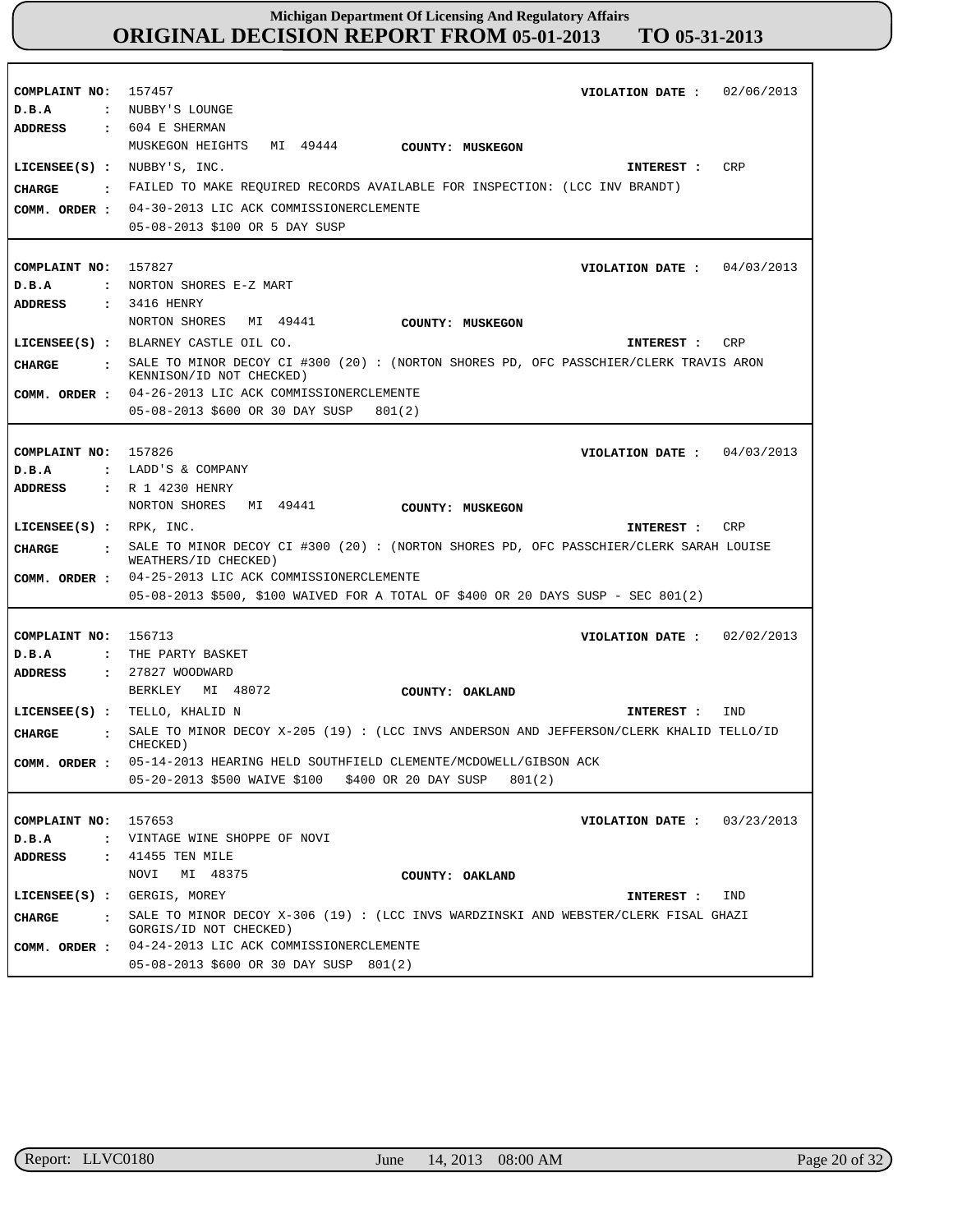**COMPLAINT NO: COMPLAINT NO:** 156688 **COMPLAINT NO:** 156687 **COMPLAINT NO:** 157562 **COMPLAINT NO:** 157276 158439 **VIOLATION DATE : VIOLATION DATE :** 01/16/2013 **VIOLATION DATE :** 01/17/2013 **VIOLATION DATE :** 03/13/2013 **VIOLATION DATE :** 04/26/2013 12/17/2009 **D.B.A : D.B.A : D.B.A : D.B.A : D.B.A :** TREND EXPRESS MARKET SUPER K LIQUOR SUPER K LIQUOR GANBEI PAPA JOE'S GOURMET MARKET & CATERING **ADDRESS : ADDRESS : ADDRESS : ADDRESS : ADDRESS :** 8580 W NINE MILE 44821 WOODWARD 44821 WOODWARD 227 MAIN 6900 N ROCHESTER OAK PARK MI 48237 PONTIAC MI 48341 PONTIAC MI 48341 ROCHESTER MI 48307 ROCHESTER HILLS MI 48306 05-31-2013 LIC ACK COMMISSIONER GAFFNEY 05-31-2013 \$150 OR 8 DAYS SUSP. 05-14-2013 HEARING HELD SOUTHFIELD CLEMENTE/MCDOWELL/GIBSONADVISEMENT 05-20-2013 \$50 EACH COMB W/156687 IN ADDITION THE COMMISSIONER ORDERS THE LICENSEE COME OFF CASH BASIS WITH THE MLCC. THE COMMISSIONER ALSO WARNS THE LICENSEE THAT FURTHER INSUFFICIENT FUNDS WOULD RESULT IN A CASH BASIS AGAIN. TOTAL \$100 OR 5 DAY SUSP. 05-14-2013 HEARING HELD SOUTHFIELD CLEMENTE/MCDOWELL/GIBSONADVISEMENT 05-20-2013 \$50 EACH COMB W/156688 IN ADDITION THE COMMISSIONER ORDERS THE LICENSEE COME OFF CASH BASIS WITH THE MLCC. THE COMMISSIONER ALSO WARNS THE LICENSEE THAT FURTHER INSUFFICIENT FUNDS WOULD RESULT IN A CASH BASIS AGAIN. TOTAL \$100 OR 5 DAY SUSP. 05-21-2013 LIC ACK COMMISSIONER GAFFNEY 05-22-2013 1)\$500 SEC 801(2), 2)\$100 FOR A TOTAL OF \$600 OR 30 DAYS SUSP. 05-14-2013 HEARING HELD SOUTHFIELD CLEMENTE/MOODY-FREEZA/GIBSON NEG SETTLEMENT 05-14-2013 1)\$300 2)\$300 ADDITIONALLY THE COMMISSIONER ORDERS THE LICENSEE NOT ALLOW GODFATHER CIGAR MARTINI LOUNGE, INC. TO DERIVE ANY USE OF BENEFIT FROM THE SALE OF ALCOHOLIC LIQUOR NOR SHALL THE LICENSEE RENT OR LEASE THE LICENSED PREMISES TO GODFATHER CIGAR MARTINI LOUNGE, INC. TOTAL \$600 OR 30 DAY SUSP **LICENSEE(S) : LICENSEE(S) :** SUPER K LIQUOR, INC. **LICENSEE(S) :** SUPER K LIQUOR, INC. **LICENSEE(S) :** M&F RESTAURANTS, LLC **LICENSEE(S) :** PAPA JOES OAKLAND, L.L.C. SBM BROTHERS, INC. CRP CR<sub>P</sub> CRP LLC LLC **CHARGE : CHARGE : CHARGE : CHARGE : CHARGE :** NSF CHECK \$2622.57 \*\*\*NSF PD 5/14/13\*\*\* : NSF CHECK \$1130.21 \*\*\*NSF PAID 2/11/13\*\*\* : NSF CHECK \$1009.04 \*\*\*NSF PAID 2/11/13\*\*\* 1)SALE TO MINOR DECOY TAYLOR (19); 2) FAILED TO PROPERLY SIGN, FRAME AND/OR DISPLAY MLCC LICENSE : (ROCHESTER POLICE DEPARTMENT- DETS TAYLOR AND MOON; CLERK - ROBERT KRAFT/ID NOT CHECKED) 1) LEASE OR TRANSFER POSSESSION OF THE LICENSED PREMISES WITHOUT PRIOR APPROVAL OF THE COMMISSION; 2) ALLOWED A CORPORATION WHOSE NAME DOES NOT APPEAR ON THE LICENSE, NAMELY THE GODFATHER CIGAR & MARTINI LOUNGE, INC., TO DERIVE USE AND BENEFIT FROM THE LICENSE: (MLCC ENFORCEMENT-R. WARDZINSKI) **INTEREST : INTEREST : INTEREST : INTEREST : INTEREST : COMM. ORDER : COMM. ORDER : COMM. ORDER : COMM. ORDER : COMM. ORDER : COUNTY: OAKLAND COUNTY: OAKLAND COUNTY: OAKLAND COUNTY: OAKLAND COUNTY: OAKLAND**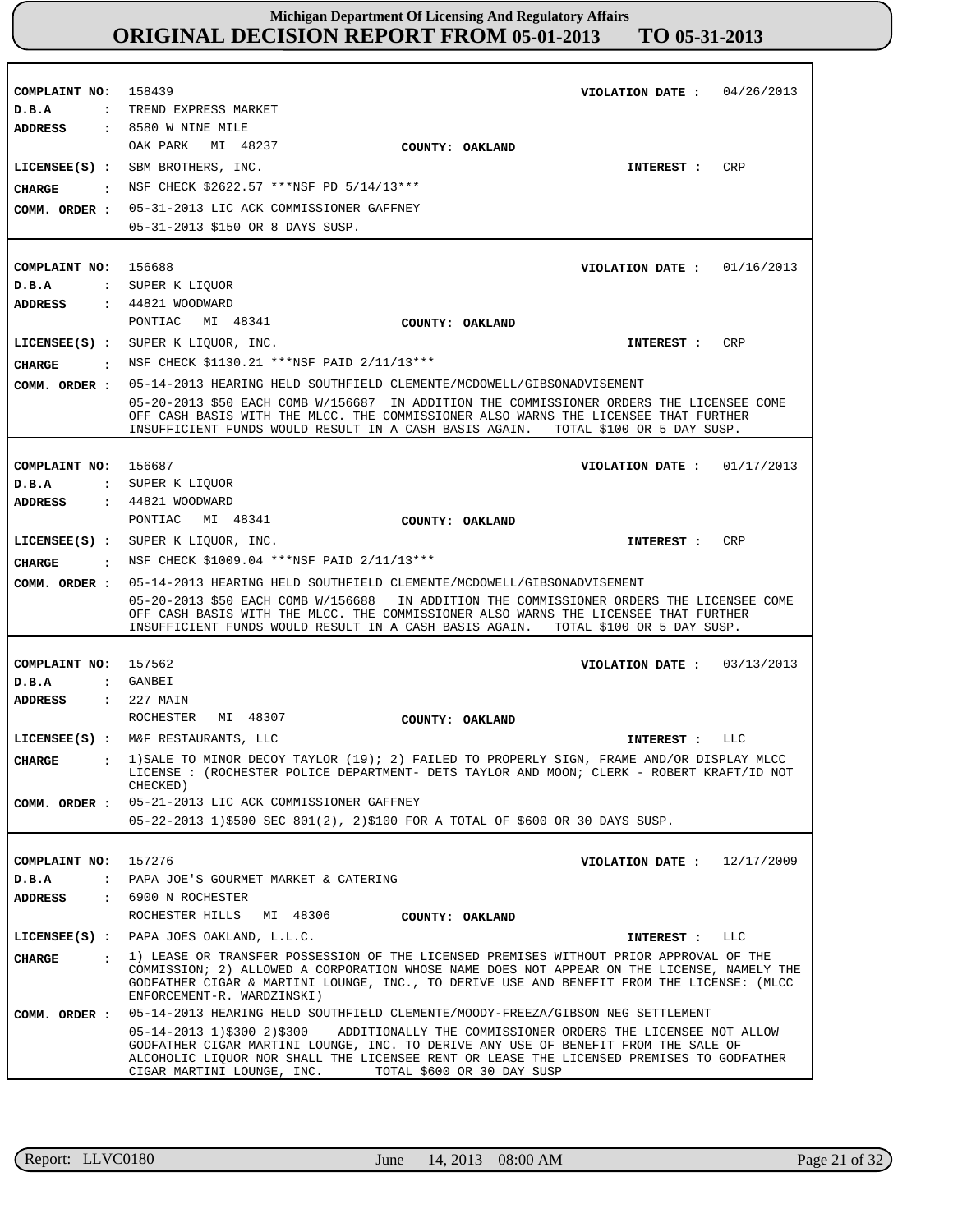| COMPLAINT NO:<br>D.B.A   | 155936<br>VIOLATION DATE: $10/31/2012$<br>: MON JIN LAU                                                                                                                                                                                                                                                                                                                                                                                                                                                                                                                                                                                                                                                               |
|--------------------------|-----------------------------------------------------------------------------------------------------------------------------------------------------------------------------------------------------------------------------------------------------------------------------------------------------------------------------------------------------------------------------------------------------------------------------------------------------------------------------------------------------------------------------------------------------------------------------------------------------------------------------------------------------------------------------------------------------------------------|
| ADDRESS                  | : 1515 E MAPLE                                                                                                                                                                                                                                                                                                                                                                                                                                                                                                                                                                                                                                                                                                        |
|                          | TROY MI 48084                                                                                                                                                                                                                                                                                                                                                                                                                                                                                                                                                                                                                                                                                                         |
|                          | COUNTY: OAKLAND                                                                                                                                                                                                                                                                                                                                                                                                                                                                                                                                                                                                                                                                                                       |
|                          | $LICENSEE(S)$ : MON JIN LAU, INC.<br>INTEREST :<br>CRP                                                                                                                                                                                                                                                                                                                                                                                                                                                                                                                                                                                                                                                                |
| CHARGE                   | . 1) ON OCTOBER 31, 2012, FAILED TO COMPLY WITH ALL STATE, LOCAL, BUILDING, PLUMBING,<br>ZONING, SANITATION AND HEALTH LAWS, RULES AND ORDINANCES, SPECIFICALLY: OVERCROWDING;<br>2)<br>ON NOVEMBER 1, 2012 SOLD FOR FURNISHED ALCOHOL TO INTOX PERSON, ROBER STEVANOVSKI; 3) ON<br>NOVEMBER 2, 2012, ALLOWED INTOX PERSON TO FREQUENT OR LOITER : (TROY POLICE DEPT:SGT<br>SATTERFIELD, OFCS MORGAN, DREWEK, HUCK, SCHULTZ AND TROY FIRE DEPT: LT PERRY, TECH<br>ROBERTS)                                                                                                                                                                                                                                            |
| COMM. ORDER :            | 05-08-2013 HEARING HELD STERLING HEIGHTS GAFFNEY/MOODY-FREEZA/GIBSON NEG SETTLEMENT                                                                                                                                                                                                                                                                                                                                                                                                                                                                                                                                                                                                                                   |
|                          | 05-10-2013 1)\$300 2)DISMISSED WITH PREJUDICE 3)DISMISSED WITH PREJUDICE \$300 OR 15 DAY<br>SUSP & $$300 W/FEES$<br>TOTAL \$600<br>NEG SET                                                                                                                                                                                                                                                                                                                                                                                                                                                                                                                                                                            |
|                          |                                                                                                                                                                                                                                                                                                                                                                                                                                                                                                                                                                                                                                                                                                                       |
| COMPLAINT NO:            | 157723<br>VIOLATION DATE: $03/13/2013$                                                                                                                                                                                                                                                                                                                                                                                                                                                                                                                                                                                                                                                                                |
| D.B.A                    | : BISTRO 96                                                                                                                                                                                                                                                                                                                                                                                                                                                                                                                                                                                                                                                                                                           |
| <b>ADDRESS</b>           | : 28345 BECK SUITE 106                                                                                                                                                                                                                                                                                                                                                                                                                                                                                                                                                                                                                                                                                                |
|                          | MI 48393<br>WIXOM<br>COUNTY: OAKLAND                                                                                                                                                                                                                                                                                                                                                                                                                                                                                                                                                                                                                                                                                  |
| LICENSE (S) : KPD, LLC   | INTEREST : LLC                                                                                                                                                                                                                                                                                                                                                                                                                                                                                                                                                                                                                                                                                                        |
| CIIARGE                  | : NSF \$233.11 **NSF PAID $4/22/13**$                                                                                                                                                                                                                                                                                                                                                                                                                                                                                                                                                                                                                                                                                 |
| COMM. ORDER :            | 04-24-2013 LIC ACK COMMISSIONER GAFFNEY                                                                                                                                                                                                                                                                                                                                                                                                                                                                                                                                                                                                                                                                               |
|                          | 05-10-2013 \$50 OR 3 DAYS SUSP.                                                                                                                                                                                                                                                                                                                                                                                                                                                                                                                                                                                                                                                                                       |
|                          |                                                                                                                                                                                                                                                                                                                                                                                                                                                                                                                                                                                                                                                                                                                       |
| COMPLAINT NO: 156692     | VIOLATION DATE :<br>01/23/2013                                                                                                                                                                                                                                                                                                                                                                                                                                                                                                                                                                                                                                                                                        |
| D.B.A                    | : JAXX SNAXX                                                                                                                                                                                                                                                                                                                                                                                                                                                                                                                                                                                                                                                                                                          |
| <b>ADDRESS</b>           | : 2474 VERN CT                                                                                                                                                                                                                                                                                                                                                                                                                                                                                                                                                                                                                                                                                                        |
|                          | WEST BRANCH<br>MI 48661<br>COUNTY: OGEMAW                                                                                                                                                                                                                                                                                                                                                                                                                                                                                                                                                                                                                                                                             |
|                          | LICENSEE(S) : JAXX SNAXX, INC.<br>CRP<br>INTEREST :                                                                                                                                                                                                                                                                                                                                                                                                                                                                                                                                                                                                                                                                   |
| CIIARGE                  | . NSF CHECK \$1131.00 *** EFT PAID 2/19/13 ***                                                                                                                                                                                                                                                                                                                                                                                                                                                                                                                                                                                                                                                                        |
| COMM. ORDER :            | 05-20-2013 LIC ACK COMMISSIONER GAFFNEY                                                                                                                                                                                                                                                                                                                                                                                                                                                                                                                                                                                                                                                                               |
|                          | 05-21-2013 \$50 OR 3 DAYS SUSP.                                                                                                                                                                                                                                                                                                                                                                                                                                                                                                                                                                                                                                                                                       |
|                          |                                                                                                                                                                                                                                                                                                                                                                                                                                                                                                                                                                                                                                                                                                                       |
| COMPLAINT NO: 158124     | VIOLATION DATE : $10/15/2012$                                                                                                                                                                                                                                                                                                                                                                                                                                                                                                                                                                                                                                                                                         |
| D.B.A                    | : JAXX SNAXX                                                                                                                                                                                                                                                                                                                                                                                                                                                                                                                                                                                                                                                                                                          |
| <b>ADDRESS</b>           | : 2474 VERN CT                                                                                                                                                                                                                                                                                                                                                                                                                                                                                                                                                                                                                                                                                                        |
|                          | WEST BRANCH<br>MI 48661<br>COUNTY: OGEMAW                                                                                                                                                                                                                                                                                                                                                                                                                                                                                                                                                                                                                                                                             |
| $LICENSEE(S)$ :          | JAXX SNAXX, INC.<br><b>CRP</b><br>INTEREST :                                                                                                                                                                                                                                                                                                                                                                                                                                                                                                                                                                                                                                                                          |
| <b>CHARGE</b><br>$\cdot$ | 1) SOLD OR TRANSFERRED LICENSE OR AN INTEREST IN LICENSE TO SUNRISE STORES, LLC WITHOUT<br>PRIOR APPROVAL OF MLCC; 2) ALLOWED SUNRISE STORES, LLC WHOSE NAME DOES NOT APPEAR ON                                                                                                                                                                                                                                                                                                                                                                                                                                                                                                                                       |
| COMM. ORDER :            | LICENSE TO DERIVE USE OR BENEFIT : (LCC INV O'FARRELL)<br>05-20-2013 LIC ACK COMMISSIONER GAFFNEY                                                                                                                                                                                                                                                                                                                                                                                                                                                                                                                                                                                                                     |
|                          | 05-22-2013 150.00 FOR EACH CHARGE TOTAL 300.00 OR 15 DAY SUSP FINE TO BE PAID WITHIN 45<br>DAYS FROM THE MAILING DATE OF THIS ORDER. ADDTL PENALTY THE LICENSEE OF THE SUBJECT<br>ESTABLISHMENT EITHER ASSUMES PROPRIETARY CONTROL OR TRANSFERS OWNERSHIP TO A PERSON<br>APPROVED BY THE MLCC PRIOR TO AUGUST 26, 2013, THIS COMM ORDERS ALL LICENSES AND PERMTIS<br>ISSUED TO THIS LICENSEE AT THE ABOVE NAMED ADDRESS SUSPENDED. IF EFFECTUATED, THIS<br>SUSPENSION SHALL REMAIN IN EFFECT UNTIL THE LICENSEE EITHER ASSUMES PROPRIETARY CONTROL,<br>TRANSFERS OWNERSHIP TO AN MLCC APPROVED PERSON, OR UNTIL THE SUBJECT LICENSES AND PERMITS<br>TERMINATE UNDER THE PROVISIONS OF ADMINISTRATIVE RULE R 436.1107. |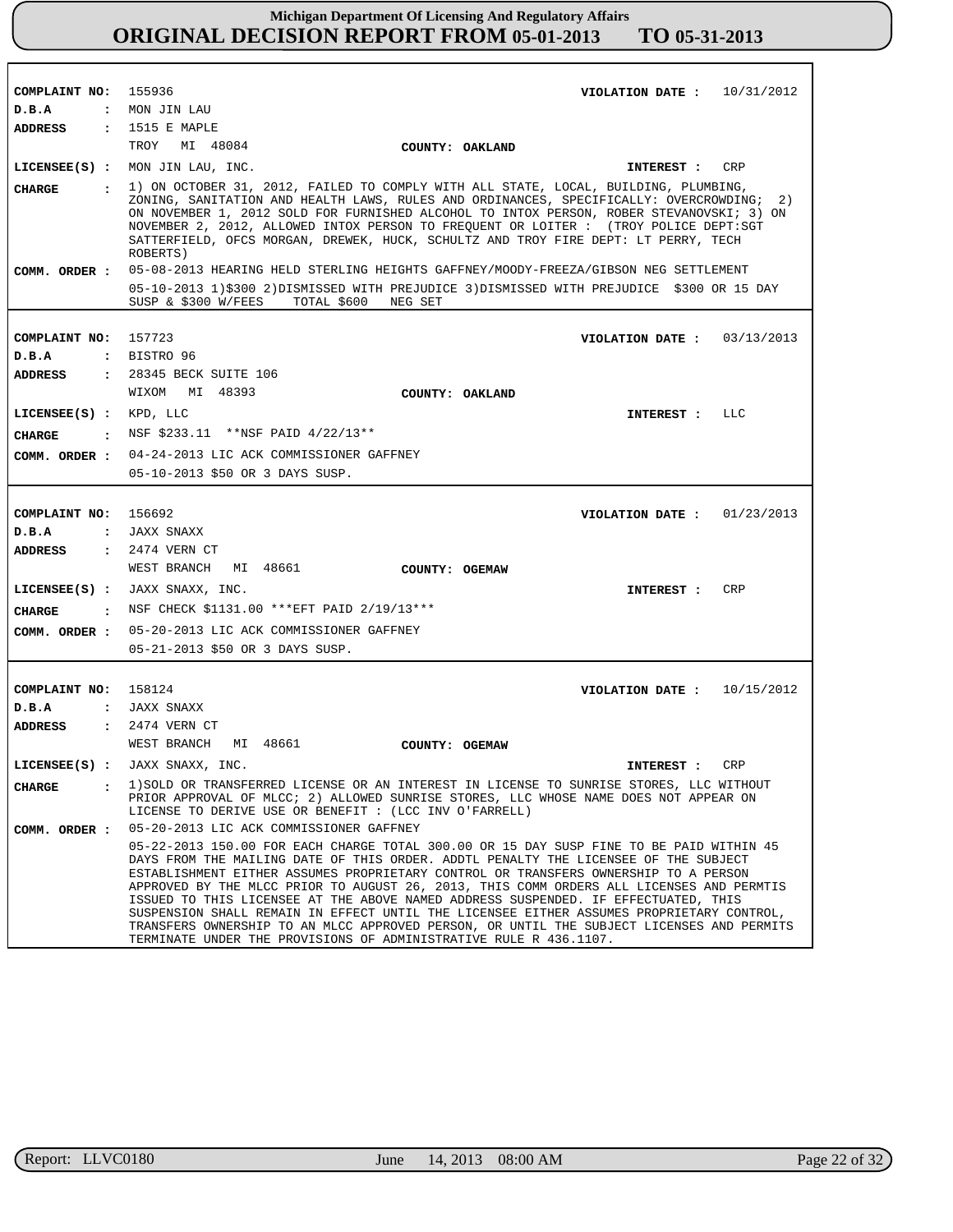| COMPLAINT NO: 157542             |                                                                                            | VIOLATION DATE: $02/28/2013$                                                                                                                                                                                                                                                       |
|----------------------------------|--------------------------------------------------------------------------------------------|------------------------------------------------------------------------------------------------------------------------------------------------------------------------------------------------------------------------------------------------------------------------------------|
| D.B.A                            | : PIGEON LAKE LODGE BAR & GRILL                                                            |                                                                                                                                                                                                                                                                                    |
| <b>ADDRESS</b>                   | : R 1 7175 LAKE SHORE                                                                      |                                                                                                                                                                                                                                                                                    |
|                                  | WEST OLIVE MI 49460                                                                        | COUNTY: OTTAWA                                                                                                                                                                                                                                                                     |
|                                  | LICENSEE(S) : GOODBYE PORCUPINE II, LLC                                                    | INTEREST : LLC                                                                                                                                                                                                                                                                     |
| CIIARGE                          | (MLCC SERVER TRAINING COORDINATOR)                                                         | : FAILED, REFUSED OR NEGLECTED TO OBEY A WRITTEN ORDER OF THE COMMISSION DATED 11-20-2007<br>BY FAILING TO PROVIDE PROOF OF SUCCESSFUL COMPLETION OF AN ALCOHOL SERVER TRAINING PROGRAM<br>APPROVED BY THE COMMISSION WITHIN 180 DAYS OF THE ISSUANCE OF THE LICENSE: 01-11-2008 : |
|                                  | COMM. ORDER : 05-10-2013 LIC ACK COMMISSIONER CLEMENTE<br>05-22-2013 \$100 OR 5 DAYS SUSP. |                                                                                                                                                                                                                                                                                    |
|                                  |                                                                                            |                                                                                                                                                                                                                                                                                    |
| COMPLAINT NO: 157729             |                                                                                            | VIOLATION DATE: $03/26/2013$                                                                                                                                                                                                                                                       |
| D.B.A                            | : CANDLELITE BOWLING AND BANQUET                                                           |                                                                                                                                                                                                                                                                                    |
| ADDRESS                          | $: 6817$ DIXIE                                                                             |                                                                                                                                                                                                                                                                                    |
|                                  | BRIDGEPORT<br>MI 48722                                                                     | COUNTY: SAGINAW                                                                                                                                                                                                                                                                    |
|                                  | LICENSEE(S) : RICHARDS ENTERPRISES, INC.                                                   | CRP<br>INTEREST :                                                                                                                                                                                                                                                                  |
| CHARGE                           | KOLB/J. YEAGER; SERVER-ALLISSA KAY ANDERSON/ID CHECKED)                                    | : SELL, FURNISH TO PERSON UNDER 21-CI 13-06 (18): (SAGINAW COUNTY SHERIFF DEPARTMENT-R.                                                                                                                                                                                            |
|                                  | COMM. ORDER : 04-22-2013 LIC ACK COMMISSIONER GAFFNEY                                      |                                                                                                                                                                                                                                                                                    |
|                                  | 05-10-2013 \$400, \$100 WAIVED FOR A TOTAL OF \$300 OR 15 DAYS SUSP.                       |                                                                                                                                                                                                                                                                                    |
|                                  |                                                                                            |                                                                                                                                                                                                                                                                                    |
| COMPLAINT NO: 158141             |                                                                                            | VIOLATION DATE: $04/23/2013$                                                                                                                                                                                                                                                       |
| D.B.A                            | : BOB'S BAR                                                                                |                                                                                                                                                                                                                                                                                    |
| ADDRESS                          | : R 3 8828 RAILROAD                                                                        |                                                                                                                                                                                                                                                                                    |
|                                  | FOSTERS MI 48415                                                                           | COUNTY: SAGINAW                                                                                                                                                                                                                                                                    |
|                                  | LICENSEE(S) : BOB'S BAR OF BIRCH RUN, INC.                                                 | CRP<br>INTEREST :                                                                                                                                                                                                                                                                  |
|                                  |                                                                                            |                                                                                                                                                                                                                                                                                    |
|                                  |                                                                                            |                                                                                                                                                                                                                                                                                    |
| CHARGE                           | SWALWELL & RUSSELL KOLB/DECOY/CK PAULINE JIMENEZ/ID)                                       | . SALE TO MINOR - DECOY CI 13-10 W/DOB 11/23/94 (18): (SAGINAW CO SHERIFF - DEPUTIES WADE                                                                                                                                                                                          |
|                                  | COMM. ORDER: 05-13-2013 LIC ACK COMMISSIONERCLEMENTE                                       |                                                                                                                                                                                                                                                                                    |
|                                  | 05-20-2013 \$500 WAIVE \$100 TOTAL \$400 OR 20 DAY SUSP                                    | 801(2)                                                                                                                                                                                                                                                                             |
|                                  |                                                                                            |                                                                                                                                                                                                                                                                                    |
| COMPLAINT NO: 158020             |                                                                                            | VIOLATION DATE: $04/13/2013$                                                                                                                                                                                                                                                       |
| D.B.A                            | : WILLI'S MEAT MARKET                                                                      |                                                                                                                                                                                                                                                                                    |
| ADDRESS : 316 S MAIN             |                                                                                            |                                                                                                                                                                                                                                                                                    |
|                                  | FRANKENMUTH MI 48734                                                                       | COUNTY: SAGINAW                                                                                                                                                                                                                                                                    |
|                                  | LICENSEE(S) : WILLI'S SAUSAGE COMPANY, INC.                                                | INTEREST : CRP                                                                                                                                                                                                                                                                     |
| CHARGE                           | JENNIFER JO MILLER)                                                                        | SALE TO MINOR DECOY CI 13-01 (18) : (SAGINAW COUNTY SD ST FITZMAURICE, DEP SWALWELL/CLERK                                                                                                                                                                                          |
| COMM. ORDER :                    | 05-08-2013 LIC ACK COMMISSIONER GAFFNEY                                                    |                                                                                                                                                                                                                                                                                    |
|                                  |                                                                                            | 05-28-2013 \$500, \$100 WAIVED FOR A TOTAL OF \$400 OR 20 DAYS SUSP. SEC 801(2)                                                                                                                                                                                                    |
|                                  |                                                                                            |                                                                                                                                                                                                                                                                                    |
| COMPLAINT NO:                    | 158078                                                                                     | VIOLATION DATE: $04/16/2013$                                                                                                                                                                                                                                                       |
| D.B.A                            | : D'S PARTY STORE                                                                          |                                                                                                                                                                                                                                                                                    |
| <b>ADDRESS</b>                   | $: 220$ MAIN                                                                               |                                                                                                                                                                                                                                                                                    |
|                                  | OAKLEY<br>MI 48649                                                                         | COUNTY: SAGINAW                                                                                                                                                                                                                                                                    |
| $LICENSEE(S)$ : $ALLOS$ , $INC.$ |                                                                                            | CRP<br>INTEREST :                                                                                                                                                                                                                                                                  |
| <b>CHARGE</b><br>$\mathbf{r}$    |                                                                                            | SALE TO MINOR DECOY LAN-302 (18) : (LCC INVS BLANCHARD AND HINTZ/CLERK SLEWAI SABAH                                                                                                                                                                                                |
|                                  | ALLOS/ID NOT CHECKED)<br>COMM. ORDER : 05-14-2013 LIC ACK COMMISSIONER GAFFNEY             |                                                                                                                                                                                                                                                                                    |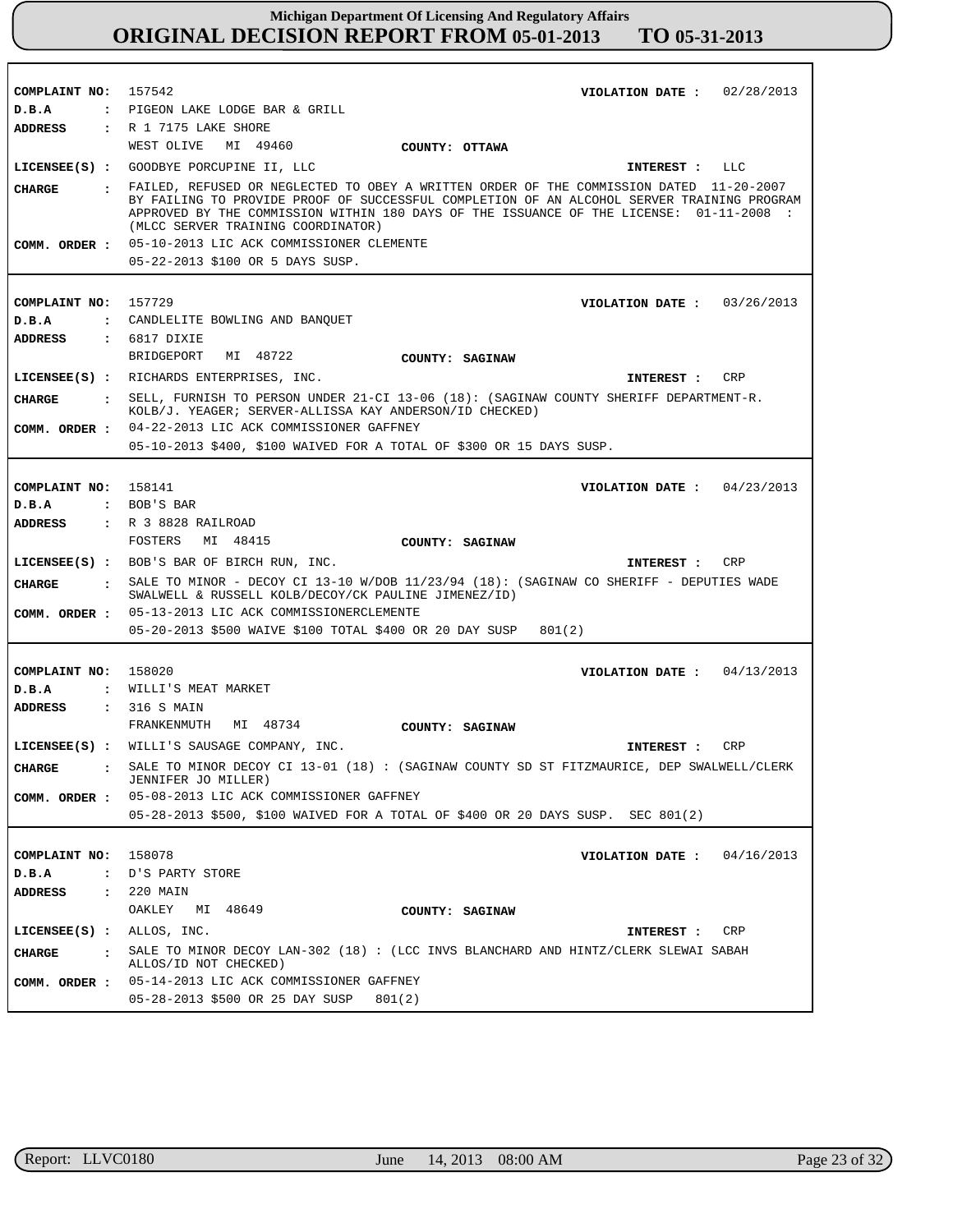| COMPLAINT NO:                 | 153103<br>VIOLATION DATE: $06/02/2012$                                                                                                              |
|-------------------------------|-----------------------------------------------------------------------------------------------------------------------------------------------------|
| D.B.A                         | : BLUE DIAMOND LIQUOR                                                                                                                               |
| ADDRESS                       | : 1313 CUMBERLAND                                                                                                                                   |
|                               | SAGINAW MI 48601<br>COUNTY: SAGINAW                                                                                                                 |
|                               | LICENSEE(S) : CUMBERLAND LIQUOR, INC.<br>INTEREST : CRP                                                                                             |
| <b>CHARGE</b>                 | : ** AMENDED COMPLAINT** 1) ALLOWED JIMMY TONY AL-BAZZI WHO WAS UNDER 18 TO SELL OR FURNISH                                                         |
|                               | ALCOHOL; 2) SELL, FURNISH TO PERSON UNDER 21 - CI 12-15 (19): (SAGINAW COUNTY SHERIFF<br>DEPARTMENT-JOLIN/GOMEZ; CLERK-TONY AL-BAZZI/NO ID CHECKED) |
| <b>CHARGE</b><br>$\mathbf{r}$ | SELL, FURNISH TO PERSON UNDER 21 - CI 12-15 (19): (SAGINAW COUNTY SHERIFF DEPARTMENT-                                                               |
|                               | JOLIN/GOMEZ; CLERK-TONY AL-BAZZI/NO ID CHECKED)                                                                                                     |
| COMM. ORDER :                 | 04-29-2013 HEARING HELD SWARTZ CREEK CLEMENTE/HETZEL/DECLERCQ NEG SETTLEMENT COST \$51.20                                                           |
|                               | 05-08-2013 1) DISMISSED WITH PREJUDICE 2) \$550 & \$51.20 W/FEES COMB W/156710<br>TOTAL \$850                                                       |
|                               | OR 42 DAY SUSP<br>801(2)<br>NEG SET                                                                                                                 |
|                               |                                                                                                                                                     |
| COMPLAINT NO:                 | 156710<br>VIOLATION DATE: $01/21/2013$                                                                                                              |
| D.B.A                         | : BLUE DIAMOND LIQUOR                                                                                                                               |
| ADDRESS                       | : 1313 CUMBERLAND                                                                                                                                   |
|                               | SAGINAW MI 48601<br>COUNTY: SAGINAW                                                                                                                 |
|                               | LICENSEE(S) : CUMBERLAND LIQUOR, INC.<br><b>CRP</b><br>INTEREST :                                                                                   |
| CHARGE                        | . NSF CHECK \$1784.79 ***NSF PAID 2/12/13***                                                                                                        |
|                               | COMM. ORDER: 04-29-2013 HEARING HELD SWARTZ CREEK CLEMENTE/HETZEL/DECLERCQ NEG SETTLEMENT                                                           |
|                               | 05-08-2013 \$300 COMB W/153103 TOTAL \$901.20 NEG SET                                                                                               |
|                               |                                                                                                                                                     |
| COMPLAINT NO: 157856          | VIOLATION DATE: $04/10/2013$                                                                                                                        |
| D.B.A                         | : OUTBACK STEAKHOUSE #2319                                                                                                                          |
| ADDRESS                       | : 2468 TITTABAWASSEE                                                                                                                                |
|                               | SAGINAW<br>MI 48604<br>COUNTY: SAGINAW                                                                                                              |
|                               |                                                                                                                                                     |
|                               |                                                                                                                                                     |
|                               | LICENSEE(S) : OUTBACK STEAKHOUSE OF FLORIDA, LLC (A FLORIDA LIMITED LIABILITY<br>LLC<br>INTEREST :                                                  |
|                               | COMPANY)                                                                                                                                            |
| <b>CHARGE</b>                 | : SALE TO MINOR DECOY CI 13-10 (18) : (SAGINAW COUNTY SD OFC GARAGELLI/CLERK BRANKO STEVEN<br>HAMILTON/ID NOT CHECKED)                              |
|                               | COMM. ORDER : 04-30-2013 LIC ACK COMMISSIONERCLEMENTE                                                                                               |
|                               | 05-20-2013 \$500 OR 25 DAYS SUSP - SEC 801(2)                                                                                                       |
|                               |                                                                                                                                                     |
| COMPLAINT NO:                 | 158106<br>04/11/2013<br>VIOLATION DATE :                                                                                                            |
| D.B.A<br>$\ddot{\phantom{a}}$ | THINGS-N-MORE PARTY STORE                                                                                                                           |
| <b>ADDRESS</b>                | $: 7035$ SWAN CREEK                                                                                                                                 |
|                               | SAGINAW<br>MI 48603<br>COUNTY: SAGINAW                                                                                                              |
|                               | LICENSEE(S) : HADDAD OF SAGINAW, INC.<br>CRP                                                                                                        |
|                               | <b>INTEREST :</b>                                                                                                                                   |
| CHARGE                        | : NSF CHECK \$320.89 *** NSF OUTSTANDING***                                                                                                         |
|                               | COMM. ORDER : 05-03-2013 LIC ACK COMMISSIONERCLEMENTE                                                                                               |
|                               | 05-20-2013 \$50 COMBINED WITH 3-158105 FOR \$50 FOR A TOTAL OF \$100 OR 5 DAYS SUSP.                                                                |
|                               |                                                                                                                                                     |
| COMPLAINT NO:                 | 158105<br>04/08/2013<br>VIOLATION DATE :                                                                                                            |
| D.B.A<br>$\mathbf{r}$         | THINGS-N-MORE PARTY STORE                                                                                                                           |
| ADDRESS                       | : 7035 SWAN CREEK                                                                                                                                   |
|                               | SAGINAW MI 48603<br>COUNTY: SAGINAW                                                                                                                 |
|                               | LICENSEE(S) : HADDAD OF SAGINAW, INC.<br>CRP<br>INTEREST :                                                                                          |
| <b>CHARGE</b>                 | : NSF CHECK \$558.92 ***NSF OUTSTANDING***                                                                                                          |
|                               | COMM. ORDER : 05-02-2013 LIC ACK COMMISSIONERCLEMENTE                                                                                               |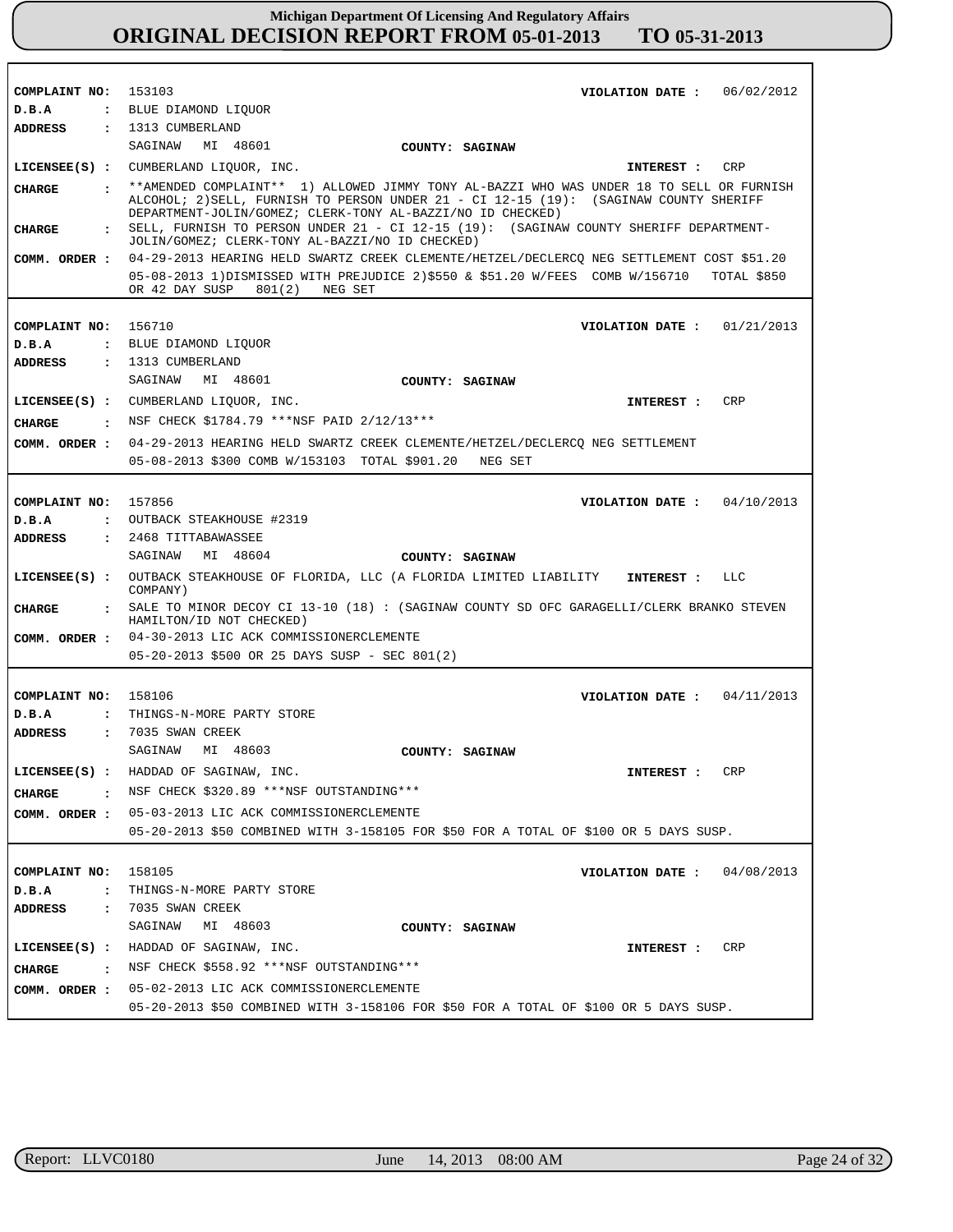| COMPLAINT NO:                 | 156718<br>VIOLATION DATE: $02/02/2013$                                                                                                                                                                                                                                                                                                                                                                                                                                                                                                                                                                                                                                                                                                      |
|-------------------------------|---------------------------------------------------------------------------------------------------------------------------------------------------------------------------------------------------------------------------------------------------------------------------------------------------------------------------------------------------------------------------------------------------------------------------------------------------------------------------------------------------------------------------------------------------------------------------------------------------------------------------------------------------------------------------------------------------------------------------------------------|
| D.B.A                         | : ANITA'S PLACE                                                                                                                                                                                                                                                                                                                                                                                                                                                                                                                                                                                                                                                                                                                             |
| ADDRESS                       | : 341-347 S WATER                                                                                                                                                                                                                                                                                                                                                                                                                                                                                                                                                                                                                                                                                                                           |
|                               | MARINE CITY<br>MI 48039<br>COUNTY: ST CLAIR                                                                                                                                                                                                                                                                                                                                                                                                                                                                                                                                                                                                                                                                                                 |
|                               | LICENSEE(S) : STEWART, VICTORIA C<br>IND<br>INTEREST :                                                                                                                                                                                                                                                                                                                                                                                                                                                                                                                                                                                                                                                                                      |
|                               | ZELLER, SINFOROSA ANITA<br>GPI<br>INTEREST :                                                                                                                                                                                                                                                                                                                                                                                                                                                                                                                                                                                                                                                                                                |
| <b>CHARGE</b><br>$\mathbf{r}$ | SALE TO MINOR DECOY X-211 (20): (LCC INVS JONES AND BLAU/CLERK JORDAN ALLEN SMITH/ID NOT                                                                                                                                                                                                                                                                                                                                                                                                                                                                                                                                                                                                                                                    |
|                               | CHECKED)<br>04-15-2013 HEARING HELD PORT HURON MOURNING/MOODY-FREEZA/GIBSON NEG SETTLEMENT                                                                                                                                                                                                                                                                                                                                                                                                                                                                                                                                                                                                                                                  |
| COMM. ORDER :                 | 05-13-2013 \$500 OR 25 DAYS SUSP - SEC 801(2) NEGOTIATED SETTLEMENT                                                                                                                                                                                                                                                                                                                                                                                                                                                                                                                                                                                                                                                                         |
|                               |                                                                                                                                                                                                                                                                                                                                                                                                                                                                                                                                                                                                                                                                                                                                             |
|                               |                                                                                                                                                                                                                                                                                                                                                                                                                                                                                                                                                                                                                                                                                                                                             |
| COMPLAINT NO:                 | 156360<br>VIOLATION DATE: $12/21/2012$                                                                                                                                                                                                                                                                                                                                                                                                                                                                                                                                                                                                                                                                                                      |
| D.B.A                         | : AJ SALT DOCK                                                                                                                                                                                                                                                                                                                                                                                                                                                                                                                                                                                                                                                                                                                              |
| <b>ADDRESS</b>                | : 7493 S RIVER                                                                                                                                                                                                                                                                                                                                                                                                                                                                                                                                                                                                                                                                                                                              |
|                               | MARINE CITY<br>MI 48039<br>COUNTY: ST CLAIR                                                                                                                                                                                                                                                                                                                                                                                                                                                                                                                                                                                                                                                                                                 |
|                               | LICENSEE(S) : AJ SEAFOOD INC.<br><b>CRP</b><br>INTEREST :                                                                                                                                                                                                                                                                                                                                                                                                                                                                                                                                                                                                                                                                                   |
| <b>CHARGE</b>                 | 1) FAILED TO COOPERATE WITH AND/OR OBSTRUCTED LAW ENFORCEMENT OFFICERS IN THE COURSE OF<br>INSPECTING/INVESTIGATING LICENSED PREMISES; 2) FAILED TO KEEP MLCC LICENSE SIGNED, FRAMED<br>PROPERLY AND/OR PROMINENTLY DISPLAYED; 3-4)ALLOWED THE ANNOYING AND/OR MOLESTING OF<br>EMPLOYEES, NICHOLAS BAKER AND KATELYNN WENDT BY EMPLOYEE/LICENSEE ANDREW M. GARSHOTT; 5)<br>ALLOWED THE ANNOYING AND/OR MOLESTING OF UNNAMED CUSTOMERS, BY EMPLOYEE/LICENSEE ANDREW M.<br>GARSHOTT; 6) ALLOWED FIGHTS/BRAWLS ON PREMISES; 7) SOLD OR FURNISHED ALCOHOL TO INTOX<br>PERSON, ANDREW GARSHOTT; 8) ALLOWED INTOX PERSON TO CONSUME; 9) ALLOWED INTOX PERSON TO<br>FREQUENT OR LOITER; 10) LICENSEE WAS IN AN INTOXICATED CONDITION ON PREMISES : |
|                               | (ST. CLAIR COUNTY SD DEPS MILLER AND O'DONNELL)                                                                                                                                                                                                                                                                                                                                                                                                                                                                                                                                                                                                                                                                                             |
| COMM. ORDER :                 | 04-15-2013 HEARING HELD PORT HURON MOURNING/MOODY-FREEZA/GIBSON NEG SETTLEMENT                                                                                                                                                                                                                                                                                                                                                                                                                                                                                                                                                                                                                                                              |
|                               | 05-13-2013 1)\$300, 2)DISMISSED WITH PREJUDICE, 3)\$300, 4)DISMISSED WITH PREJUDICE,<br>$5$ )DISMISSED WITH PREJUDICE, $6$ )\$300, 7)\$800, 8)\$100, 9)DISMISSED WITH PREJUDICE, 10)\$300<br>FOR A TOTAL OF \$2100 OR 105 DAYS SUSP. FURTHER, THE ALJ ORDERS A SUSP OF 30 CONTINUOUS<br>DAYS, IF THE LICENSEE IS FOUND RESPONSIBLE FOR ANOTHER VIOLATION OF RULE 436.1011(6)(A),<br>RULE 413.1011(6) (C), MCL 436.1801 (2), MCL 436.1707(2) OR MCL 436.1707 (3) WITHIN 12<br>MONTHS FROM THE MAILING OF THIS ORDER. THIS SUSP, IF SERVED, SHALL RUN CONSECUTIVELY AND<br>NOT CONCURRENTLY WITH ANY OTHER SUSPENSION ORDERED BY THE COMMISSION FOR THE LICENSEE.                                                                             |
|                               |                                                                                                                                                                                                                                                                                                                                                                                                                                                                                                                                                                                                                                                                                                                                             |
| COMPLAINT NO:                 | 151775<br>VIOLATION DATE : $03/13/2012$                                                                                                                                                                                                                                                                                                                                                                                                                                                                                                                                                                                                                                                                                                     |
| D.B.A                         | : MIKE'S FOOD FAIR                                                                                                                                                                                                                                                                                                                                                                                                                                                                                                                                                                                                                                                                                                                          |
| ADDRESS                       | : 1928 TENTH                                                                                                                                                                                                                                                                                                                                                                                                                                                                                                                                                                                                                                                                                                                                |
|                               | PORT HURON<br>MI 48060<br>COUNTY: ST CLAIR                                                                                                                                                                                                                                                                                                                                                                                                                                                                                                                                                                                                                                                                                                  |
| LICENSEE(S) : ALMASS, INC.    | CRP<br>INTEREST :                                                                                                                                                                                                                                                                                                                                                                                                                                                                                                                                                                                                                                                                                                                           |
| <b>CHARGE</b>                 | . ALLOWED NARCOTICS PARAPHERNAILA TO BE USED, STORED, EXCHANGED OR SOLD ON LICENSED<br>PREMISES, SPECIFICALLY: 6 METAL GRINDERS (LCC INV JONES)                                                                                                                                                                                                                                                                                                                                                                                                                                                                                                                                                                                             |
| COMM. ORDER :                 | 04-15-2013 HEARING HELD PORT HURON MOURNING/MOODY-FREEZA/GIBSON ADVISEMENT                                                                                                                                                                                                                                                                                                                                                                                                                                                                                                                                                                                                                                                                  |
|                               | 05-13-2013 \$100 OR 5 DAYS SUSP.                                                                                                                                                                                                                                                                                                                                                                                                                                                                                                                                                                                                                                                                                                            |
|                               |                                                                                                                                                                                                                                                                                                                                                                                                                                                                                                                                                                                                                                                                                                                                             |
| COMPLAINT NO:                 | 158126<br>04/22/2013<br>VIOLATION DATE :                                                                                                                                                                                                                                                                                                                                                                                                                                                                                                                                                                                                                                                                                                    |
| D.B.A                         | : BROADWAY MARKET                                                                                                                                                                                                                                                                                                                                                                                                                                                                                                                                                                                                                                                                                                                           |
| ADDRESS                       | : 214 BROADWAY                                                                                                                                                                                                                                                                                                                                                                                                                                                                                                                                                                                                                                                                                                                              |
|                               | THREE RIVERS<br>MI 49093<br>COUNTY: ST JOSEPH                                                                                                                                                                                                                                                                                                                                                                                                                                                                                                                                                                                                                                                                                               |
| LICENSEE(S) :                 | IKDIL, INC.<br>CRP<br>INTEREST :                                                                                                                                                                                                                                                                                                                                                                                                                                                                                                                                                                                                                                                                                                            |
| <b>CHARGE</b><br>$\mathbf{r}$ | SALE TO MINOR DECOY KIRBY (18): (THREE RIVERS PD OFC PIPER/CLERK IKBAL SINGH/ID CHECKED)                                                                                                                                                                                                                                                                                                                                                                                                                                                                                                                                                                                                                                                    |
| COMM. ORDER :                 | 05-07-2013 LIC ACK COMMISSIONER GAFFNEY                                                                                                                                                                                                                                                                                                                                                                                                                                                                                                                                                                                                                                                                                                     |
|                               | 05-28-2013 \$500 OR 25 DAYS SUSP - SEC 801(2_                                                                                                                                                                                                                                                                                                                                                                                                                                                                                                                                                                                                                                                                                               |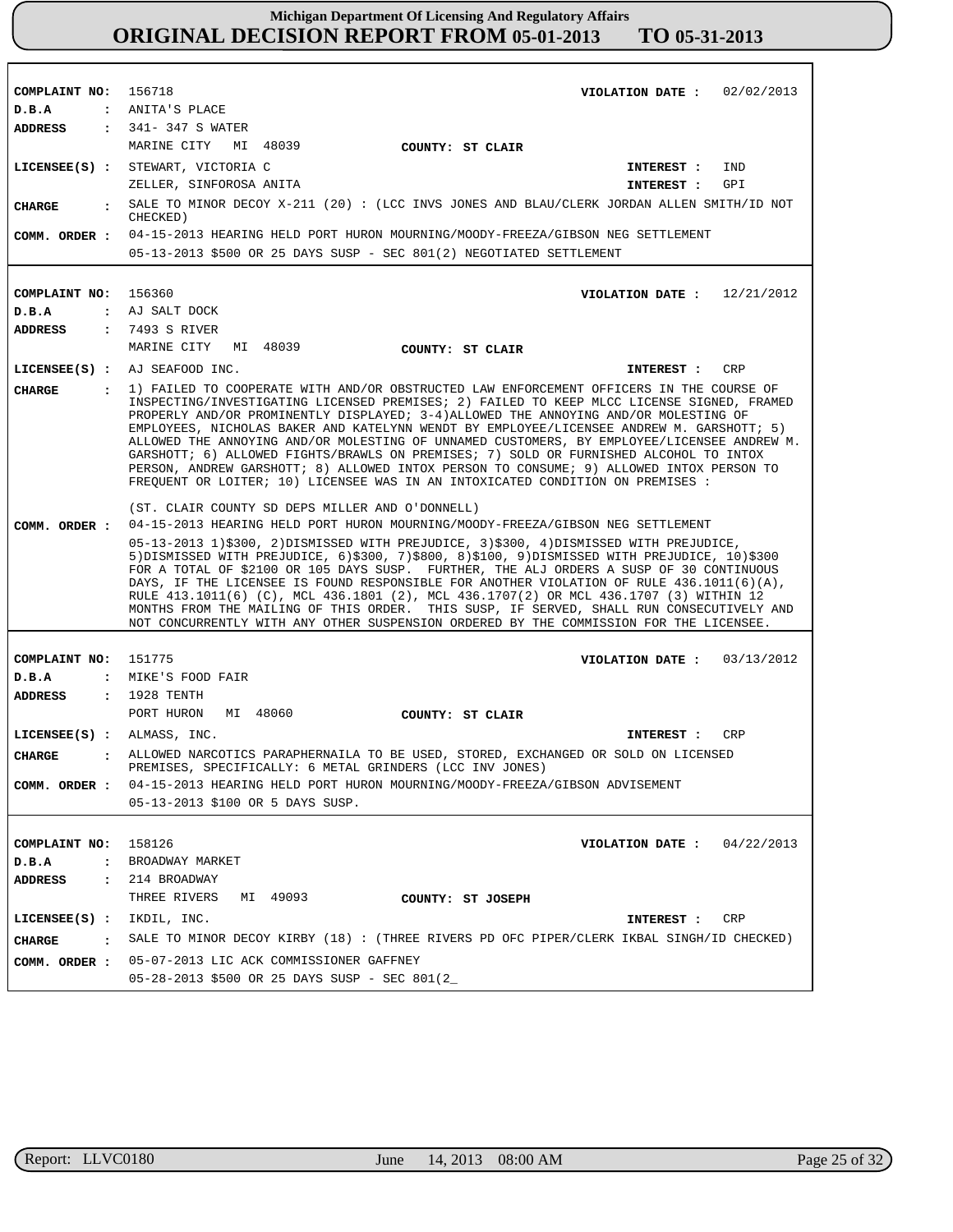| COMPLAINT NO:                 | 158125<br>04/22/2013<br>VIOLATION DATE :                                                                                                                                          |
|-------------------------------|-----------------------------------------------------------------------------------------------------------------------------------------------------------------------------------|
| D.B.A<br>$\ddot{\cdot}$       | HARDING'S FRIENDLY MARKET                                                                                                                                                         |
| <b>ADDRESS</b>                | : 808 W MICHIGAN                                                                                                                                                                  |
|                               | THREE RIVERS<br>MI 49093<br>COUNTY: ST JOSEPH                                                                                                                                     |
|                               | LICENSEE(S) : HARDING'S MARKETS-WEST, INC.<br><b>CRP</b><br>INTEREST :                                                                                                            |
| <b>CHARGE</b><br>$\mathbf{r}$ | SALE TO MINOR DECOY ALTIMUS (18) : (THREE RIVERS PD OFC PIPER/CLERK JOURNEY LYNN GREEN/ID<br>CHECKED)                                                                             |
|                               | COMM. ORDER : 05-10-2013 LIC ACK COMMISSIONER GAFFNEY                                                                                                                             |
|                               | 05-28-2013 \$800 OR 40 DAYS SUSP - SEC 801(2)                                                                                                                                     |
|                               |                                                                                                                                                                                   |
|                               |                                                                                                                                                                                   |
| COMPLAINT NO:                 | 152396<br>VIOLATION DATE: $04/14/2012$                                                                                                                                            |
| D.B.A                         | : THUMBS UP LOUNGE                                                                                                                                                                |
| <b>ADDRESS</b>                | : 53 N HOWARD                                                                                                                                                                     |
|                               | CROSWELL<br>MI 48422<br>COUNTY: SANILAC                                                                                                                                           |
|                               | LICENSEE(S) : RAJ HOLDINGS, LLC<br>INTEREST : LLC                                                                                                                                 |
| <b>CHARGE</b>                 | : 1) SOLD OR FURNISHED ALCOHOL TO INTOX PERSON, JOHN TORREZ, JR; 2) ALLOWED INTOX PERSON TO<br>CONSUME; 3) ALLOW INTOX PERSON TO FREQUENT OR LOITER : (CROSWELL PD OF WURMLINGER) |
| COMM. ORDER :                 | 04-15-2013 HEARING HELD PORT HURON MOURNING/MOODY-FREEZA/GIBSON AVISEMENT COST \$342.04                                                                                           |
|                               | 05-13-2013 1-2)\$300, 3)\$100, TOTAL OF \$700 OR 35 DAYS SUSP & \$342.04 COSTS FOR A TOTAL OF                                                                                     |
|                               | \$1042.04                                                                                                                                                                         |
|                               |                                                                                                                                                                                   |
| COMPLAINT NO:                 | 157718<br>03/19/2013<br>VIOLATION DATE :                                                                                                                                          |
| D.B.A                         | : ANDY'S FOOD CENTER                                                                                                                                                              |
| <b>ADDRESS</b>                | : 8473 E M 71                                                                                                                                                                     |
|                               | MI 48429<br>DURAND<br>COUNTY: SHIAWASSEE                                                                                                                                          |
|                               | LICENSEE(S) : ANDY FOOD CENTER, INC.<br>CRP<br>INTEREST :                                                                                                                         |
| CHARGE<br>$\mathbf{r}$        | NSF CHECK \$2107.92 ** NSF PAID 4/5/13**                                                                                                                                          |
| COMM. ORDER :                 | 05-07-2013 LIC ACK COMMISSIONER GAFFNEY                                                                                                                                           |
|                               | 05-28-2013 \$200 COMBINED WITH 3-157651FOR \$200 FOR A TOTAL OF \$400 OR 20 DAYS SUSP.                                                                                            |
|                               |                                                                                                                                                                                   |
| COMPLAINT NO:                 | 157651<br>VIOLATION DATE: $03/11/2013$                                                                                                                                            |
|                               | : ANDY'S FOOD CENTER                                                                                                                                                              |
| D.B.A<br><b>ADDRESS</b>       |                                                                                                                                                                                   |
|                               | : 8473 E M 71<br>DURAND                                                                                                                                                           |
|                               | MI 48429<br>COUNTY: SHIAWASSEE                                                                                                                                                    |
|                               | LICENSEE(S) : ANDY FOOD CENTER, INC.<br>CRP<br>INTEREST :                                                                                                                         |
| CHARGE                        | : NSF CHECK \$3031.58 ** NSF PAID 4/1/13**                                                                                                                                        |
| COMM. ORDER :                 | 05-07-2013 LIC ACK COMMISSIONER GAFFNEY                                                                                                                                           |
|                               | 05-28-2013 \$200 COMBINED WITH 3-157718 FOR \$200 FOR A TOTAL OF \$400 OR 20 DAYS SUSP.                                                                                           |
|                               |                                                                                                                                                                                   |
| COMPLAINT NO:                 | 157610<br>07/15/2012<br>VIOLATION DATE :                                                                                                                                          |
| D.B.A<br>$\mathbf{r}$         | SMOKE HOUSE BLUE'S                                                                                                                                                                |
| ADDRESS                       | : 4855 WASHTENAW                                                                                                                                                                  |
|                               | ANN ARBOR MI 48108<br>COUNTY: WASHTENAW                                                                                                                                           |
|                               | LICENSEE(S) : GOLDEN FALCON, INC.<br>CRP                                                                                                                                          |
|                               | <b>INTEREST :</b>                                                                                                                                                                 |
| CHARGE                        | : LICENSEE FAILED TOMAKE REQUIRED RECORDS AVAILABLE FOR INSPECTION: (MLCC ENFORCEMENT-C.<br>SHEPARD-ESTILL)                                                                       |
|                               | COMM. ORDER : 05-20-2013 LIC ACK COMMISSIONER GAFFNEY                                                                                                                             |
|                               | 05-28-2013 \$50 OR 3 DAY SUSP                                                                                                                                                     |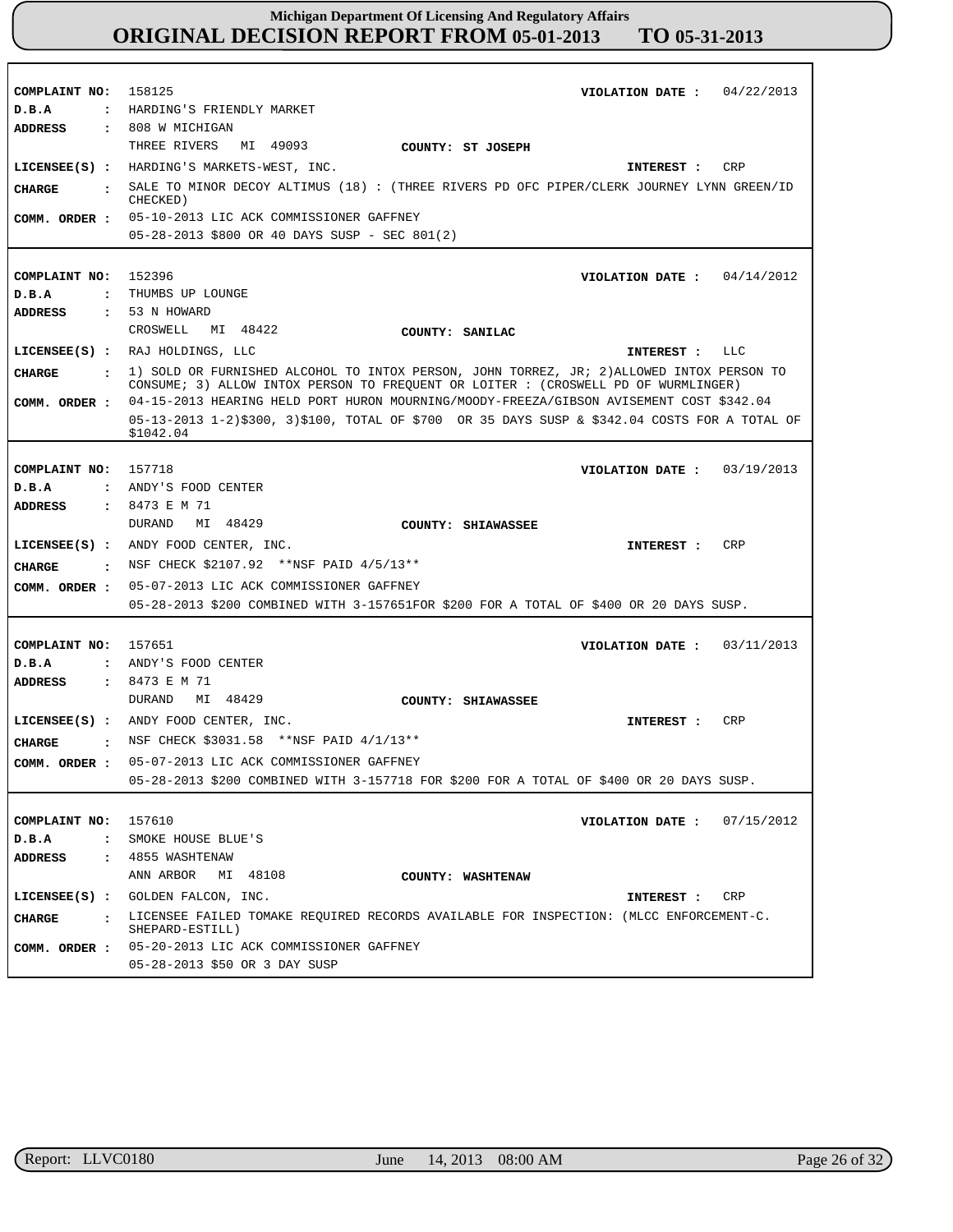| COMPLAINT NO: 157303      | VIOLATION DATE : $12/12/2012$                                                                                                                                                                                                                                                                                                                                                                                                                                                                                                                   |
|---------------------------|-------------------------------------------------------------------------------------------------------------------------------------------------------------------------------------------------------------------------------------------------------------------------------------------------------------------------------------------------------------------------------------------------------------------------------------------------------------------------------------------------------------------------------------------------|
| D.B.A<br>$\ddot{\cdot}$   |                                                                                                                                                                                                                                                                                                                                                                                                                                                                                                                                                 |
|                           | ADDRESS : 31 E HURON RIVER                                                                                                                                                                                                                                                                                                                                                                                                                                                                                                                      |
|                           | MI 48111<br>BELLEVILLE<br>COUNTY: WAYNE                                                                                                                                                                                                                                                                                                                                                                                                                                                                                                         |
| $LICENSEE(S)$ : NDR, INC. | INTEREST : CRP                                                                                                                                                                                                                                                                                                                                                                                                                                                                                                                                  |
|                           | . LICENSEE FAILED TO MAKE REQUIRED RECORDS AVAILABLE FOR INSPECTION : (MLCC ENFORCEMENT-T.                                                                                                                                                                                                                                                                                                                                                                                                                                                      |
| <b>CHARGE</b>             | COLEMAN)                                                                                                                                                                                                                                                                                                                                                                                                                                                                                                                                        |
|                           | COMM. ORDER : 04-23-2013 LIC ACK COMMISSIONER GAFFNEY                                                                                                                                                                                                                                                                                                                                                                                                                                                                                           |
|                           | 05-10-2013 \$50 OR 3 DAYS SUSP.                                                                                                                                                                                                                                                                                                                                                                                                                                                                                                                 |
|                           |                                                                                                                                                                                                                                                                                                                                                                                                                                                                                                                                                 |
| COMPLAINT NO: 157163      | VIOLATION DATE: $02/01/2013$                                                                                                                                                                                                                                                                                                                                                                                                                                                                                                                    |
| D.B.A<br>$\ddot{\cdot}$   |                                                                                                                                                                                                                                                                                                                                                                                                                                                                                                                                                 |
| ADDRESS                   | : 31 E HURON RIVER                                                                                                                                                                                                                                                                                                                                                                                                                                                                                                                              |
|                           | BELLEVILLE MI 48111<br>COUNTY: WAYNE                                                                                                                                                                                                                                                                                                                                                                                                                                                                                                            |
| LICENSEE(S) : NDR, INC.   | INTEREST : CRP                                                                                                                                                                                                                                                                                                                                                                                                                                                                                                                                  |
|                           | : NSF CHECK $(685.15)$ ***NSF PAID 2/25/13***                                                                                                                                                                                                                                                                                                                                                                                                                                                                                                   |
| CHARGE                    |                                                                                                                                                                                                                                                                                                                                                                                                                                                                                                                                                 |
|                           | COMM. ORDER : 04-25-2013 LIC ACK COMMISSIONERCLEMENTE                                                                                                                                                                                                                                                                                                                                                                                                                                                                                           |
|                           | 05-08-2013 \$150 OR 8 DAYS SUSP.                                                                                                                                                                                                                                                                                                                                                                                                                                                                                                                |
|                           |                                                                                                                                                                                                                                                                                                                                                                                                                                                                                                                                                 |
| COMPLAINT NO:             | 157948<br>VIOLATION DATE: $04/03/2013$                                                                                                                                                                                                                                                                                                                                                                                                                                                                                                          |
| D.B.A<br>$\ddot{\cdot}$   |                                                                                                                                                                                                                                                                                                                                                                                                                                                                                                                                                 |
| ADDRESS                   | $: 25322$ W WARREN                                                                                                                                                                                                                                                                                                                                                                                                                                                                                                                              |
|                           | DEARBORN HEIGHTS MI 48127<br><b>COUNTY: WAYNE</b>                                                                                                                                                                                                                                                                                                                                                                                                                                                                                               |
|                           | INTEREST : CRP<br>LICENSEE(S) : ELIAS BROTHERS STORE, INC.                                                                                                                                                                                                                                                                                                                                                                                                                                                                                      |
| <b>CHARGE</b>             | $:$ NSF CHECK \$1656.55 ***NSF OUTSTANDING***                                                                                                                                                                                                                                                                                                                                                                                                                                                                                                   |
|                           | COMM. ORDER : 05-07-2013 LIC ACK COMMISSIONER GAFFNEY                                                                                                                                                                                                                                                                                                                                                                                                                                                                                           |
|                           | 05-20-2013 \$100 OR 5 DAY SUSP                                                                                                                                                                                                                                                                                                                                                                                                                                                                                                                  |
|                           |                                                                                                                                                                                                                                                                                                                                                                                                                                                                                                                                                 |
| COMPLAINT NO: 157308      | VIOLATION DATE : $01/26/2013$                                                                                                                                                                                                                                                                                                                                                                                                                                                                                                                   |
| D.B.A                     | : DIAMOND DOT LIQUOR SHOPPE                                                                                                                                                                                                                                                                                                                                                                                                                                                                                                                     |
| <b>ADDRESS</b>            | : 19457 MOUND                                                                                                                                                                                                                                                                                                                                                                                                                                                                                                                                   |
|                           | DETROIT MI 48234<br>COUNTY: WAYNE                                                                                                                                                                                                                                                                                                                                                                                                                                                                                                               |
|                           | LICENSEE(S) : LOUIE $K & K$ , INC.<br>INTEREST : CRP                                                                                                                                                                                                                                                                                                                                                                                                                                                                                            |
|                           |                                                                                                                                                                                                                                                                                                                                                                                                                                                                                                                                                 |
| CHARGE                    | . 1-2) DHICKRA SARGINDO, LICENSEE ENGAGED IN ILLEGAL OCCUPATION/ACT, SPECIFICALLY: NO CITY<br>OF DETROIT CIGARETTE RETAIL LICENSE AND NO CERTIFICATE OF COMPLIANCE : (DPD/TACTICAL                                                                                                                                                                                                                                                                                                                                                              |
|                           | MOBILE/13-12/D. BUGLO/C. QUARELLO)                                                                                                                                                                                                                                                                                                                                                                                                                                                                                                              |
| COMM. ORDER :             | 05-01-2013 LIC ACK COMMISSIONERCLEMENTE                                                                                                                                                                                                                                                                                                                                                                                                                                                                                                         |
|                           | 05-08-2013 1)\$50 2)\$50 TOTAL \$100 OR 5 DAY SUSP                                                                                                                                                                                                                                                                                                                                                                                                                                                                                              |
|                           |                                                                                                                                                                                                                                                                                                                                                                                                                                                                                                                                                 |
| COMPLAINT NO: 157524      | VIOLATION DATE : $01/08/2013$                                                                                                                                                                                                                                                                                                                                                                                                                                                                                                                   |
| D.B.A                     | : 546 WEST LARNED                                                                                                                                                                                                                                                                                                                                                                                                                                                                                                                               |
| ADDRESS                   | $: 546 E$ LARNED                                                                                                                                                                                                                                                                                                                                                                                                                                                                                                                                |
|                           | DETROIT<br>MI 48226<br>COUNTY: WAYNE                                                                                                                                                                                                                                                                                                                                                                                                                                                                                                            |
|                           | LICENSEE(S) : 546 MANAGEMENT GROUP, L.L.C.<br>INTEREST : LLC                                                                                                                                                                                                                                                                                                                                                                                                                                                                                    |
| CHARGE                    | : ON AND AFTER NOVEMBER 2012, FAILED TO RETURN LICENSE AND PERMITS TO MLCC AFTER CLOSING<br>ACTIVE OPERATION : (LCC-T. COLEMAN)                                                                                                                                                                                                                                                                                                                                                                                                                 |
|                           | COMM. ORDER : 05-02-2013 LIC ACK COMMISSIONERCLEMENTE                                                                                                                                                                                                                                                                                                                                                                                                                                                                                           |
|                           | 05-20-2013 \$50, THE COMMISSIONER ALSO ORDERS ALL LICENSES AND PERMITS REMAIN IN ESCROW<br>UNTIL ALL OUTSTANDING FINES AND FEES ARE PAID IN FULL OR THE LICENSES AND PERMITS ARE<br>TERMINATED PURSUANT TO THE PROVISIONS OF ADMINISTRATIVE RULE R 436.1107. THE COMMISSIONER<br>FURTHER WARNS THE LICENSEE THAT FIALURE TO MAKE PAYMENT WITHIN THE TIME ALLOTTED MAY<br>RESULT IN AN ADDITIONAL VIOLATION UNDER ADMINISTRATIVE RULE 436.1029, WHICH MAY SUBJECT<br>THE LICENSEE TO ADDITIONAL PENALTIES, INCLUDING REVOCATION OF THE LICENSES. |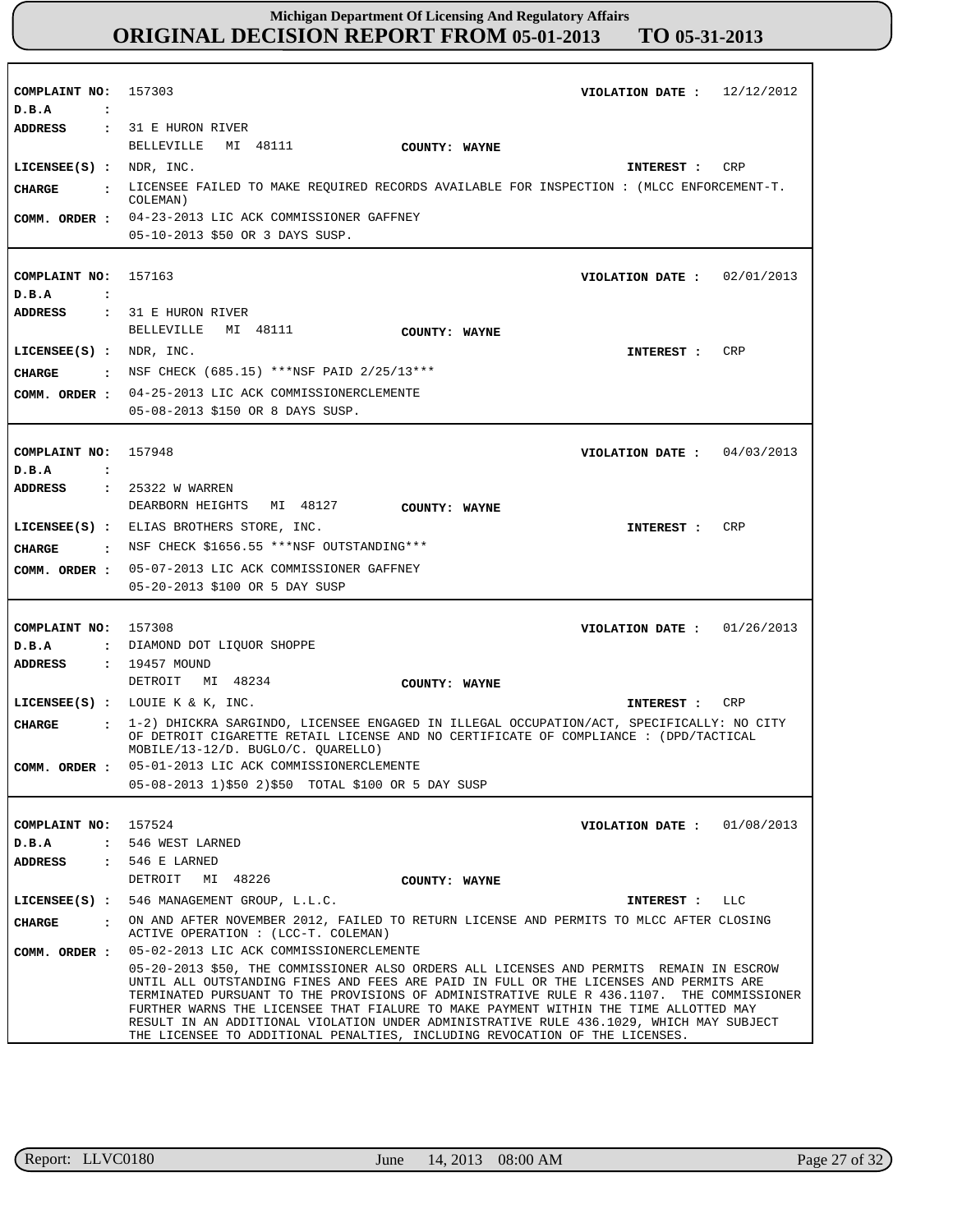**COMPLAINT NO: COMPLAINT NO:** 156079 **COMPLAINT NO: COMPLAINT NO:** 157573 156076 157695 **VIOLATION DATE : VIOLATION DATE :** 10/05/2012 **VIOLATION DATE :** 10/18/2012 **VIOLATION DATE :** 03/08/2013 03/15/2013 **D.B.A : D.B.A : D.B.A : D.B.A :** ATHENS LIQUOR STORE OAKWOOD PARTY STORE **FRIEND'S MARKET** BERT'S MARKET PLACE **ADDRESS : ADDRESS : ADDRESS : ADDRESS :** 577- 579 MONROE 301 S OAKWOOD 2900 THIRD 2727-2731-2735- 2739 RUSSELL DETROIT MI 48226 DETROIT MI 48217 DETROIT MI 48201 DETROIT MI 48207 04-22-2013 LIC ACK COMMISSIONER GAFFNEY 05-10-2013 \$100 OR 5 DAY SUSP 05-20-2013 HEARING HELD SOUTHFIELD CLEMENTE/MCDOWELL/GIBSON NEG SETTLEMENT 05-23-2013 1)DISMISSED WITH PREJUDICE 2)\$100 3)DISMISSED WITH PREJUDICE. COMMISSIONER ORDERS LICENSES & PERMITS REMAIN IN ESCROW UNTIL ALL OUTSTANDING FINES & FEES ARE PAID IN FULL OR THE LICENSES & PERMITS ARE TERMINATED. TOTAL \$100 FULL OR THE LICENSES & PERMITS ARE TERMINATED. 05-20-2013 HEARING HELD SOUTHFIELD CLEMENTE/MCDOWELL/GIBSON NEG SETTLEMENT 05-23-2013 1)DISMISSED WITH PREJUDICE 2)\$300 3)DISMISSED WITH PREJUDICE TOTAL \$300 OR 15 DAY SUSP NEG SET 04-30-2013 LIC ACK COMMISSIONERCLEMENTE **COMM. ORDER :** 05-08-2013 \$100 OR 5 DAYS SUSP. **LICENSEE(S) : LICENSEE(S) :** OAKWOOD MARKET, INC. **LICENSEE(S) :** DALOU, RIADH YOUSIF **LICENSEE(S) :** DEARING CO., INC. BUTRIS ENTERPRISES, INC. CRP CR<sub>P</sub> IND CRP **CHARGE : CHARGE : CHARGE : CHARGE :** NSF CHECK \$11,037.50 \*\*NSF PAID\*\* 1) HAKMT GABRO, CLERK, SERVANT, AGENT, OR EMPLOYEE ENGAGED IN AN ILLEGAL OCCUPATION OR ACT, SPECIFICALLY: NO CITY OF DETROIT CIGARETTE RETAIL LICENSE; 2) SUSAN KORKES AND /OR KAERY KORKES, THE LICENSEES, ENGAGED IN AN ILLEGAL OCCUPATION OR ACT, SPECIFICALLY: NO CERTIFICATE OF COMPLIANCE : (DPD/TM/12-124/QUARELLO) 1) RIADH YOUSIF DALOU, LICENSEE, ENGAGED IN AN ILLEGAL OCCUPATION/ACT, SPECIFICALLY: NO CITY OF DETROIT CIGARETTE RETAIL LICENSE; 2) RIADH YOUSIF DALOU, LICENSEE, ENGAGED IN AN ILLEGAL OCCUPATION/ACT, SPECIFICALLY: NO CITY OF DETROIT RESTAURANT LICENSE; 3) RIADH YOUSIF DALOU, LICENSEE, ENGAGED IN AN ILLEGAL OCCUPATION/ACT, SPECIFICALLY: NO CERTIFICATE OF COMPLIANCE : (DPD TM/12-121/QUARELLO) : NSF CHECK \$620.13 **INTEREST : INTEREST : INTEREST : INTEREST : COMM. ORDER : COMM. ORDER : COMM. ORDER : COUNTY: WAYNE COUNTY: WAYNE COUNTY: WAYNE COUNTY: WAYNE**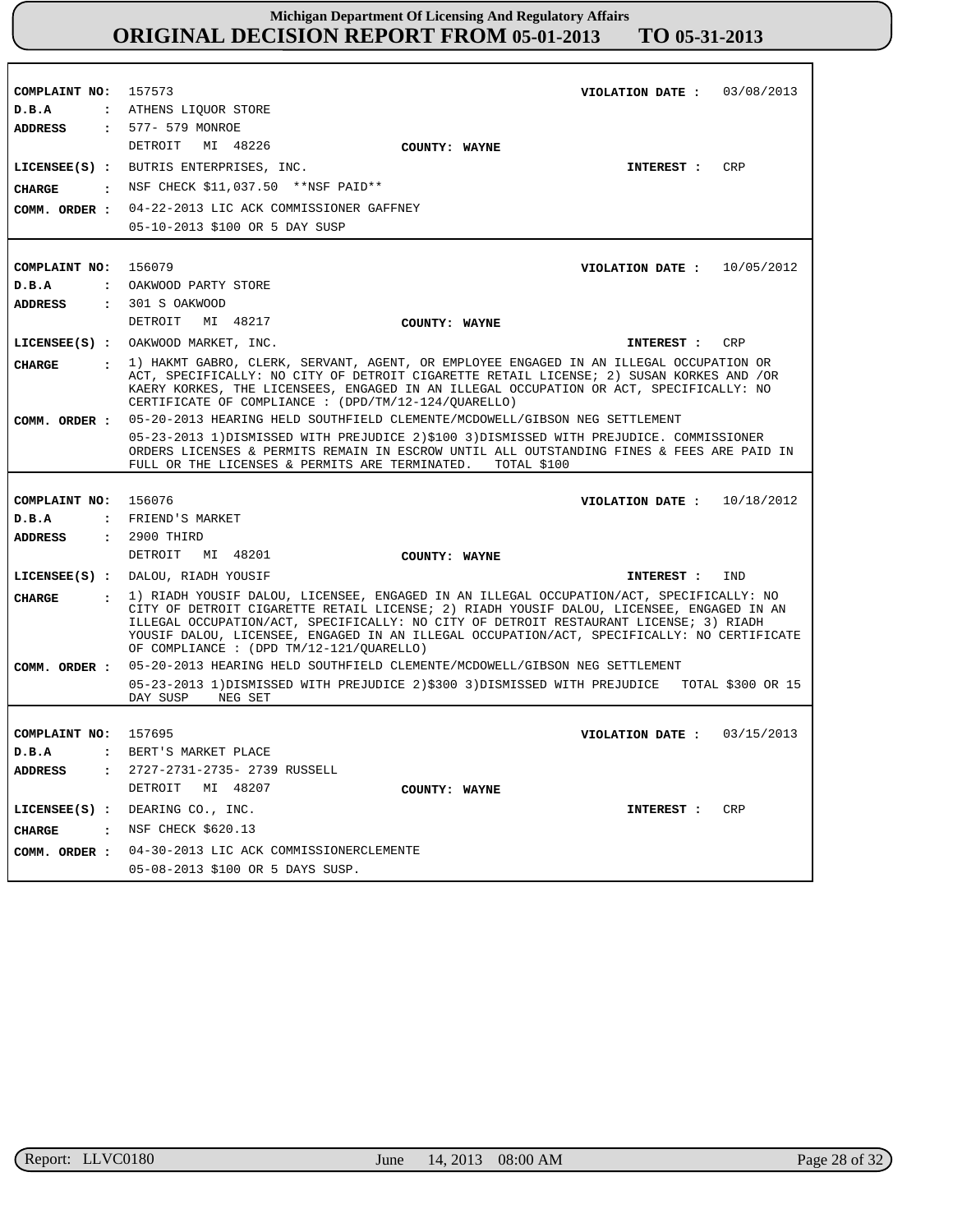| COMPLAINT NO:        |                | 154049<br>VIOLATION DATE: $04/03/2012$                                                                                                                                                                                                                                                                                                           |
|----------------------|----------------|--------------------------------------------------------------------------------------------------------------------------------------------------------------------------------------------------------------------------------------------------------------------------------------------------------------------------------------------------|
| D.B.A                | $\ddot{\cdot}$ |                                                                                                                                                                                                                                                                                                                                                  |
| <b>ADDRESS</b>       |                | : 3274 W DAVISON                                                                                                                                                                                                                                                                                                                                 |
|                      |                | DETROIT MI 48238<br>COUNTY: WAYNE                                                                                                                                                                                                                                                                                                                |
|                      |                | LICENSEE(S) : PK PARTY SHOP, INC.<br><b>CRP</b><br>INTEREST :                                                                                                                                                                                                                                                                                    |
| CHARGE               |                | : 1-2) EMPLOYEE, MOHAMED NOMAN, ENGAGED IN ILLEGAL ACT OR CONVICTED OF ILLEGAL ACT-NO<br>CIGARETTE RETAIL LICENSE OR CITY OF DETROIT SIGN PERMIT; 3) PK PARTY SHOP, INC., THE<br>LICENSEE, ENGAGED IN ILLEGAL ACT OR CONVICTED OF ILLEGAL ACT- NO CERTIFICATE OF<br>COMPLIANCE: (DETROIT POLICE DEPARTMENT/12-96/TACTICAL MOBILE-BUGLO/QUARELLO) |
|                      |                | COMM. ORDER: 05-20-2013 HEARING HELD SOUTHFIELD CLEMENTE/MCDOWELL/GIBSON NEG SETTLEMENT                                                                                                                                                                                                                                                          |
|                      |                | 01-15-2013 SOUTHFIELD CLEMENTE/MOODY-FREEZA/GIBSON HEARING ADJORNED ON RECORD LICENSEE'S<br>ATTY REOUSTED TO ASCERTAIN DISPOSITION OF UNDERLYING ORDINACE VIOLATIONS. NO TESTIMONY<br>TAKEN. LSS<br>05-23-2013 1)DISMISSED WITH PREJUDICE 2)DISMISSED WITH PREJUDICE 3)\$100 TOTAL \$100 OR 5<br>DAY SUSP<br>NEG SET                             |
|                      |                |                                                                                                                                                                                                                                                                                                                                                  |
| COMPLAINT NO:        |                | 157569<br>VIOLATION DATE: 03/06/2013                                                                                                                                                                                                                                                                                                             |
| D.B.A                |                | : PURITAN PALACE                                                                                                                                                                                                                                                                                                                                 |
| <b>ADDRESS</b>       |                | : 8900-8904- 8910 PURITAN                                                                                                                                                                                                                                                                                                                        |
|                      |                | DETROIT MI 48238<br>COUNTY: WAYNE                                                                                                                                                                                                                                                                                                                |
|                      |                | LICENSEE(S) : DYNASTY PLAZA LIQUOR, INC.<br><b>CRP</b><br>INTEREST :                                                                                                                                                                                                                                                                             |
| <b>CHARGE</b>        |                | : NSF CHECK \$369.19                                                                                                                                                                                                                                                                                                                             |
| COMM. ORDER :        |                | 04-24-2013 LIC ACK COMMISSIONER GAFFNEY                                                                                                                                                                                                                                                                                                          |
|                      |                | 05-10-2013 \$100 EACH COMBINED W/157519 & 157572 LICENSEE IS TO PAY FOR PURCHASES OF<br>LIQUOR FROM THE MLCC WITH A CASHIERS CHECK, CERTIFIED CHECK OR MONEY ORDER FOR 1 YEAR FROM<br>DATE OF THIS ORDER. TOTAL \$300 OR 15 DAY SUSP                                                                                                             |
|                      |                |                                                                                                                                                                                                                                                                                                                                                  |
| COMPLAINT NO: 157572 |                | 03/07/2013<br>VIOLATION DATE :                                                                                                                                                                                                                                                                                                                   |
| D.B.A                |                | : PURITAN PALACE                                                                                                                                                                                                                                                                                                                                 |
| <b>ADDRESS</b>       |                | : 8900-8904- 8910 PURITAN                                                                                                                                                                                                                                                                                                                        |
|                      |                | DETROIT MI 48238<br>COUNTY: WAYNE                                                                                                                                                                                                                                                                                                                |
|                      |                | LICENSEE(S) : DYNASTY PLAZA LIQUOR, INC.<br><b>CRP</b><br><b>INTEREST :</b>                                                                                                                                                                                                                                                                      |
|                      |                | CHARGE : NSF CHECK \$802.25                                                                                                                                                                                                                                                                                                                      |
| COMM. ORDER :        |                | 04-24-2013 LIC ACK COMMISSIONER GAFFNEY                                                                                                                                                                                                                                                                                                          |
|                      |                | 05-10-2013 \$100 EACH COMBINED W/157569 & 157519 LICENSEE IS TO PAY FOR PURCHASES OF<br>LIQUOR FROM THE MLCC WITH A CASHIERS CHECK, CERTIFIED CHECK OR MONEY ORDER FOR 1 YEAR FROM<br>TOTAL \$300 OR 15 DAY SUSP<br>DATE OF THIS ORDER.                                                                                                          |
|                      |                |                                                                                                                                                                                                                                                                                                                                                  |
| COMPLAINT NO:        |                | 157519<br>02/28/2013<br>VIOLATION DATE :<br>D.B.A : PURITAN PALACE                                                                                                                                                                                                                                                                               |
| <b>ADDRESS</b>       | $\mathbf{z}$   | 8900-8904- 8910 PURITAN                                                                                                                                                                                                                                                                                                                          |
|                      |                | DETROIT MI 48238<br>COUNTY: WAYNE                                                                                                                                                                                                                                                                                                                |
|                      |                | LICENSEE(S) : DYNASTY PLAZA LIQUOR, INC.<br>CRP<br><b>INTEREST :</b>                                                                                                                                                                                                                                                                             |
|                      |                | : NSF CHECK \$1331.63 **NSF PAID $4/15/13**$                                                                                                                                                                                                                                                                                                     |
| CHARGE               |                | COMM. ORDER : 04-24-2013 LIC ACK COMMISSIONER GAFFNEY                                                                                                                                                                                                                                                                                            |
|                      |                | 05-10-2013 \$100 EACH COMBINED W/157569 & 157572 LICENSEE IS TO PAY FOR PURCHASES OF<br>LIQUOR FROM THE MLCC WITH A CASHIERS CHECK, CERTIFIED CHECK OR MONEY ORDER FOR 1 YEAR FROM<br>DATE OF THIS ORDER.<br>TOTAL \$300 OR 15 DAY SUSP                                                                                                          |
|                      |                |                                                                                                                                                                                                                                                                                                                                                  |
| COMPLAINT NO:        |                | 156078<br>VIOLATION DATE : $10/29/2012$<br>: SHORTY'S LIQUOR STORE                                                                                                                                                                                                                                                                               |
| D.B.A                |                | : 12838-12840 E SEVEN MILE                                                                                                                                                                                                                                                                                                                       |
| ADDRESS              |                | DETROIT MI 48205<br>COUNTY: WAYNE                                                                                                                                                                                                                                                                                                                |
|                      |                | LICENSEE(S) : JJ SABRINA, INC.<br>CRP<br><b>INTEREST :</b>                                                                                                                                                                                                                                                                                       |
| <b>CHARGE</b>        |                | : 1) SARMAD GORYAIL, CLERK, SERVANT, AGENT, OR EMPLOYEE ENGAGED IN AN ILLEGAL OCCUPATION OR                                                                                                                                                                                                                                                      |
| COMM. ORDER :        |                | ACT, SPECIFICALLY: NO CITY OF DETROIT CIGARETTE RETAIL LICENSE; 2) JUR JAJOO, LICENSEE,<br>ENGAGED IN AN ILLEGAL OCCUPATION OR ACT, SPECIFICALLY: NO CERTIFICATE OF COMPLIANCE:<br>$(DPD/TM/12-123/QUARELLO)$<br>05-20-2013 HEARING HELD SOUTHFIELD CLEMENTE/MCDOWELL/GIBSON                                                                     |
|                      |                | 05-23-2013 DISMISSED WITH PREJUDICE                                                                                                                                                                                                                                                                                                              |
|                      |                |                                                                                                                                                                                                                                                                                                                                                  |

r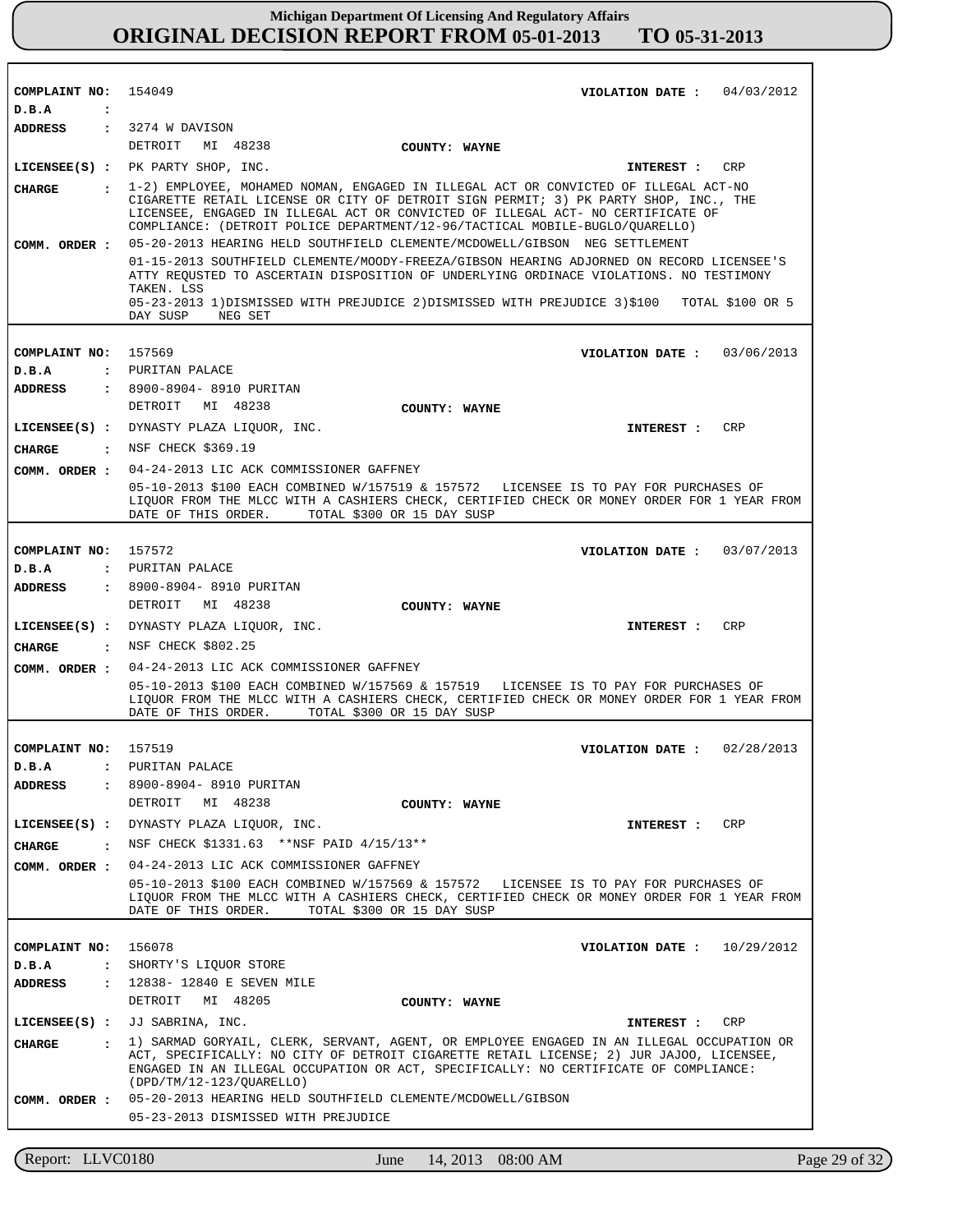| COMPLAINT NO: 156077                  | VIOLATION DATE: $10/20/2012$                                                                                                                                                                                                                                                                           |
|---------------------------------------|--------------------------------------------------------------------------------------------------------------------------------------------------------------------------------------------------------------------------------------------------------------------------------------------------------|
| D.B.A                                 | : TARNOW BEER & WINE                                                                                                                                                                                                                                                                                   |
| <b>ADDRESS</b>                        | $: 5804$ TARNOW                                                                                                                                                                                                                                                                                        |
|                                       | DETROIT MI 48210<br>COUNTY: WAYNE                                                                                                                                                                                                                                                                      |
|                                       | LICENSEE(S) : TARNOW BEER & WINE INC.<br>INTEREST : CRP                                                                                                                                                                                                                                                |
| CIIARGE                               | : 1) HARRAN NAHHAS, CLERK, SERVANT, AGENT, OR EMPLOYEE ENGAGED IN AN ILLEGAL OCCUPATION/ACT,<br>SPECIFICALLY: NO CITY OF DETROIT CIGARETTE RETAIL LICENSE; 2) FARES ALNAHHAS, LICENSEE,<br>ENGAGED IN AN ILLEGAL OCCUPATION OR ACT, SPECIFICALLY: NO CERTIFICATE OF COMPLIANCE : (DPD                  |
|                                       | TM/12-122/OUARELLO)                                                                                                                                                                                                                                                                                    |
|                                       | COMM. ORDER : 05-20-2013 HEARING HELD SOUTHFIELD CLEMENTE/MCDOWELL/GIBSON                                                                                                                                                                                                                              |
|                                       | 05-23-2013 DISMISSED WITH PREJUDICE                                                                                                                                                                                                                                                                    |
|                                       |                                                                                                                                                                                                                                                                                                        |
| COMPLAINT NO: 156689                  |                                                                                                                                                                                                                                                                                                        |
|                                       | VIOLATION DATE: $01/16/2013$                                                                                                                                                                                                                                                                           |
| D.B.A                                 | : KEN'S PARTY STORE                                                                                                                                                                                                                                                                                    |
| ADDRESS                               | $: 4342$ W VERNOR                                                                                                                                                                                                                                                                                      |
|                                       | DETROIT MI 48209<br>COUNTY: WAYNE                                                                                                                                                                                                                                                                      |
|                                       | LICENSEE(S) : SHAHER, INC.<br>CRP<br>INTEREST :                                                                                                                                                                                                                                                        |
| <b>CHARGE</b>                         | : NSF CHECK \$7153.71 ***NSF PAID 2/12/13***                                                                                                                                                                                                                                                           |
|                                       | COMM. ORDER : 04-30-2013 LIC ACK COMMISSIONERCLEMENTE                                                                                                                                                                                                                                                  |
|                                       | 05-20-2013 \$50 OR 3 DAY SUSP                                                                                                                                                                                                                                                                          |
|                                       |                                                                                                                                                                                                                                                                                                        |
|                                       |                                                                                                                                                                                                                                                                                                        |
| COMPLAINT NO: 158013                  | VIOLATION DATE: $02/21/2013$                                                                                                                                                                                                                                                                           |
| D.B.A                                 | : HIBBARD PARTY STORE                                                                                                                                                                                                                                                                                  |
| ADDRESS                               | $: 8935$ E JEFFERSON                                                                                                                                                                                                                                                                                   |
|                                       | DETROIT MI 48214<br>COUNTY: WAYNE                                                                                                                                                                                                                                                                      |
|                                       | LICENSEE(S) : HIBBARD PARTY STORE, INC.<br>INTEREST : CRP                                                                                                                                                                                                                                              |
|                                       |                                                                                                                                                                                                                                                                                                        |
| CIIARGE                               |                                                                                                                                                                                                                                                                                                        |
|                                       | : 1-3) HIBBARD PARTY STORE, INC. ENGAGED IN ILLEGAL OCCUPATION/ACT, SPECIFICALLY: NO RETAIL<br>CIGARETTE LICENSE, NO FOOD ESTABLISHMENT LICENSE, NO CERTIFICATE OF COMPLIANCE : (DPD-<br>TM, 13-20, LT QUARELLO & SGT BUGLO)                                                                           |
|                                       | COMM. ORDER : 05-07-2013 LIC ACK COMMISSIONERGAFFNEY                                                                                                                                                                                                                                                   |
|                                       | 05-07-2013 1-3)\$50 EACH FOR A TOTAL OF \$150 OR 8 DAYS SUSP.                                                                                                                                                                                                                                          |
|                                       |                                                                                                                                                                                                                                                                                                        |
| COMPLAINT NO: 157374                  | VIOLATION DATE: $02/22/2013$                                                                                                                                                                                                                                                                           |
|                                       | D.B.A : #1 SPIRITS LIQUOR                                                                                                                                                                                                                                                                              |
|                                       |                                                                                                                                                                                                                                                                                                        |
| ADDRESS                               | $: 2841$ COCHRANE                                                                                                                                                                                                                                                                                      |
|                                       | DETROIT MI 48216<br>COUNTY: WAYNE                                                                                                                                                                                                                                                                      |
|                                       | LICENSEE(S) : #1 SPIRITS LIQUOR, LLC<br>INTEREST : LLC                                                                                                                                                                                                                                                 |
| <b>CHARGE</b><br>$\ddot{\phantom{a}}$ | NSF CHECK \$149.41 **NSF PAID 3/19/13**                                                                                                                                                                                                                                                                |
| COMM. ORDER :                         | 05-03-2013 LIC ACK COMMISSIONERCLEMENTE                                                                                                                                                                                                                                                                |
|                                       | 05-20-2013 \$50 OR 3 DAYS SUSP.                                                                                                                                                                                                                                                                        |
|                                       |                                                                                                                                                                                                                                                                                                        |
|                                       |                                                                                                                                                                                                                                                                                                        |
| COMPLAINT NO: 154011                  | VIOLATION DATE: $07/10/2012$                                                                                                                                                                                                                                                                           |
| D.B.A                                 | : CORNER POCKET LOUNGE                                                                                                                                                                                                                                                                                 |
| ADDRESS                               | : 7304 ST JOHN                                                                                                                                                                                                                                                                                         |
|                                       | DETROIT<br>MI 48210<br>COUNTY: WAYNE                                                                                                                                                                                                                                                                   |
|                                       | LICENSEE(S) : CORNER POCKET LOUNGE, LLC<br>INTEREST : LLC                                                                                                                                                                                                                                              |
| <b>CHARGE</b>                         | : 1-3) EMPLOYEE, EIDA GARDULA, ENGAGED IN ILLEGAL ACT OR CONVICTED OF ILLEGAL ACT-NO CITY OF<br>DETROIT BUSINESS LICENSE, NO CERTIFICATE OF COMPLIANCE, AND NO CITY OF DETROIT ID TAGS ON<br>COIN OPERATED MACHINES: (DETROIT POLICE DEPARTMENT/12-116/TACTICAL MOBILE-<br>JOHNSON/ZAWISLAK/MCWHORTER) |
|                                       | COMM. ORDER : 05-20-2013 HEARING HELD SOUTHFIELD CLEMENTE/MCDOWELL/GIBSON                                                                                                                                                                                                                              |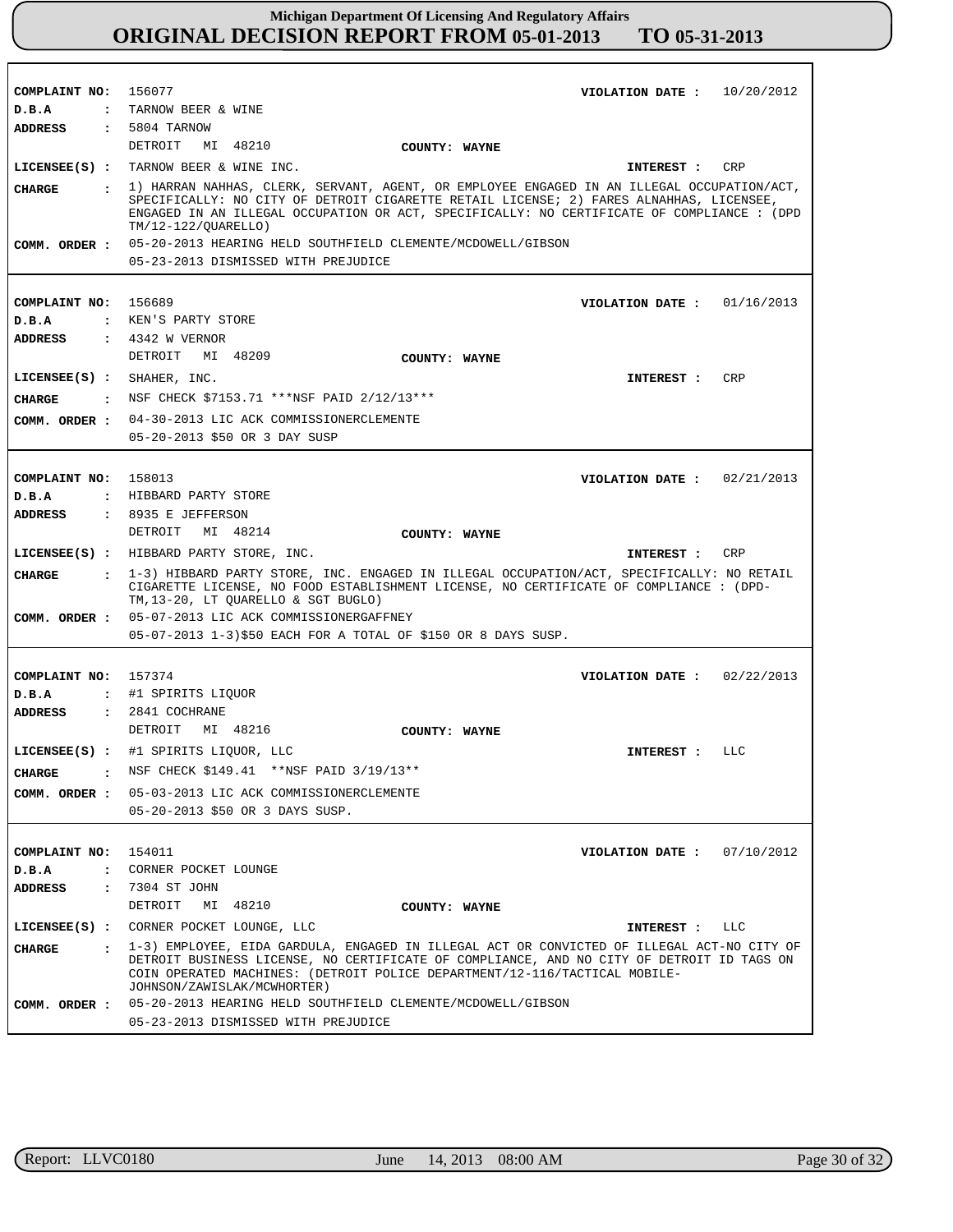**COMPLAINT NO: COMPLAINT NO:** 157597 **COMPLAINT NO: COMPLAINT NO:** 156685 **COMPLAINT NO:** 156686 157220 156933 **VIOLATION DATE : VIOLATION DATE : VIOLATION DATE : VIOLATION DATE : VIOLATION DATE :** 02/08/2013 03/12/2013 02/08/2013 01/16/2013 01/16/2013 **D.B.A : D.B.A : D.B.A : D.B.A : D.B.A :** WESTSIDE LIQUOR AND GROCERY ED'S SPEAK EASY BAR IRISH COFFEE BAR & GRILL J & L LIQUOR, INC. J & L LIQUOR, INC. **ADDRESS : ADDRESS : ADDRESS : ADDRESS : ADDRESS :** 3730 BUCHANAN 3828 W JEFFERSON 18666 MACK 13140 HAMILTON 13140 HAMILTON DETROIT MI 48208 ECORSE MI 48229 GROSSE POINTE FARMS MI 48236 HIGHLAND PARK MI 48203 HIGHLAND PARK MI 48203 05-14-2013 HEARING HELD SOUTHFIELD CLEMENTE/MCDOWELL/GIBSON ADVISEMENT 05-20-2013 DISMISSED WITH PREJUDICE 04-24-2013 LIC ACK COMMISSIONER CLEMENTE 05-09-2013 200.00 OR 10 DAY SUSP FINE TO BE PAID WITHIN 45 DAYS FROM THE MAILING DATE OF THIS ORDER. ADDTL PENALTY COMM ORDERS ALL LICENSES AND PERMITS BE SUSPENDEND AS OF JULY 1, 2013 WITH SUSPENSION BEING WAIVED IF DOCUMENTARY PROOF OF SERVER TRAINING IS PROVIDED IN ACCORDANCE WITH THE PROVISIONS OF THE ADMINISTRATIVE COMMISSIONER'S AUGUST 22, 2012 ORDER. THIS SUSPENSION SHALL REMAIN IN EFFECT UNTIL SUCH TIME AS SATISFACTORY DOCUMENTARY PROOF OF SERVER TRANING IS RECEIVED BY THE MLCC, OR THE LICENSES AND PERMITS ARE TERMINATED PURUSANT TO THE PROVISIONS OF ADMINISTRATIVE RULE R 436.1107. 05-14-2013 HEARING HELD SOUTHFIELD CLEMENTE/MCDOWELL/GIBSON ACK 05-20-2013 \$100 WAIVED FOR THE LICENSEE'S GOOD RECORD OVER THE LAST 30 YEARS 05-14-2013 HEARING HELD SOUTHFIELD CLEMENTE/MCDOWELL/GIBSON ADVISEMENT **COMM. ORDER :** 05-20-2013 DISMISSED WITH PREJUDICE COMBINED W/156686 05-14-2013 HEARING HELD SOUTHFIELD CLEMENTE/MCDOWELL/GIBSON ADVISEMENT **COMM. ORDER :** 05-20-2013 DISMSISED WITH PREJUDICE COMBINED W/156685 **LICENSEE(S) :** B & S LIQUOR STORE, INC. **LICENSEE(S) :** NAILLON, EDWARD **LICENSEE(S) :** IRISH COFFEE, INC. **LICENSEE(S) :** J & L LIQUOR, INC. **LICENSEE(S) :** J & L LIQUOR, INC. CRP **TND** CRP CRP **CRP CHARGE : CHARGE : CHARGE : CHARGE : CHARGE :** NSF CHECK (733.47)\*\*\*NSF PAID 2/28/13\*\*\* FAILED, REFUSED OR NEGLECTED TO OBEY A WRITTEN ORDER OF THE COMMISSION DATED 08-22-2012 BY FAILING TO PROVIDE PROOF OF SUCCESSFUL COMPLETION OF AN ALCOHOL SERVER TRAINING PROGRAM APPROVED BY THE COMMISSION WITHIN 180 DAYS OF THE ISSUANCE OF THE LICENSE: 09-11-2012 : (MLCC SERVER TRAINING COORDINATOR) FAILED, REFUSED OR NEGLECTED TO OBEY A WRITTEN ORDER OF THE COMMISSION DATED 05-02-2012 BY FAILING TO PROVIDE PROOF OF SUCCESSFUL COMPLETION OF AN ALCOHOL SERVER TRAINING PROGRAM APPROVED BY THE COMMISSION WITHIN 180 DAYS OF THE ISSUANCE OF THE LICENSE: 08-07-2012 : (MLCC SERVER TRAINING COORDINATOR) NSF CHECK \$831.48 \*\*\*NSF PAID 2/14/13\*\* : NSF CHECK \$1203.69 \*\*\* NSF PAID 2/14/13 \*\*\* **INTEREST : INTEREST : INTEREST : INTEREST : INTEREST : COMM. ORDER : COMM. ORDER : COMM. ORDER : COUNTY: WAYNE COUNTY: WAYNE COUNTY: WAYNE COUNTY: WAYNE COUNTY: WAYNE**